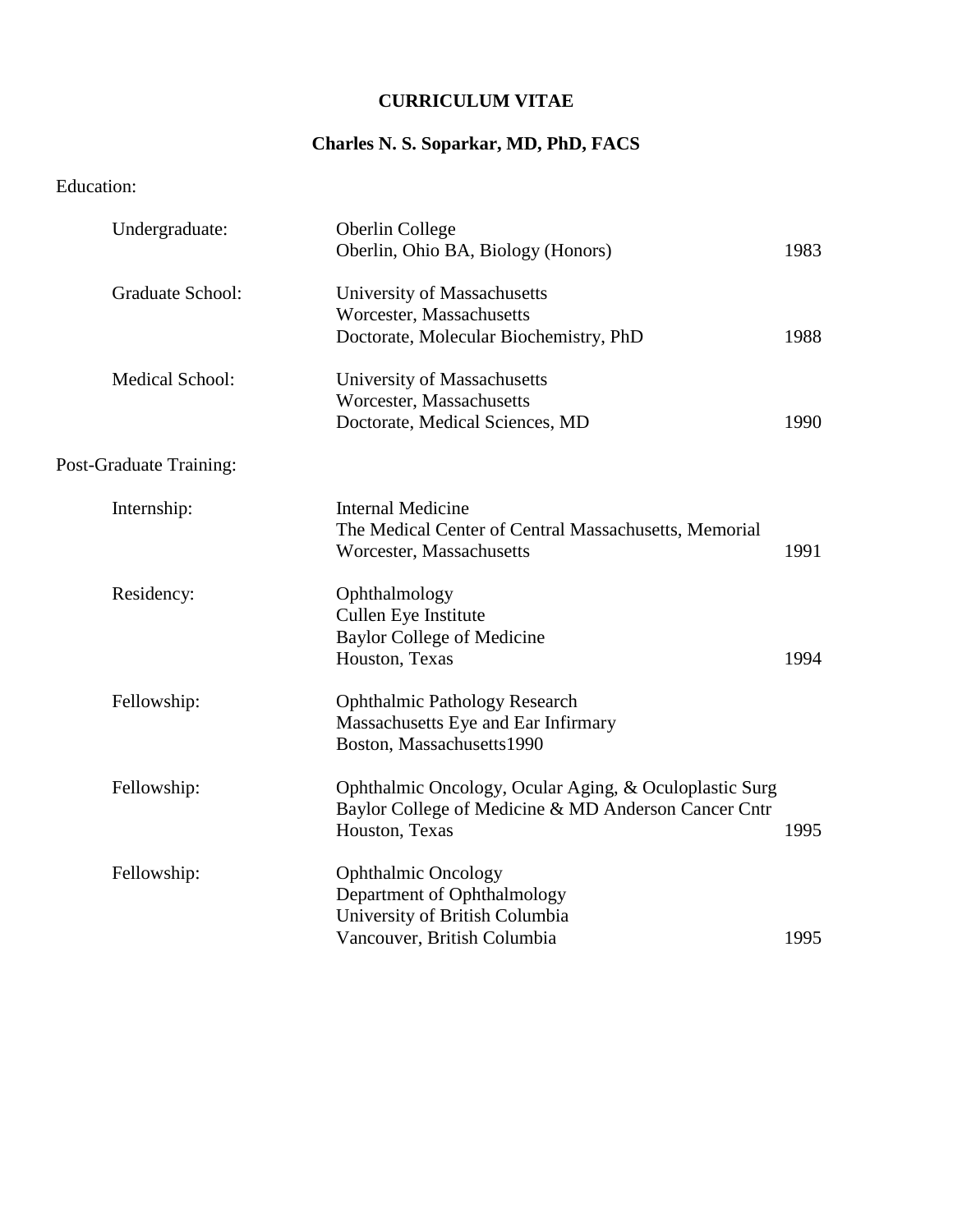| <b>Board Certification:</b> |                                                |             |
|-----------------------------|------------------------------------------------|-------------|
|                             | Diplomate, National Board of Medical Examiners | 1990        |
|                             | Diplomate, American Board of Ophthalmology     | 1996        |
|                             | Recertification                                | 2006        |
|                             | Recertification                                | 2016        |
|                             | Fellow, American College of Surgeons           | 2002        |
|                             | Fellow, American Society of Ophthalmic Plastic |             |
|                             | <b>And Reconstructive Surgeons</b>             | 2004        |
| <b>Medical Licensure:</b>   |                                                |             |
|                             | State of Pennsylvania (inactive)               | 1993        |
|                             | <b>State of Texas</b>                          | 1994        |
|                             | <b>State of Massachusetts</b>                  | 1995        |
| Academic Appointments:      |                                                |             |
|                             | <b>Clinical Instructor</b>                     |             |
|                             | Cullen Eye Institute                           |             |
|                             | <b>Baylor College of Medicine</b>              |             |
|                             | Houston, Texas                                 | 1994 - 1995 |
|                             | <b>Assistant Professor and Chief</b>           |             |
|                             | Oculoplastic and Ophthalmic Oncology Service   |             |
|                             | Department of Ophthalmology                    |             |
|                             | University of Massachusetts Medical Center     |             |
|                             | Worcester, Massachusetts                       | 1995 - 1999 |
|                             | <b>Assistant Professor</b>                     |             |
|                             | Department of Ophthalmology                    |             |
|                             | Boston University School of Medicine           |             |
|                             | Boston, Massachusetts                          | 1995 - 1999 |
|                             | Chief                                          |             |
|                             | Oculoplastic and Ophthalmic                    |             |
|                             | <b>Oncology Service</b>                        |             |
|                             | Division of Ophthalmology                      |             |
|                             | VA Medical Center - Jamaica Plain              |             |
|                             | Boston, Massachusetts                          | 1995 - 1999 |
|                             | Co-Director                                    |             |
|                             | <b>Center for Skull Base Diseases</b>          |             |
|                             | University of Massachusetts Medical Center     |             |
|                             | Worcester, Massachusetts                       | 1995 - 1999 |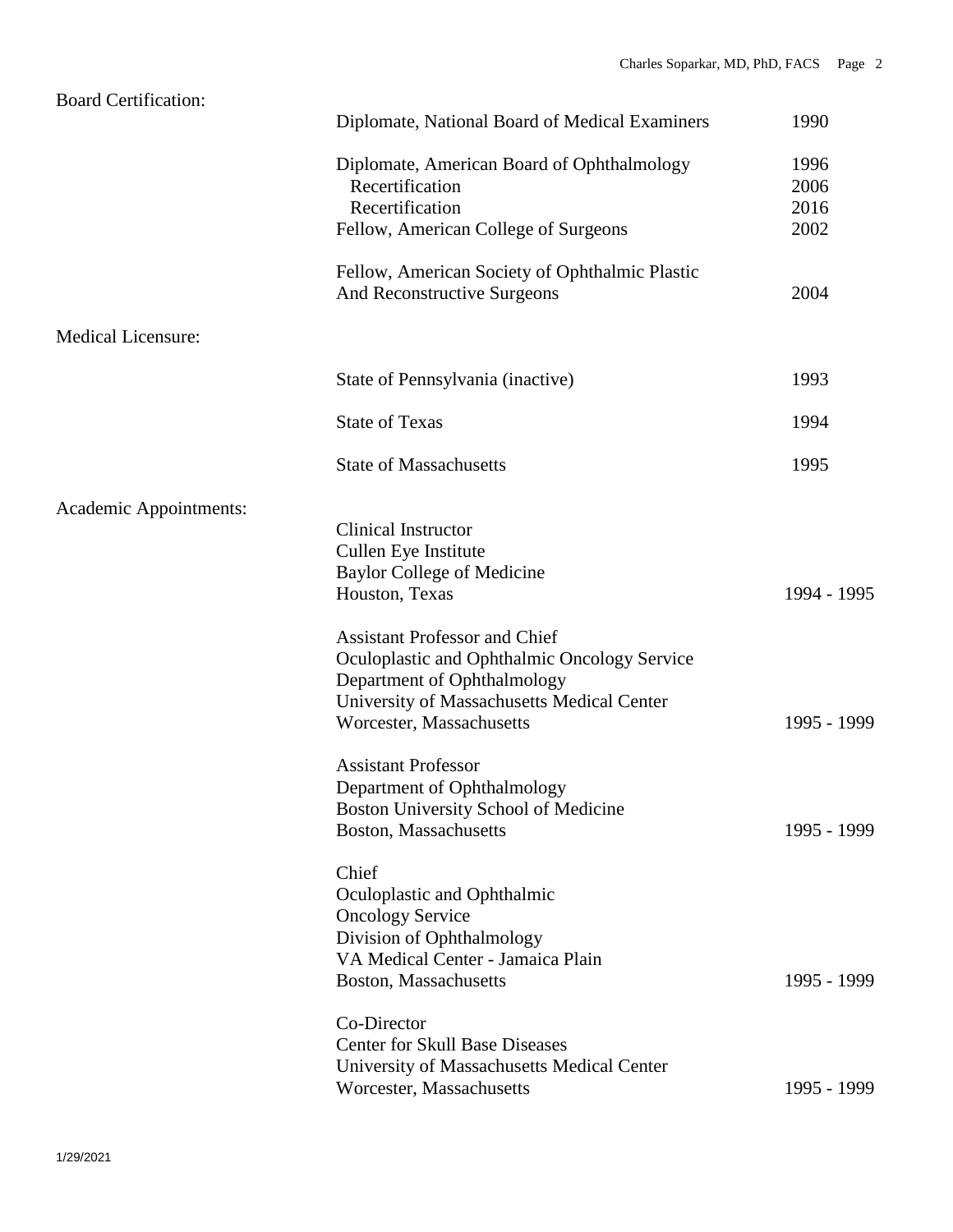Academic Appointments (continued):

| <b>Assistant Professor</b><br>Department of Ophthalmology<br>Lahey-Hitchock Clinics<br>Peabody and Burlington, Massachusetts                      | 1995 - 1999      |
|---------------------------------------------------------------------------------------------------------------------------------------------------|------------------|
| <b>Assistant Professor</b><br>Department of Ophthalmology<br><b>Harvard Medical School</b><br>Boston, Massachusetts                               | 1995 - 1999      |
| Oculoplastic Surgeon and Member<br>Multidisciplinary Craniofacial Team<br>Texas Childrens' Hospital<br>Houston, Texas                             | 1999 - present   |
| Clinical Specialist<br>Departments of Plastic Surgery/Head & Neck Surgery<br>M.D. Anderson Cancer Center<br>Houston, Texas                        | 1999 - present   |
| <b>Clinical Assistant Professor</b><br>Department of Ophthalmology<br>Cullen Eye Institute<br><b>Baylor College of Medicine</b><br>Houston, Texas | $2000$ - present |
| Deputy Chief of Service<br>Department of Ophthalmology<br>The Methodist Hospital<br>Houston, Texas                                                | $2001 - 2007$    |
| <b>Clinical Assistant Professor</b><br>Department of Ophthalmology<br>Weill-Cornell Medical College<br>Houston, Texas                             | $2011$ - present |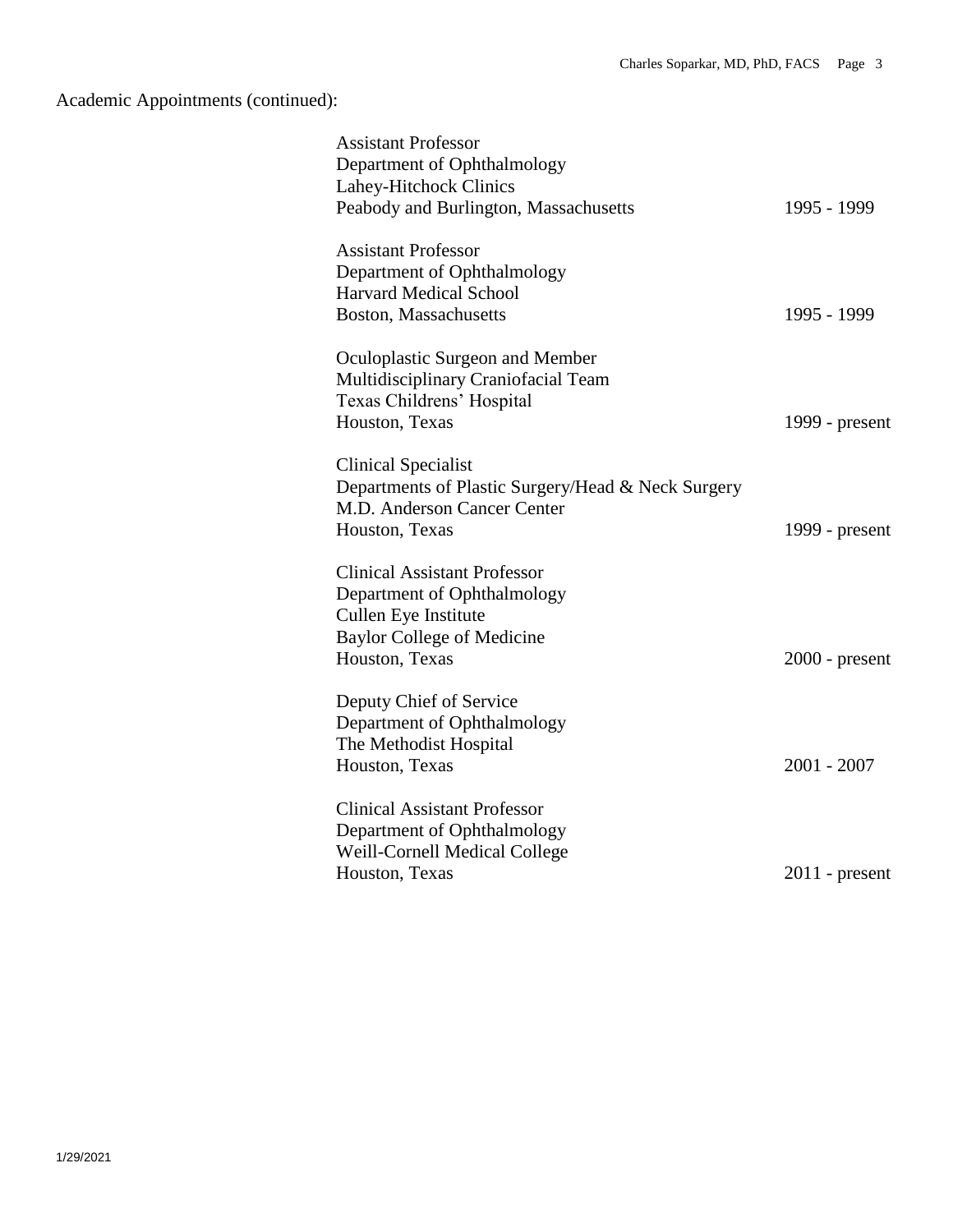# **HONORS AND AWARDS:**

Research Honors and Awards:

| Sigma Xi Honorary Research Society<br>Membership by Invitation Only                                                       | 1983 |
|---------------------------------------------------------------------------------------------------------------------------|------|
| <b>Outstanding Basic Science Research Award</b><br>University of Massachusetts<br>Worcester, MA                           | 1986 |
| <b>Outstanding Basic Science Research Award</b><br>University of Massachusetts<br>Worcester, MA                           | 1987 |
| <b>Outstanding Basic Science Research Award</b><br>University of Massachusetts<br>Worcester, MA                           | 1998 |
| <b>Goar Research Award</b><br><b>Baylor College of Medicine</b><br>Houston, TX                                            | 1993 |
| <b>Goar Research Award</b><br><b>Baylor College of Medicine</b><br>Houston, TX                                            | 1994 |
| Paul Berson Research Award<br>American Federation of Aging Research<br>New York, NY                                       | 1994 |
| Clinical Study Award - First Place<br>Thyroid Complications in Blepharoplasty<br><b>Texas Society of Plastic Surgeons</b> | 2009 |
| <b>Appointed Board of Directors</b><br>Benign Essential Blepharospasm Research Foundation<br>Beaumont, TX                 | 2019 |
| Physician Achievement Recognition Award<br><b>Prevent Blindness Texas</b><br>Houston, TX                                  | 2019 |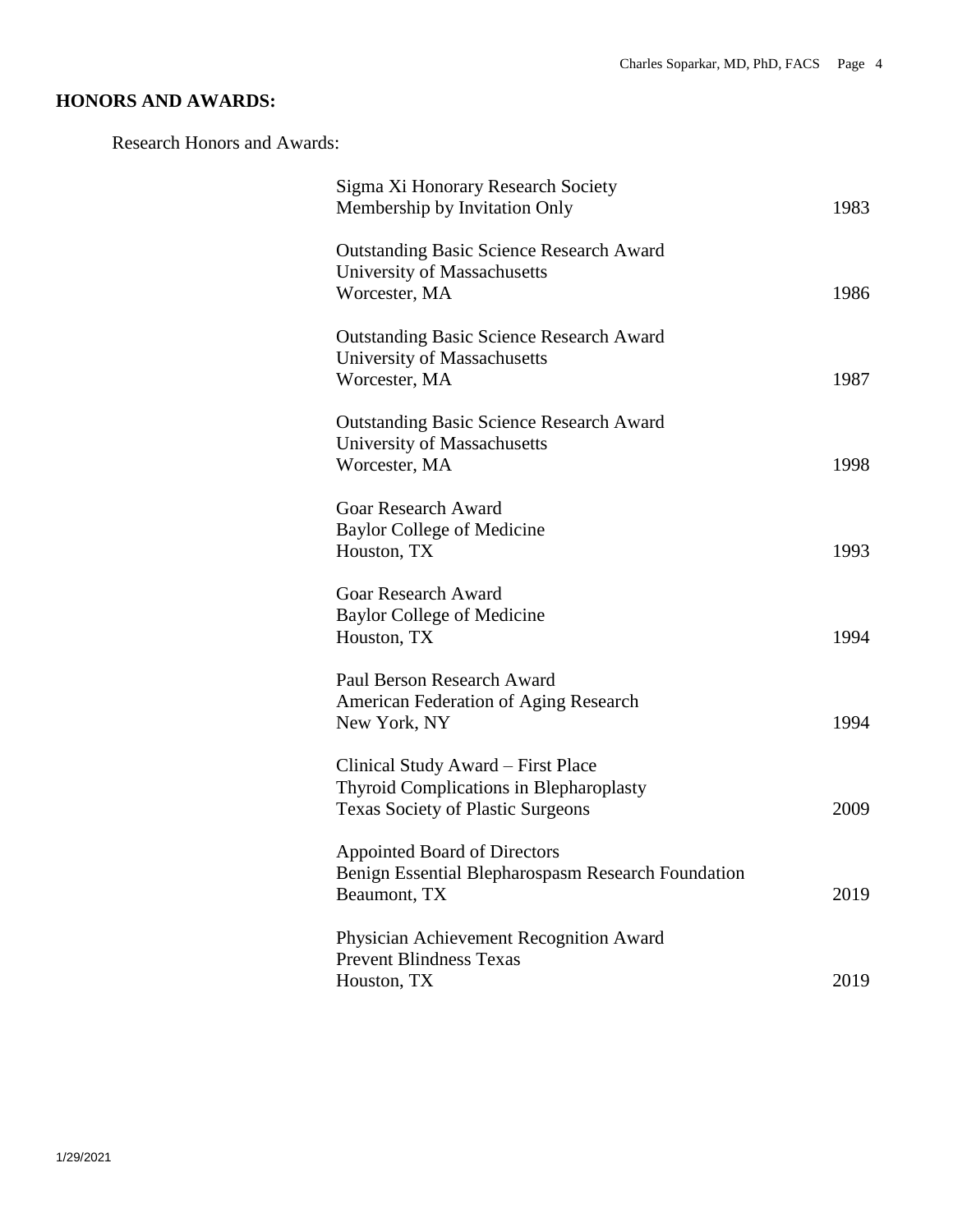## Clinical Honors and Awards:

| <b>Resident Teaching Award</b><br>The Medical Center of Central Massachusetts, Memorial<br>Worcester, MA                                                                | 1991             |
|-------------------------------------------------------------------------------------------------------------------------------------------------------------------------|------------------|
| Stephen N. Shindler Humanitarian Physician and Teacher Award<br><b>Baylor College of Medicine</b><br>Houston, TX                                                        | 1994             |
| <b>Heed Fellowship Recipient</b><br>Heed Ophthalmic Foundation<br>Cleveland, Ohio                                                                                       | 1994             |
| Paul Kayser International Exchange Scholar<br>Pan American Society of Ophthalmology                                                                                     | 1995             |
| <b>Patient Educator Award</b><br>American Foundation of Thyroid Patients                                                                                                | 1999             |
| Fellowship status<br>American Society of Clinical Oncology<br>(1 of only 2 ophthalmologists in the world)                                                               | 1996             |
| Fellowship status<br><b>American College of Surgeons</b>                                                                                                                | 2002             |
| Colonel<br><b>Honorary Commission</b><br>Extended by Kentucky Governor Patton and<br>National Commanding General, James Molley<br>For Educational and Research Services | 2003             |
| Fellowship status<br>American Society of Ophthalmic Plastic and<br><b>Reconstructive Surgeons</b>                                                                       | 2004             |
| "Super Doctor in Texas"<br><b>Texas Monthly Magazine</b>                                                                                                                | $2005$ - current |
| <b>America's Top Doctors for Cancer</b><br><b>Castle Connolly Medical</b>                                                                                               | $2007$ - current |
| Fellowship status<br>American Academy of Cosmetic Surgery                                                                                                               | 2008             |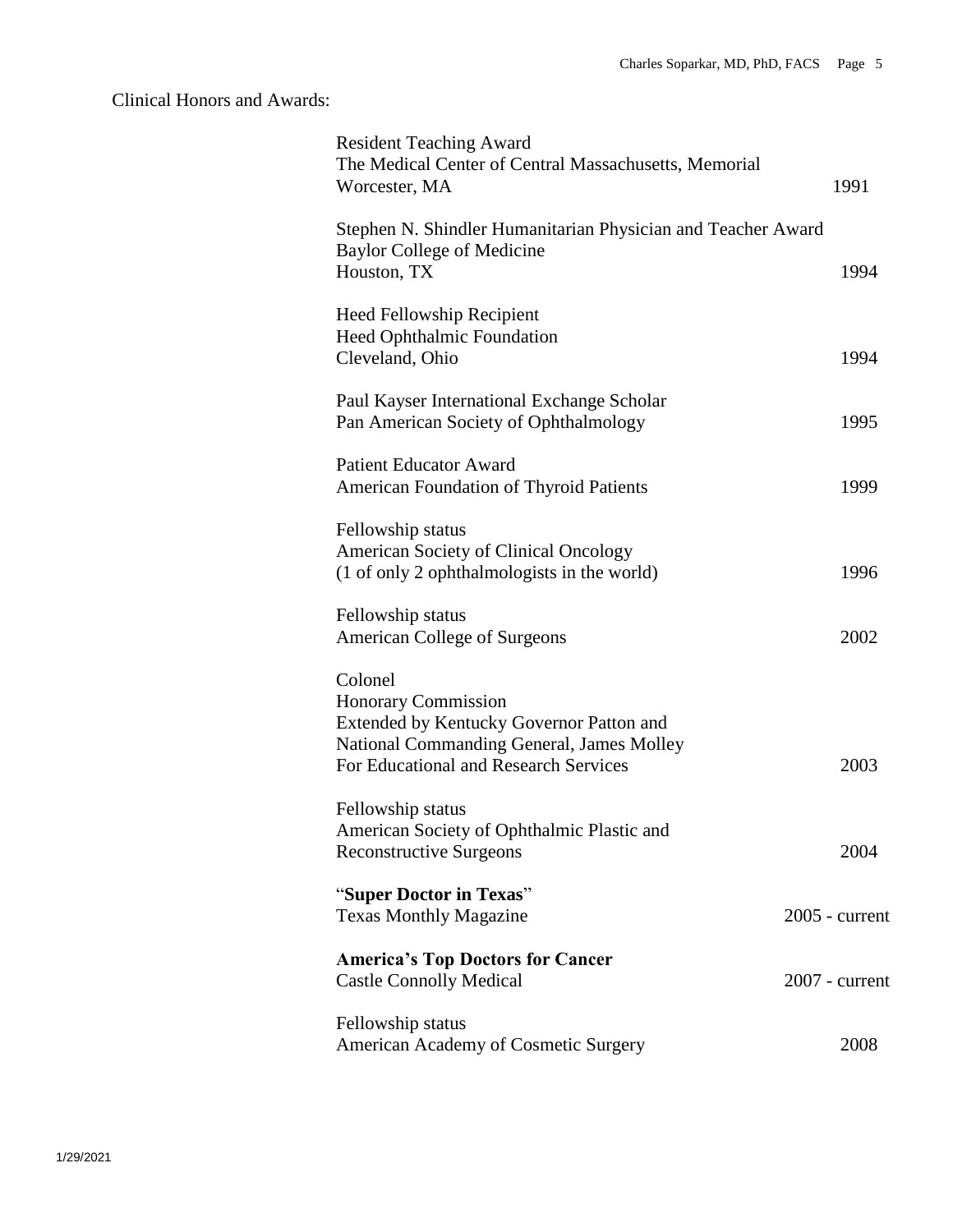Clinical Honors and Awards (continued):

| "Outstanding Patients' Choice Physician"<br>Selected annually from among 720,000 physicians | $2008$ - current |
|---------------------------------------------------------------------------------------------|------------------|
| "America's Top Doctors"<br><b>Castle Connolly Medical</b>                                   | $2008$ - current |
| "Top Doctor in Houston"<br>H Texas Magazine                                                 | $2008$ - current |
| "Leading Physicians of the World"<br>International Association of Healthcare Professionals  | $2011$ - current |
| "Top Doctors"<br>U.S. News & World Report                                                   | $2011$ - current |
| "Compassionate Doctor Award"<br><b>American Registry</b>                                    | $2011$ - current |
| <b>Houston's Top Plastic Surgeons</b><br>The Houston Chronicle                              | 2015             |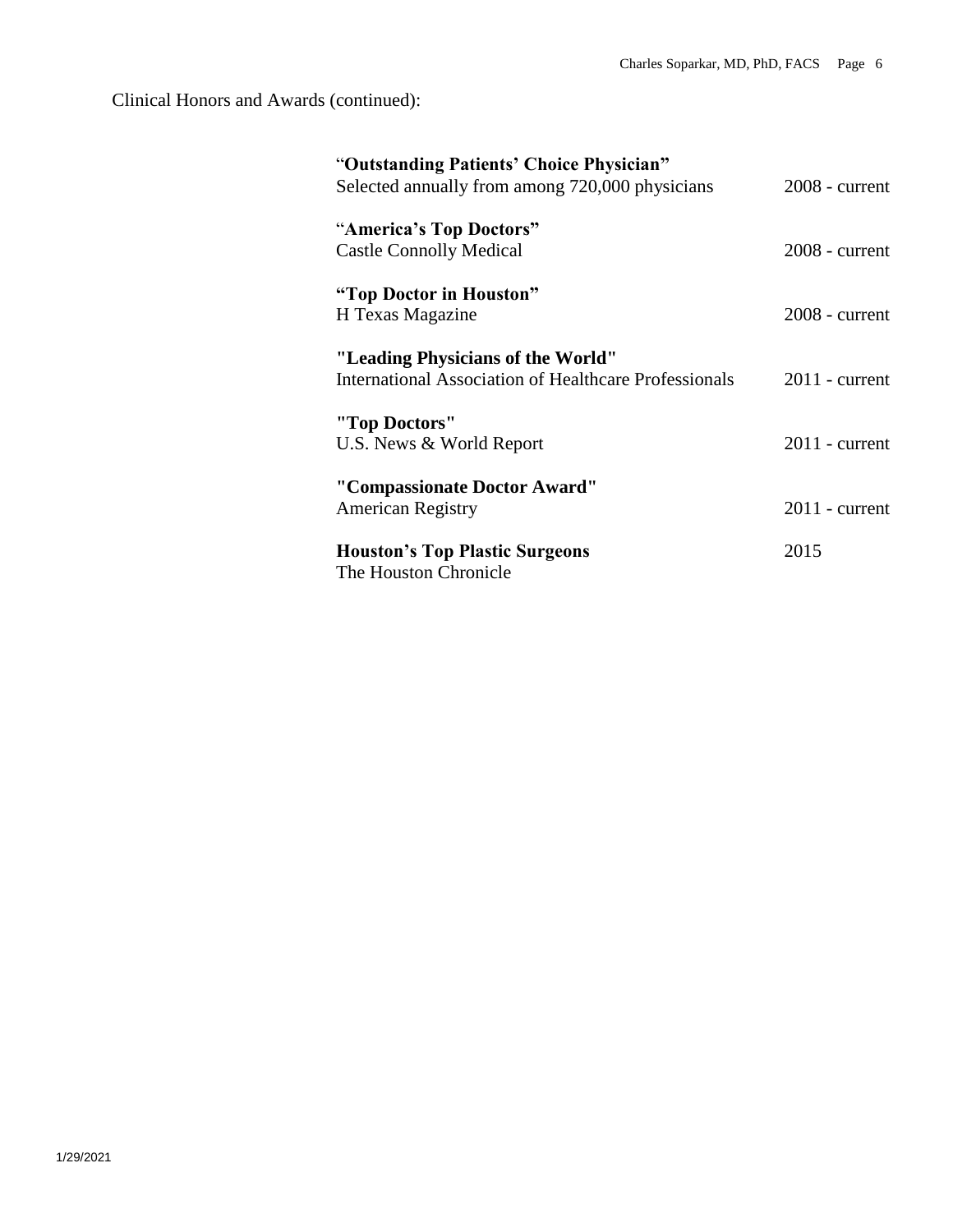# **RESEARCH / TEACHING / QUALITY ASSURANCE ACTIVITIES:**

Medical Student Teaching:

|                                                     | <b>Full-Time Elective Rotations</b>                                                                  | 1994 - $present$ |
|-----------------------------------------------------|------------------------------------------------------------------------------------------------------|------------------|
| <b>Resident Physician Training:</b>                 |                                                                                                      |                  |
|                                                     | Surgical and Clinical Supervision of Ophthalmology,<br>Otolaryngology, and Plastic Surgery Residents | 1994 - $present$ |
| Postdoctoral Clinical and Research Fellow Training: |                                                                                                      |                  |
|                                                     | Gonzalo Blanco, M.D.                                                                                 | 1997 - 1998      |
|                                                     | Joseph Davidson, M.D.                                                                                | 1998 - 1999      |
|                                                     | Jamie F. Wong, M.D.                                                                                  | 1999 - 2000      |
|                                                     | Mirwat S. Sami, M.D.                                                                                 | $2004 - 2005$    |
|                                                     | Roshmi Gupta, M.D.                                                                                   | 2007             |
|                                                     | Rafael Campos, M.D.                                                                                  | 2008             |
|                                                     | John Koshy, M.D.                                                                                     | $2008 - 2011$    |
|                                                     | Rong Lu, M.D., Ph.D.                                                                                 | 2010             |
|                                                     | Mirwat S. Sami, M.D.                                                                                 | 2011-2012        |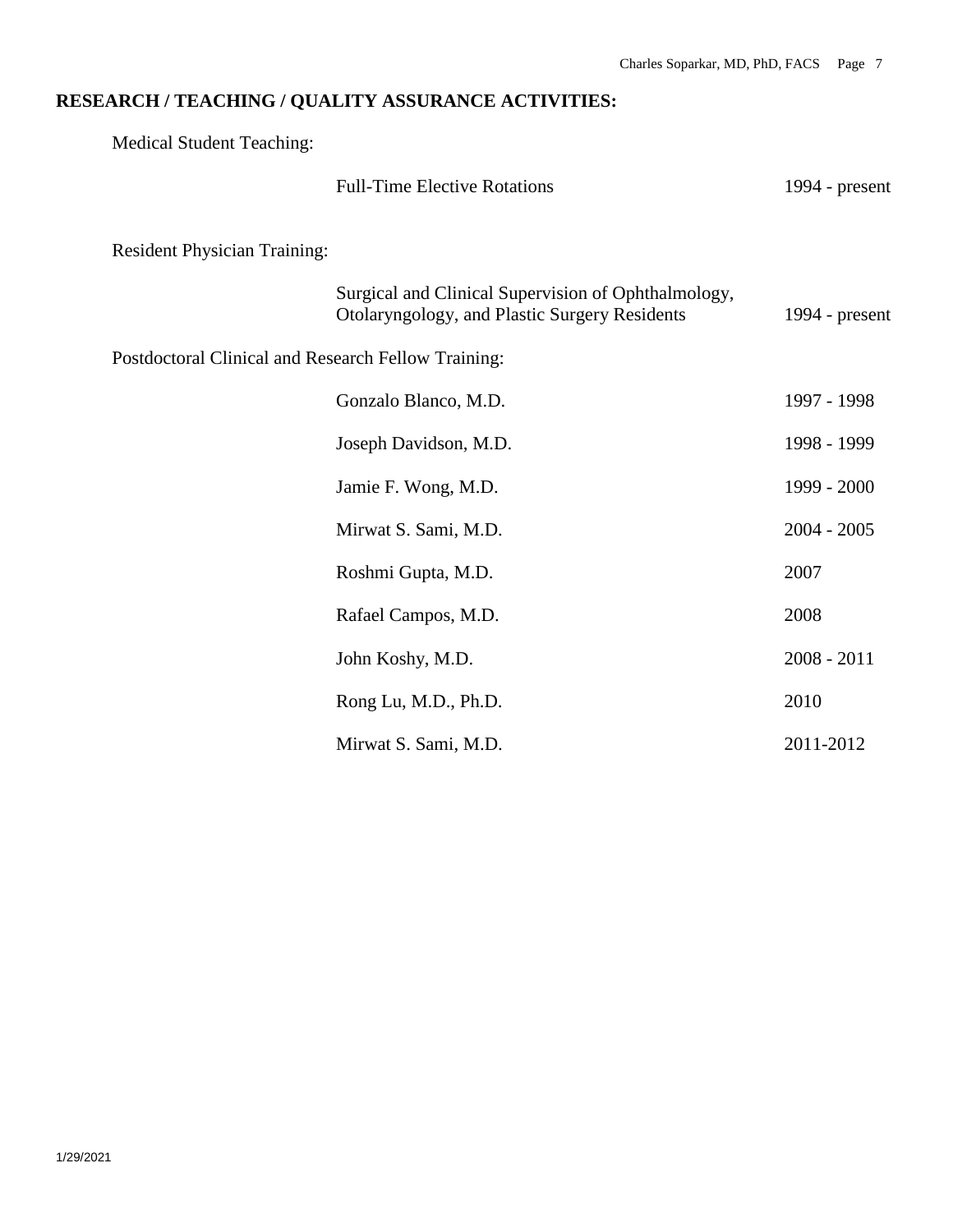# National Scientific Participation:

|                                      | Founder and Director, Pan American Study Society                                                                   | 1995 - 2002      |
|--------------------------------------|--------------------------------------------------------------------------------------------------------------------|------------------|
| <b>Review Panels and Committees:</b> |                                                                                                                    |                  |
|                                      | <b>Cancer Committee Quality Assurance Committee</b><br>University of Massachusetts Medical Center<br>Worcester, MA | 1995 - 1998      |
|                                      | <b>Intensive Care Committee</b><br>University of Massachusetts Medical Center<br>Worcester, MA                     | 1995 - 1998      |
|                                      | <b>Clinical Textbook Reviewer</b>                                                                                  | 1999 - $present$ |
|                                      | <b>Medical Advisory Committee</b><br>Benign Essential Blepharospasm Foundation<br>Beaumont, TX                     | $2019$ - present |
|                                      | Editorial Advisory Board, Expert Review of Ophthalmology                                                           | $2005$ - present |
|                                      | Scientific Reviewer, American Journal of Ophthalmology                                                             | 1994 - $present$ |
|                                      | Scientific Reviewer, Archives of Ophthalmology                                                                     | 1994 - $present$ |
|                                      | Scientific Reviewer, Head and Neck Cancer Journal                                                                  | 1994 - $present$ |
|                                      | Scientific Reviewer, Ophthalmology Plastic &<br><b>Reconstructive Surgery</b>                                      | 1994 - $present$ |
|                                      | Scientific Reviewer, Ophthalmology                                                                                 | 1994 - present   |
|                                      | Scientific Reviewer, Dermatology                                                                                   | 1998 - present   |
|                                      | Scientific Reviewer, American Cancer Society Journal                                                               | $2001$ - present |
|                                      | Scientific Reviewer, Annals of Otology, Rhinology,<br>& Laryngology                                                | 2004 - present   |
|                                      | Scientific Reviewer, Orbit                                                                                         | $2020$ - present |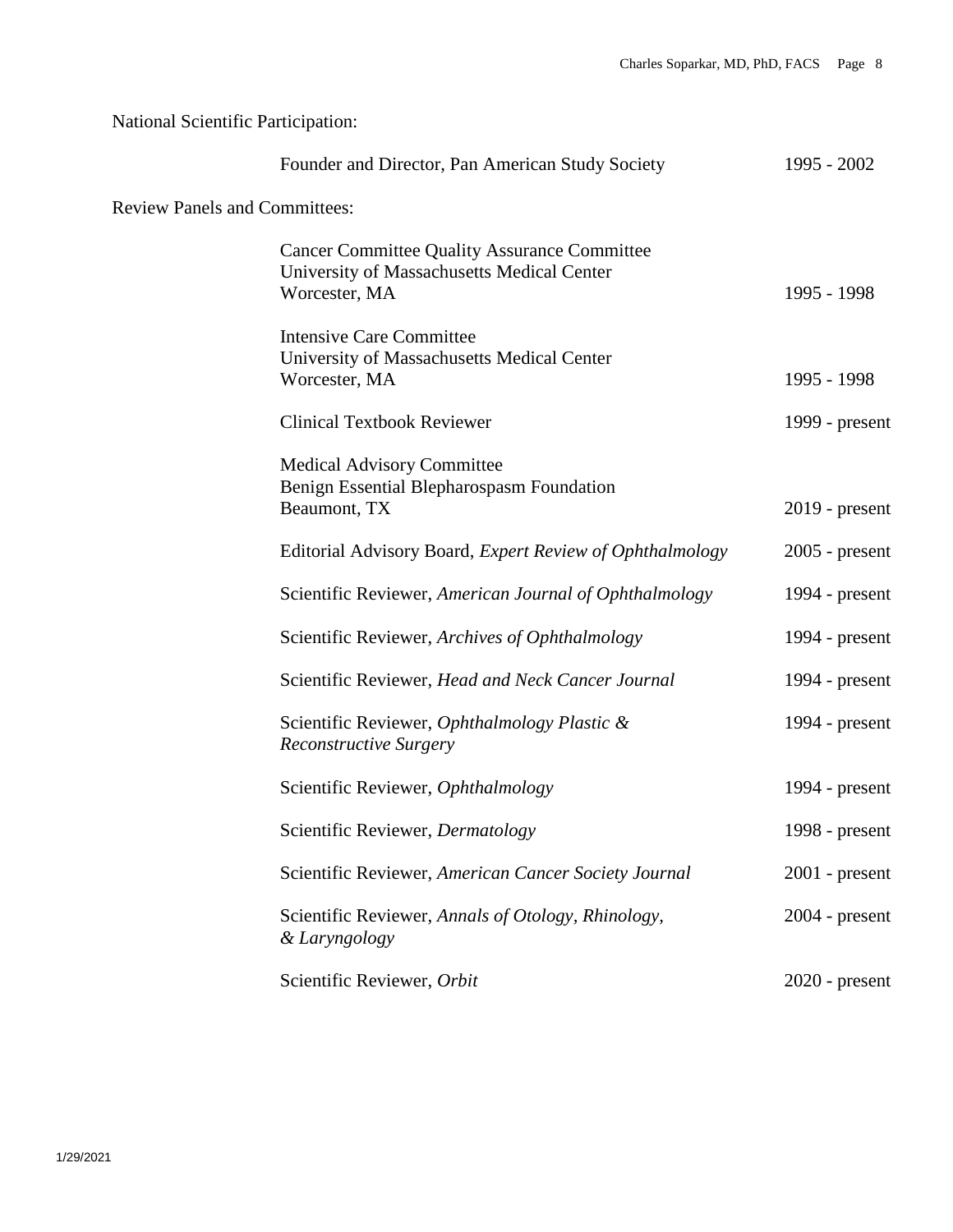Physician Quality Management Committee:

| VA Hospital - Jamaica Plains, Boston, MA                                                 | 1995 - 1998      |
|------------------------------------------------------------------------------------------|------------------|
| Director, Scientific Programs<br>Indian Medical Association of New England               | 1997 - 1997      |
| <b>Medical Advisor</b><br>Porex Surgical Inc.                                            | 1997 - 20014     |
| <b>Medical Advisor</b><br>American Foundation of Thyroid Patients                        | 1998 - 2012      |
| <b>Physician Quality Management Committee</b><br>The Methodist Hospital, Houston, TX     | 1998 - 2003      |
| Member, Craniofacial Team<br>Texas Children's' Hospital, Houston, TX                     | 1998 - $present$ |
| <b>Quality Assurance Committee</b><br>Diagnostic Hospital, Houston, TX                   | 1999 - 2002      |
| Neurosensory Eye Surgery Equipment 2000 Committee<br>The Methodist Hospital, Houston, TX | $2000 - 2002$    |
| Operating Room Policies & Procedures Committee<br>The Methodist Hospital, Houston, TX    | $2000 - 2002$    |
| Partnership Advisory Board<br><b>Travis Surgery Center</b>                               | $2001 - 2003$    |
| <b>International Board</b><br><b>International Congress of Ocular Oncology</b>           | $2002$ - present |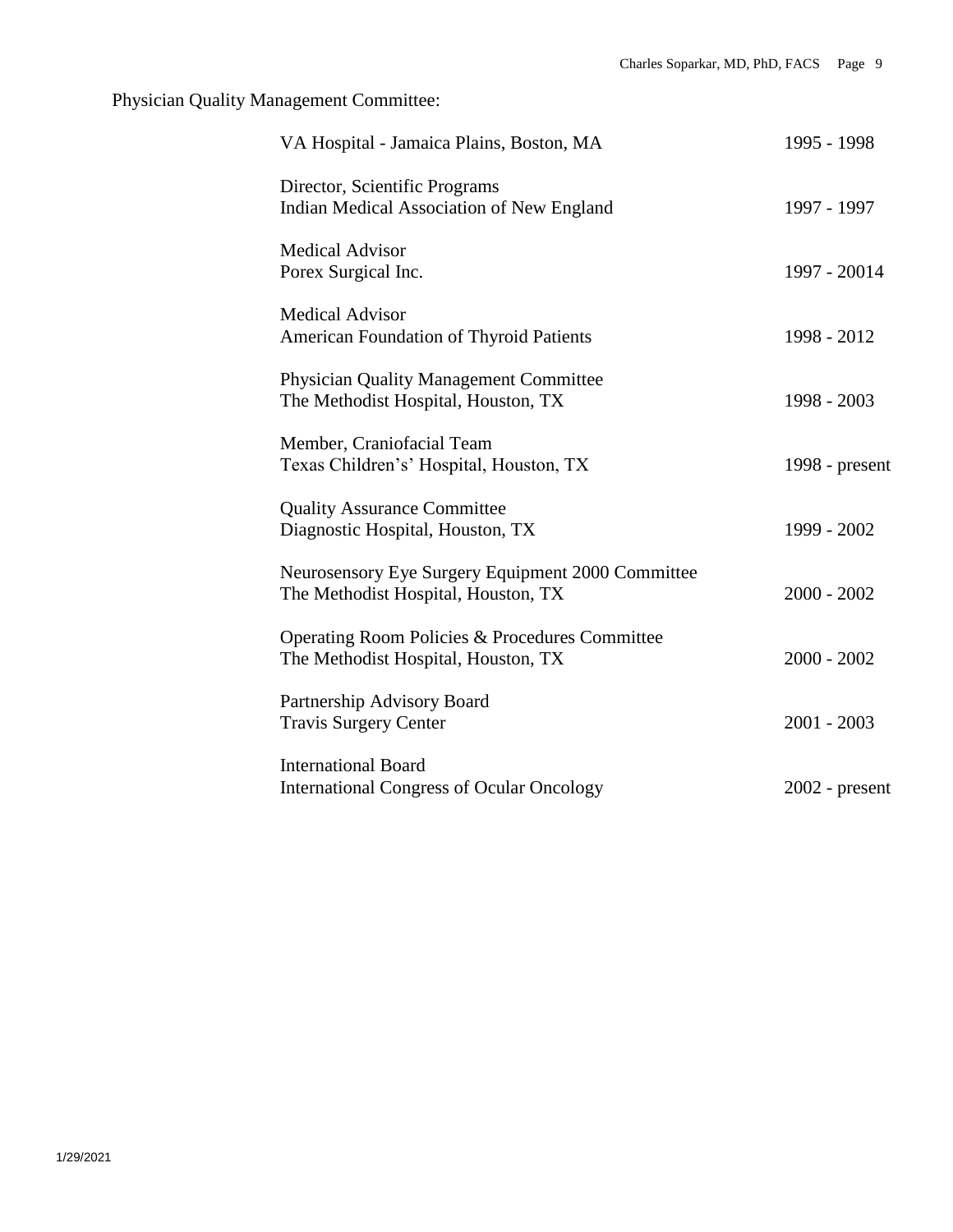## **PROFESSIONAL SOCIETIES:**

| Georgiana Dvorak Theobald<br><b>Ophthalmic Pathology Society</b>                          | 1985 - 2002                                      |
|-------------------------------------------------------------------------------------------|--------------------------------------------------|
| <b>American Medical Association</b>                                                       | 1986 - present                                   |
| Association for Research in Vision and Ophthalmology                                      | 1990 - present                                   |
| <b>Texas Ophthalmologic Association</b>                                                   | 1990 - present                                   |
| Houston Ophthalmologic Society<br><b>Executive Committee</b><br><b>President</b>          | 1990 - present<br>$2007 - 2011$<br>$2008 - 2009$ |
| American Academy of Ophthalmology                                                         | 1991 - present                                   |
| <b>Baylor Alumni Association</b>                                                          | 1994 - present                                   |
| American Society of Clinical Oncology (by invitation)                                     | 1994 - present                                   |
| Pan American Society of Ophthalmology<br>Founder and Primary Coordinator                  | 1994 - 1999                                      |
| <b>HEED Research Society</b>                                                              | 1994 - present                                   |
| Indian Medical Association of New England                                                 | 1995 - 1998                                      |
| <b>Texas Medical Association</b>                                                          | 1998 - present                                   |
| Harris County Medical Society                                                             | 1998 - present                                   |
| American College of Surgeons (by demonstrated ability)                                    | $2002$ - present                                 |
| American Society of Ophthalmic Plastic and Reconstructive<br>Surgeons                     | $2004$ - present                                 |
| Greater Houston Ophthalmologic Disaster Response Team<br><b>Steering Committee Member</b> | $2008$ - present                                 |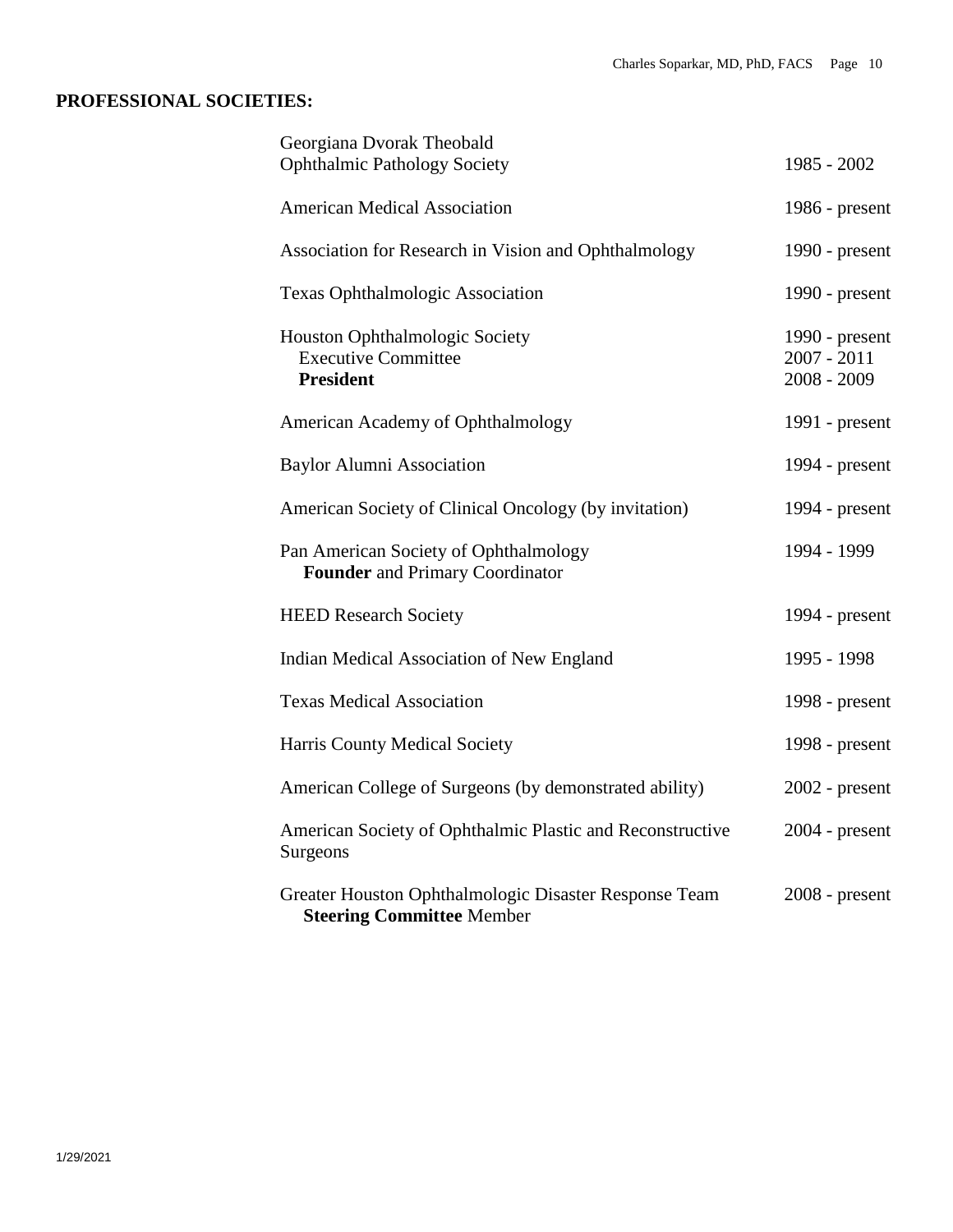#### **AUTHORED TEACHING VIDEOS**

- 1. Partial Myectomy for Intractable Blepharospasm
- 2. Optic Canal Surgical Decompression for Post-traumatic Optic Neuropathy
- 3. Advanced Techniques in Enucleation and Evisceration Surgery
- 4. Standard Implantation Techniques for the Porous Polyethylene Lower Eyelid Spacer
- 5. Preventing and Managing Complications with the Porous Polyethylene Lower Eyelid Spacer
- 6. Thyroid Ophthalmopathy: A Comprehensive View for Patients and Physicians
- 7. Benign Essential Blepharospasm and Dry Eye Part I understanding the problem.
- 8. Benign Essential Blepharospasm and Dry Eye Part II solutions.
- 9. Techniques in Eyelid Reconstruction Following Cancer Resection.
- 10. You Think You Have Graves' Disease? Probably Not!
- 11. Diet and Graves' Disease
- 12. Thyroid Eye Disease
- 13. Autoimmune Thyroid Disorders
- 14. Essential Introduction to Thyroid Eye Disease TED Masters Series
- 15. Essential Thyroid Gland Basics TED Masters Series
- 16. The Impact of Thyroid Hormones Throughout the Body TED Masters Series
- 17. My Thyroid Blood Tests Are Normal, But I Feel Terrible, Part 1 TED Masters Series
- 18. My Thyroid Blood Tests Are Normal, But I Feel Terrible, Part 2 TED Masters Series
- 19. Autoimmune Disease and the Thyroid TED Masters Series
- 20. Graves' and Hashimoto's Diseases TED Masters Series
- 21. What Is Thyroid Eye Disease? TED Masters Series
- 22. Who Gets Thyroid Eye Disease? TED Masters Series
- 23. The Immunology and Microbiology of Thyroid Eye Disease TED Masters Series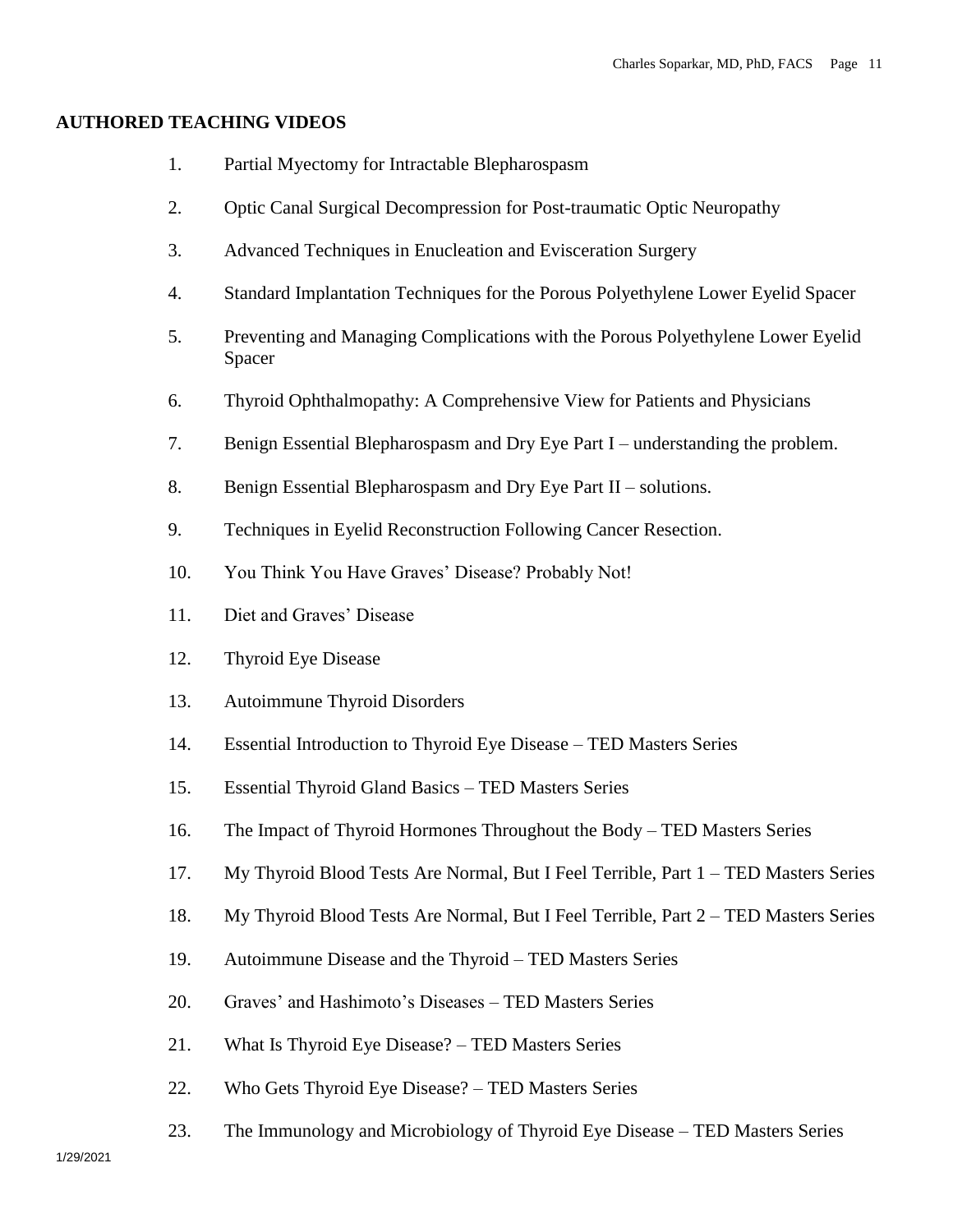#### **AUTHORED TEACHING VIDEOS (continued)**

- 24. Autoimmune Disorders Affect the Whole Body TED Masters Series
- 25. How Thyroid Autoimmune Disorders Affect the Eye, Part 1 TED Masters Series
- 26. How Thyroid Autoimmune Disorders Affect the Eye, Part 2 TED Masters Series
- 27. Active and Inactive Phases of Thyroid Eye Disease TED Masters Series
- 28. Management of Thyroid Eye Disease TED Masters Series
- 29. Non-Surgical Treatment During Active Phase TED Masters Series
- 30. Surgical Reconstruction for Thyroid Eye Disease TED Masters Series
- 31. What You Can Do About Your Thyroid Eye Disease TED Masters Series
- 32. Some Patients' Successes TED Masters Series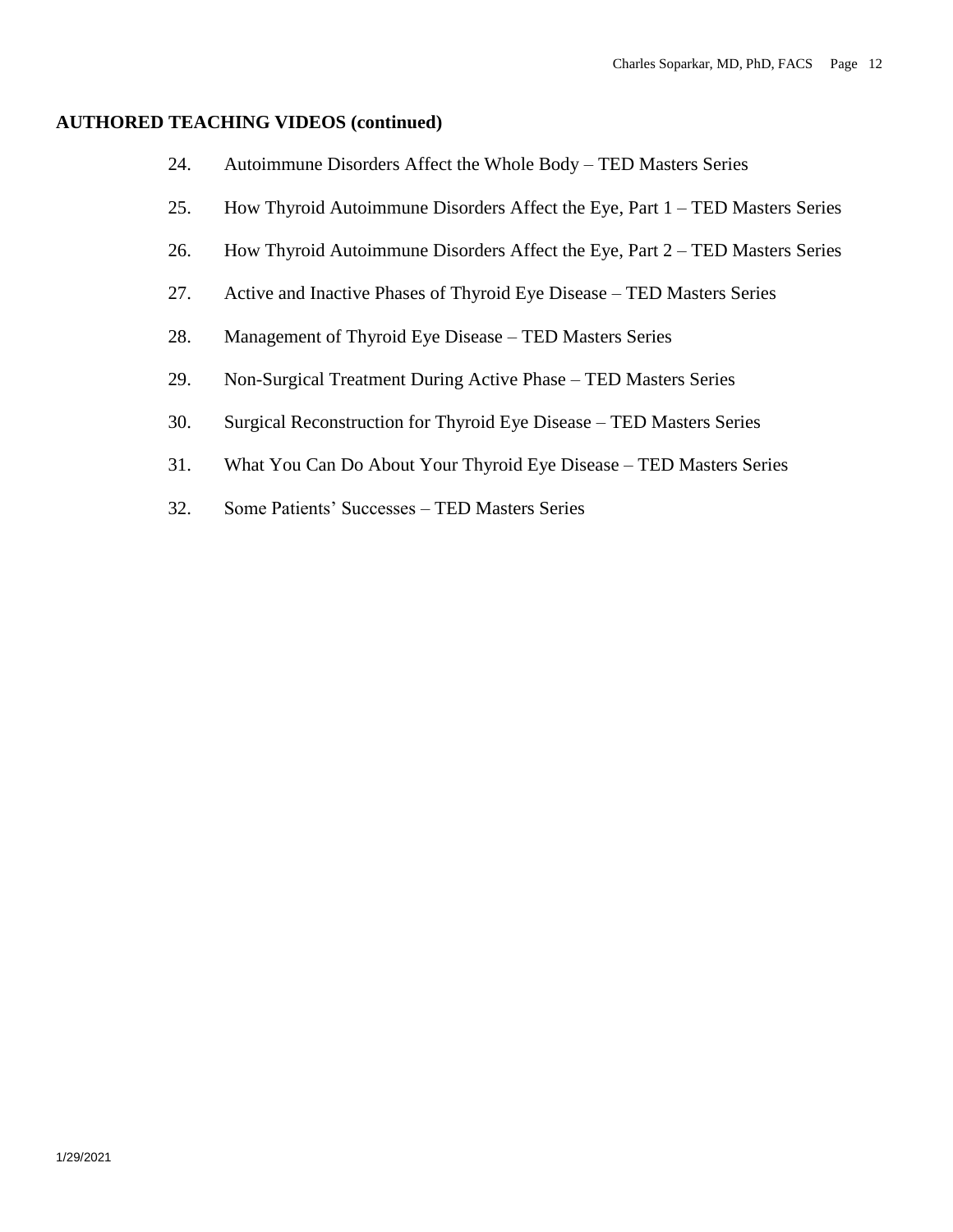### **PUBLICATIONS**:

### **Books and Chapters**:

- 1. Soparkar CNS. Phenotypic and Biochemical Characterization of Cells Expressing a Gas/Gai Chimeric Protein, a doctoral dissertation, University of Massachusetts Medical Center, Worcester, MA. 1988.
- 2. Soparkar CNS, Heasley LE, Johnson GL. Constitutive activation of cyclic AMP synthesis induced by the expression of a Gas/Gai chimera. In Srere PA, Jones ME, and Mathews CK (eds.): Structural and Organizational Aspects of Metabolic Regulation. UCLA Symposia on Molecular and Cellular Biology New Series, Vol. 133, Wiley-Liss, New York, 1990, 1-11.
- 3. Patrinely JR, Soparkar CNS: Management of periorbital skin cancer. In Weber RS, Miller M, and Goepfert H (eds.): Basal and Squamous Cell Skin Cancers of the Head and Neck, Williams and Wilkins, Philadelphia, PA. 1996:171-194.
- 4. Brady KM, Patrinely JR, Soparkar CNS: Surgery of the Eyelids. In Stal S, Friedman J, Taylor T (eds.): The Team Approach in the Management of Congenital and Acquired Deformities, Clinics in Plastic Surgery, 25(4):579-86:IX, October, 1998.
- 5. Camilleri IG, Evans GRD, Soparkar CNS, Patrinely JR: Blepharoplasty. In Evans GRD (ed): Operative Plastic Surgery, Chapter 19, New York, McGraw-Hill, 2000, pp. 187- 195.
- 6. Klapper SR, Patrinely JR, Soparkar CNS: Eyelid reconstruction. In Evans GRD (ed.): Operative Plastic Surgery, Chapter 23, New York, McGraw-Hill, pp 241-54, 2000.
- 7. Soparkar CNS, Patrinely JR: Expert commentary. Eyelid retraction: evaluation, management, and treatment. In Mauriello JA(ed), Unfavorable Results of Eyelid and Lacrimal Surgery. Prevention and Management. Boston, MA: Butterworth Heinemann, 300-03, 2000.
- 8. Soparkar CNS, Patrinely JR: Expert commentary. Surgical treatment of lacrimal drainage system disorders. In Mauriello JA(ed), Unfavorable Results of Eyelid and Lacrimal Surgery. Prevention and Management. Boston, MA: Butterworth Heinemann, 448-49, 2000.
- 9. Hunts JH, Patrinely JR, Soparkar CNS, Anderson RL: Pediatric dacryocystorhinostomy: In Mauriello JA(ed), Unfavorable Results of Eyelid and Lacrimal Surgery. Prevention and Management. Boston, MA: Butterworth Heinemann, 461-69, 2000.
- 10. Blanco G, Patrinely JR, Soparkar CNS, Alford EL: Orbital trauma. In: *Treatise on Otolaryngology-Head and Neck Surgery*. Guadalajara, Spain: Proyectos Medicos SL, Chapter 169; 3rd Vol; pgs. 2310-2328, 2000.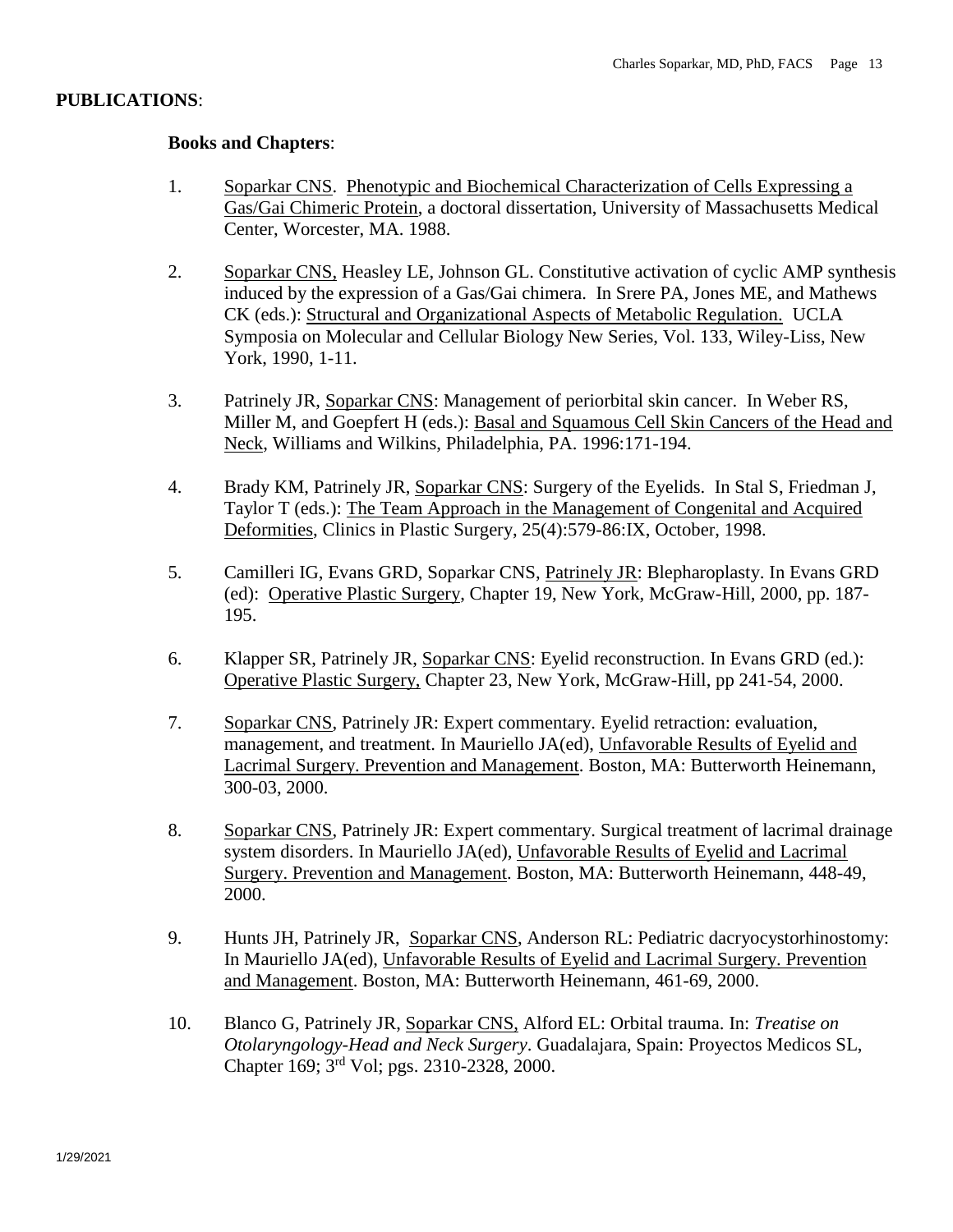- 11. Soparkar CNS, Patrinely JR: Orbit and lacrimal drainage system. In Gold DH, Lewis  $RA$  (eds): The Five-Minute Ocular Consult: A Color Atlas,  $2<sup>nd</sup>$  ed, Pennsylvania, Williams & Wilkins, 2000.
- 12. Soparkar CNS, Patrinely JR: Oculodermal Melanocytosis. In Gold DH and Weingeist T (eds.): Color Atlas of the Eye in Systemic Disease, J.B. Lippincott, Chapter 147:589-91, 2001.
- 13. Soparkar CNS: Enophthalmos. Jorge G. Camara, MD (Senior Eds). eMedicine Ophthalmology . St. Petersburg: eMedicine Corporation, 2001.
- 14. Soparkar CNS: Dry eye: causes and management in thyroid eye disease. Thyroid USA: American Foundation of Thyroid Patients, January 15, 2002.
- 15. Soparkar CNS, Patrinely JR: orbit & lacrimal system. In Gold DH and Lewis RA (eds.): The 10 Minute Hour: Clinical Eye Atlas, AMA Press, Section 14:1293 1418, 2002
- 16. Soparkar CNS, Patrinely JRP: Palpebral surgical approaches for orbital fracture repair. In Hollier LD and Manson PM (eds.): Seminars in Plastic Surgery, pp 273-282, 2002
- 17. Soparkar CNS, Patrinely JRP: Enophthalmos. In Fraunfelder CT, Roy H (eds.): Current Ocular Therapy Fifth Edition, Elsevier Limited, London, UK, 2003.
- 18. Soparkar CNS. Reviewed and edited Conventional Treatment Options in Elaine A. Moore, Thyroid Eye Disease: Understanding Graves' Ophthalmology. Victoria, B.C., Trafford Publishing, 2003.
- 19. Soparkar CNS: Ophthalmic & optic nerve trauma. In Stewart MG (ed.): Head, Face, and Neck Trauma: Comprehensive Management, Thieme, Chapter 6:52-58, 2005.
- 20. Stewart MG, Soparkar CNS: Orbital fractures. In Stewart MG (ed.): Head, Face, and Neck Trauma: Comprehensive Management, Thieme, Chapter 7:59-67, 2005.
- 21. Wong JF, Soparkar CNS, Patrinely JR, Alford E: Post-traumatic optic neuropathy. In Holck D and NG, L (eds): Evaluation and Treatment of Orbital Fractures. A multidisciplinary approach. Elsevier, Phila, PA, 2005.
- 22. Tower RN, Soparkar CNS, Patrinely JR. Perspectives on periocular asymmetry. In Hollier LD (ed.): Seminars in Plastic Surgery, 21(1)18-23, 2007
- 23. Sami MS, Soparkar CNS, Patrinely JR, Tower RN. Eyelid Edema. In Hollier LD (ed.): Seminars in Plastic Surgery, 21(1)24-31, 2007.
- 24. Skibell BC, Soparkar CNS, Patrinely JR, Tower RN. Periocular Anesthesia in Aesthetic Surgery. In Hollier LD (ed.): Seminars in Plastic Surgery, 21(1)37-40, 2007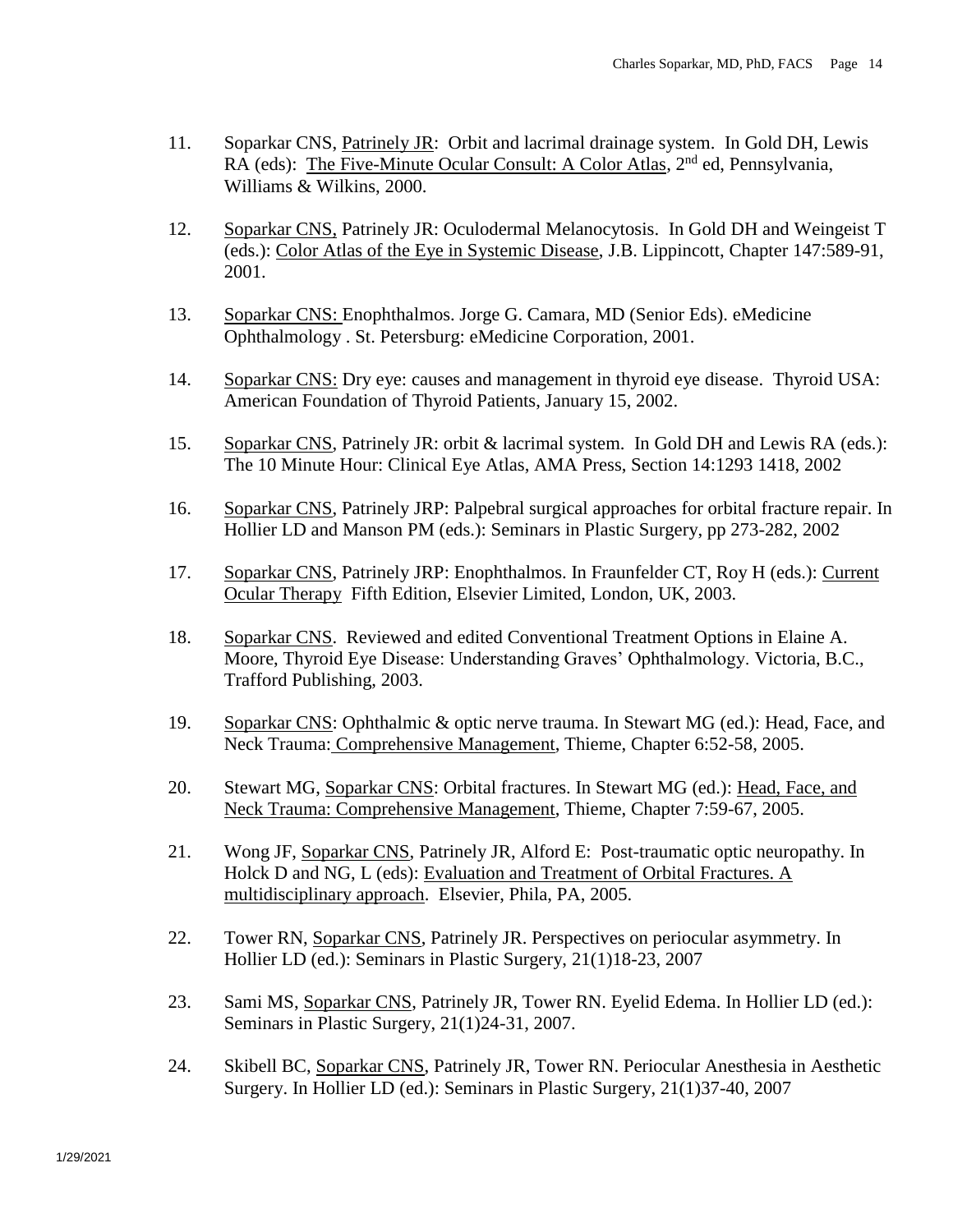- 25. Blanco G, Clavero A, Soparkar CNS, Patrinely JR. Periocular Laser Complications. In Hollier LD (ed.): Seminars in Plastic Surgery, 21(1)74-79, 2007
- 26. Soparkar CNS: Enophthalmos. In Fraunfelder CT, Roy H (ed.): Current Ocular Therapy Sixth Edition, Elsevier Limited, London, UK, 2007.
- 27. Blanco G, Alford E, Soparkar CNS, Patrinely JR. Traumatismos orbitarios. Trato de Otorrinolaringologia y Cirugia de Cabeza y Cuello 2ª ed. Buenos Aires, Madrid: Medica Panamericana. Capitulo 147:2133-52, 2008.
- 28. Klapper SR, Patrinely JR, Soparkar CNS: Eyelid and Periorbital Reconstruction. In Butler CE and Evans GRD (eds): Head and Neck Reconstruction. Elsevier Limited, London, UK, 2009.
- 29. Klapper SR, Patrinely JR, Soparkar CNS. Eyelid Reconstruction, In Butler CE, Evans GRD(eds) Head and Neck Reconstruction Philadelphia, WB Saunders Company, pp 235- 270, 2009
- 30. Soparkar CNS, Patrinely JR: Orbit and Lacrimal System. In Gold DH, Lewis RA (eds): The Clinical Eye Atlas, New York, Oxford University Press, 2010, pp 965-1060.
- 31. Soparkar CNS, Patrinely JR: Orbit and Lacrimal System. In Gold DH and Lewis RA (eds.): Clinical Eye Atlas, Oxford University Press Inc, New York, New York, Section 11:996-1056, 2011.
- 32. Klapper SR, Patrinely JR, and Soparkar CNS. Chapter 35 Periorbital Reconstruction. In Weber R, Moore B (eds) Cutaneous Malignancy of the Head and Neck: A Multidisciplinary Approach, San Diego, Plural Publishing, pp 505-530, 2011.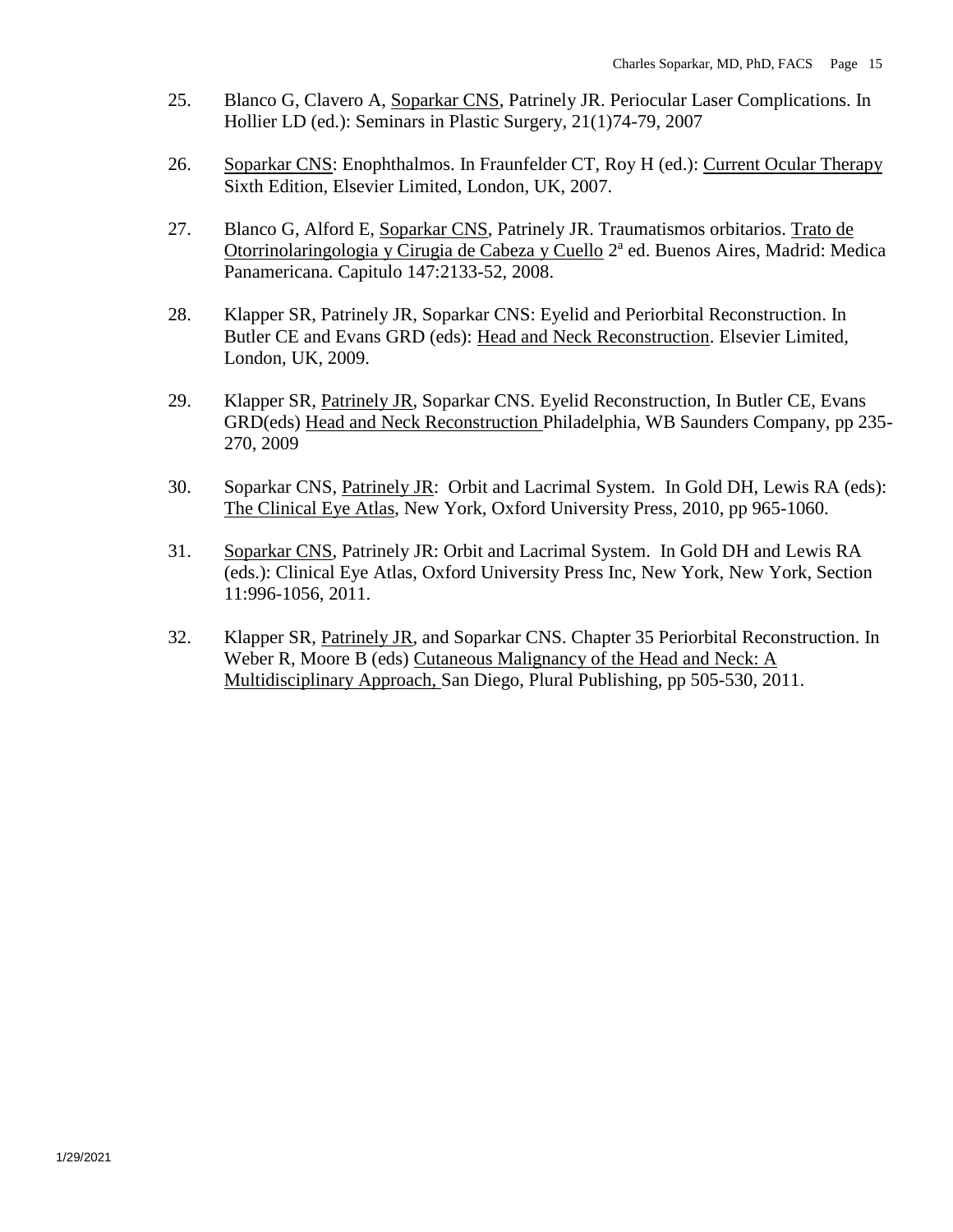### **Manuscripts / Research Articles / Peer-Reviewed Works:**

- 1. Soparkar CNS, Malison RT, Burton J. Development of a system to simplify identification of peptides and their catabolites in a HPLC effluent. *J. Chromatography* 337(1):110-3, 1985.
- 2. Weiss ER, Kelleher DJ, Woon CW, Soparkar CNS, Osawa S, Johnson GL. Receptor activation of G-proteins - a review. *FASEB J* 2:2841-8, 1988.
- 3. Woon CW, Soparkar CNS, Heasley LE, Johnson GL. Expression of a Gas/Gai chimera that constitutively activates cyclic AMP synthesis. *J. Biol. Chem 264(10):5687-93, 1989.*
- 4. Soparkar CNS, O'Brien JM, Albert DM. Investigation of the role of *ras* protooncogene point mutations in human uveal melanomas. *Invest Ophthalm Vis Sci* 13(2,suppl):224, 1990.
- 5. Soparkar CNS, O'Brien JM, Albert DM. Investigation of the role of *ras* protooncogene point mutation in human uveal melanomas – part II. *Invest Ophthalm Vis Sci* 34:2203- 9,1993.
- 6. Soparkar CNS, Matoba AY. Anti-microbial effect of non-steroidal anti-inflammatory drugs. *Invest Ophthalm Vis Sci* 34(3, suppl): 367, 1993.
- 7. Soparkar CNS, Albert DM. Oncogenes a0nd Uveal Melanomas. The Methodist Hospital Oncology Symposium, Houston, TX, October 17, 1993.
- 8. Hoover J, Matoba AY**,** Soparkar CNS. Antibacterial effect of ketorolac in combination with tobramycin. *Invest Ophthalm Vis Sci* 35(2, suppl):295, 1994.
- 9. Soparkar CNS, Patrinely JR: Cherubism. American Association of Ophthalmic Pathologists. Teaching Exchange Program,1994.
- 10. Soparkar CNS, Patrinely JR, Cuaycong MJ, Dailey RA, Kersten RC, Rubin PAD, Linberg JV, Howard GR, Donovan DT, Matoba AY, Holds JB. The silent sinus syndrome: a cause of spontaneous enophthalmos. *Ophthalmology* 101:772-8, 1994.
- 11. Soparkar CNS, Patrinely JR: Silent sinus syndrome questions answered. Letter to the Editor. *Ophthalmology* 101(11):1763-4, 1994.
- 12. Hayman LA, Maturi RK, Pfleger MJ, Diaz-Marchan P, Horowitz B, Tang RA, Soparkar CNS, Patrinely JR. Magnetic resonance imaging of the eyelids: normal and pathologic findings. Pictorial essay. *Am J Roentgenology* 165(3):639-44, 1995.
- 13. Pelton RW, Soparkar CNS, Patrinely JR. Idiopathic inflammatory response to silastic in the orbit. *Invest Ophthalm Vis Sci* 36(4,suppl):505, 1995.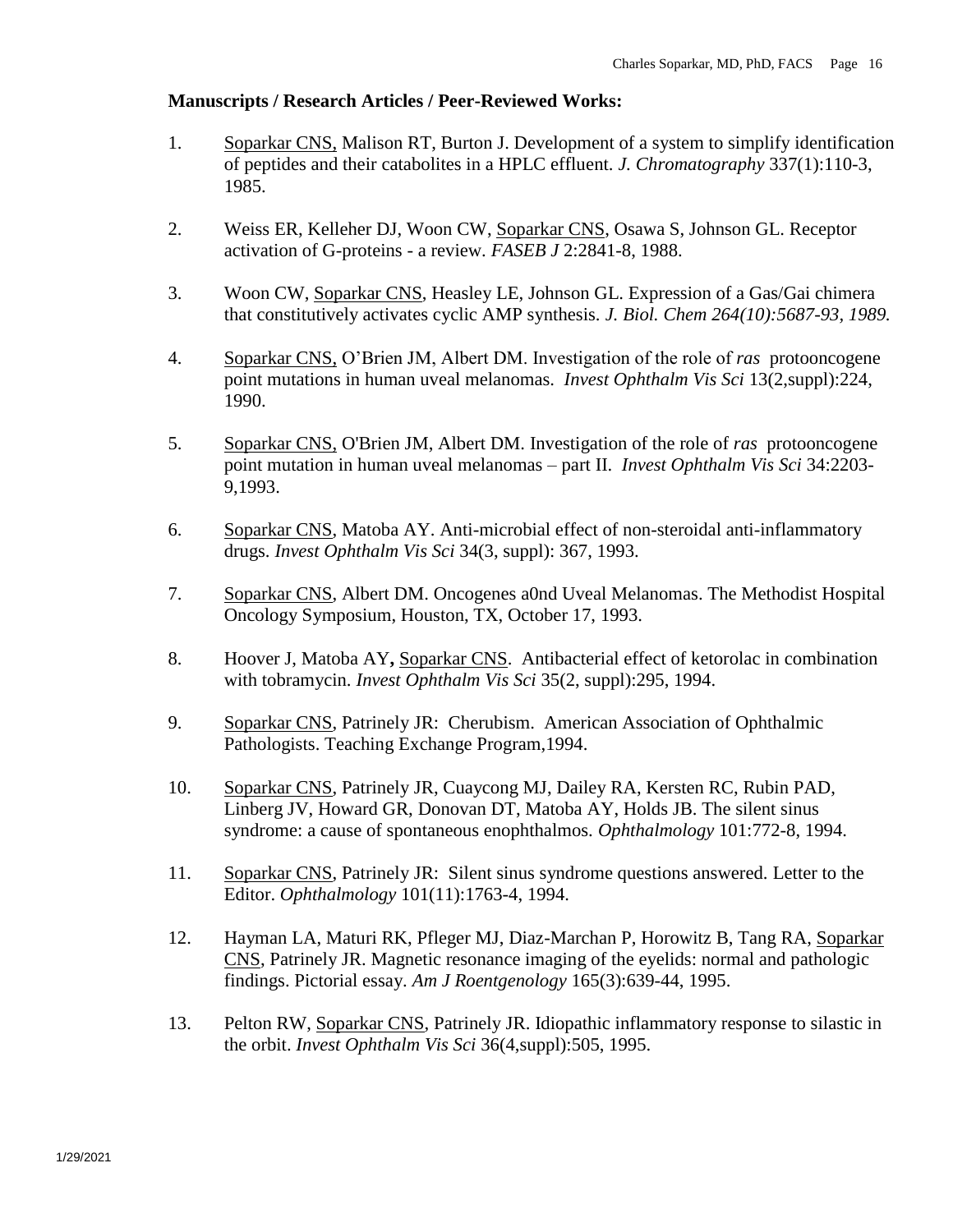- 14. Soparkar CNS, Patrinely JR: Orbital conjunctival inclusion cyst. American Association of Ophthalmic Pathologists, Teaching Exchange Program, 1995.
- 15. Soparkar CNS, Patrinely JR: The silent sinus syndrome. Review. *Ophthalmic Plast Reconst Surg* 11(2):146, 1995.
- 16. Soparkar CNS, Patrinely JR: Atraumatic enophthalmos. Correspondence. *Plast Reconst Surg* 96(6):1481-2, 1995.
- 17. Maturi RK, Soparkar CNS, Patrinely JR, Hayman LA: Magnetic resonance imaging of the eyelid complex: anatomy and pathology. *Invest Ophthalm Vis Sci* 36(4, suppl):501, 1995.
- 18. Soparkar CNS: A new model for the quantification of fibrovascular ingrowth. The American Association for Aging Symposium, San Diego, CA, June 10, 1995.
- 19. Hayman LA, Maturi RK, Pfleger MJ, Diaz-Marchan P, Horowitz B, Tang RA, Soparkar CNS, Patrinely JR. Magnetic resonance imaging of the eyelids: normal and pathologic findings. Pictorial essay. Am J Roentgenology 165(3):639-44, 1995.
- 20. Maturi RK, Hayman AL, Tang RA, Soparkar CNS, Patrinely JR: Magnetic resonance imaging of the eyelid complex: anatomy and pathology. American Academy of Ophthalmology, Atlanta, Georgia, October 29-November 2, 1995.
- 21. Soparkar CNS, Patrinely JR, Cuaycong MJ, et al. The silent sinus syndrome: a cause of spontaneous enophthalmos. *Ophthalmic Plastic Reconstructive Surgery* 11:146, 1995.
- 22. Soparkar CNS, Patrinely JR: Squamous neoplasms of the lacrimal sac. American Association of Ophthalmic Pathologists. Teaching Exchange Program, 1996.
- 23. Soparkar CNS, Patrinely JR: Abcessed hydroxyapatite Orbital Implants. *Ophthalmology* 104(7):1059, 1997.
- 24. Soparkar CNS, Patrinely JR, Hunts J, Linberg JV, Kersten RC, Anderson R: The perils of permanent punctal plugs. *Am J Ophthalmol* 123(1):120-1, 1997.
- 25. Soparkar CNS, Wilhelmus KR, Koch DD, Wallace G, Jones DB: Acute and chronic conjunctivitis due to over-the-counter ophthalmic decongestants. *Arch Ophthalmol* 115:34-8, 1997.
- 26. Wendt MD, Soparkar CNS, Louie K, Basinger SF, Gross RL: Ascorbate stimulates type I and type III collagen in human tenon's fibroblasts. *J Glaucoma* 6:402-7, 1997.
- 27. Soparkar CNS, Patrinely JR: Perineural spread of squamous cell carcinoma to the orbital apex. American Association of Ophthalmic Pathologists. Teaching Exchange, 1997.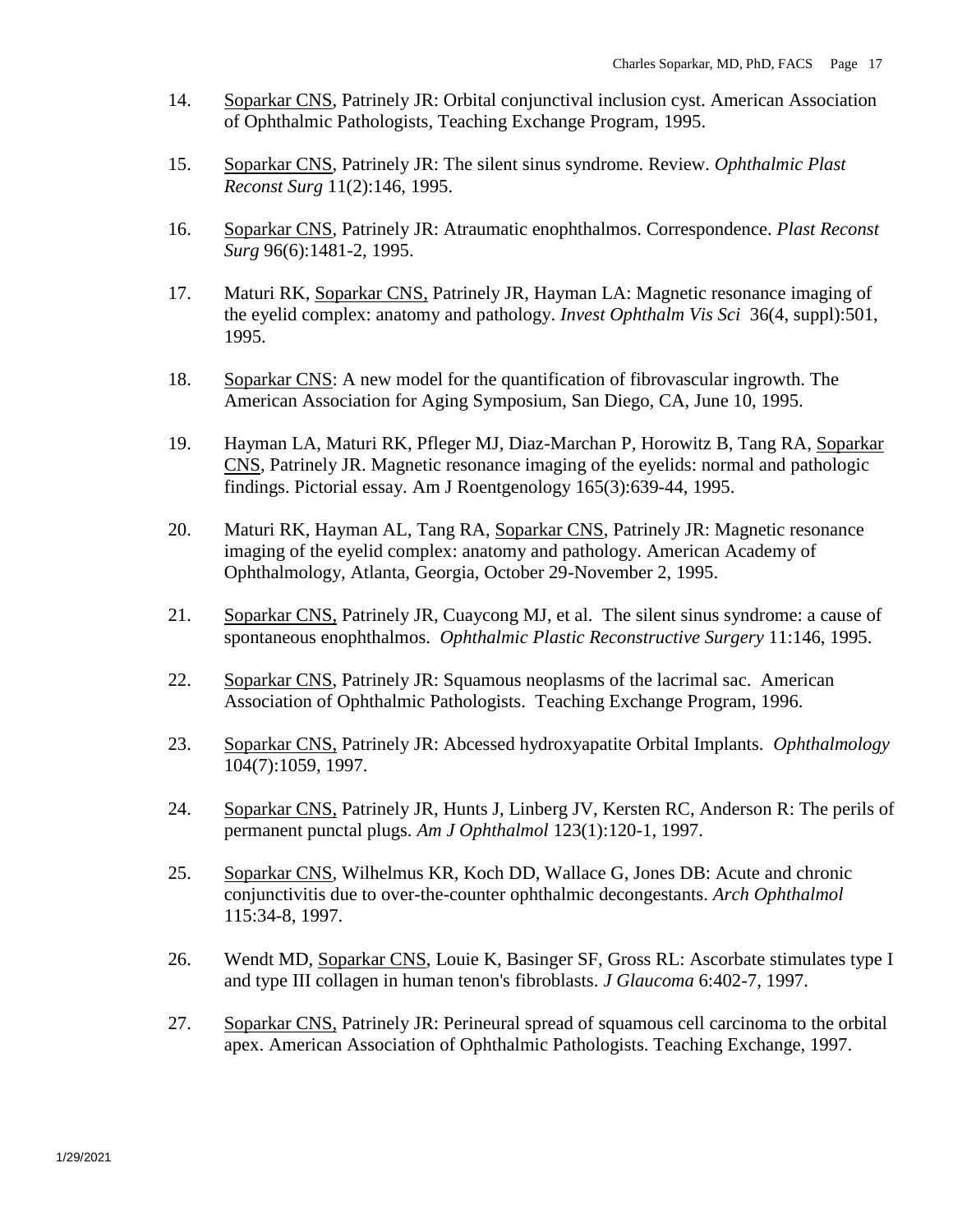- 28. Soparkar CNS, Blanco G, Patrinely JR: Malignant peripheral nerve sheath tumor. American Association of Ophthalmic Pathologists. Teaching Exchange, 1998.
- 29. Wong JF, Soparkar CNS, Patrinely JR: Schwannoma of the orbit. American Association of Ophthalmic Pathologists. Teaching Exchange, 1999.
- 30. Patrinely JR, Soparkar CNS. Blepharitis: *Benign Essential Blepharospasm Research Foundation* 17(4), 1998.
- 31. Goldstein MH, Soparkar CNS, Kersten RC, Orcutt JC, Patrinely JR: Conjunctival cysts of the orbit. *Ophthalmology* 105:2056-2060, 1998.
- 32. Soparkar CNS, Patrinely JR: Tarsal patch-flap for orbital implant exposure*. Ophthalmic Plastic Reconstructive Surgery* 14(6):391-397, 1998.
- 33. Soparkar CNS, Patrinely JR: Eyelid cancers: a review. *Current Opinion in Ophthalmology* 9;49-53,1998.
- 34. Brady KM, Patrinely JR*,* Soparkar CNS: Surgery of the eyelids. *Clinics in Plastic Surgery*, 25(4):579-86, ix, October 1998.
- 35. Soparkar CNS, Patrinely JR, Tang R, Schiffman J, Rainey M: Thyroid eye diseasesurgical options. *Am Foundation of Thyroid Patients* 6(8), 1999.
- 36. Soparkar CNS, Patrinely JR, Soper MP: Alloplastic materials in socket reconstruction. *Journal of Ophthalmic Prosthetics* 4(1):1, 1999.
- 37. Blanco G, Soparkar CNS, Jordan DR, Patrinely JR: The ocular complications of periocular laser surgery. *Current Opinion in Ophthalmology* 10:264-9, 1999.
- 38. Soparkar CNS**,** Patrinely JR: Tarsoconjunctival pedicle flap. *Ophthalmology* 106(8):1451-2, 1999.
- 39. Cather JC, Soparkar CNS, Nelson BR: Ocular melanoma. *Cutis* 1999, Vol 63.
- 40. Davidson JK, Soparkar CNS, Williams JB, Patrinely JR: Negative sinus pressure and normal predisease imaging in silent sinus syndrome. *Arch Ophthalmol* 117(12):1653-4, 1999.
- 41. Patrinely JR, O'Neal KD, Kersten RC, Soparkar CNS: Total upper eyelid reconstruction with mucosalized tarsal graft and overlying bipedicle flap. *Arch Ophthalmol* 117(12): 1655-61, 1999.
- 42. Soparkar CNS**,** Patrinely JR: Medial fat removal in the upper eyelid. *Plastic Surgery Outlook* 13(8), 1999.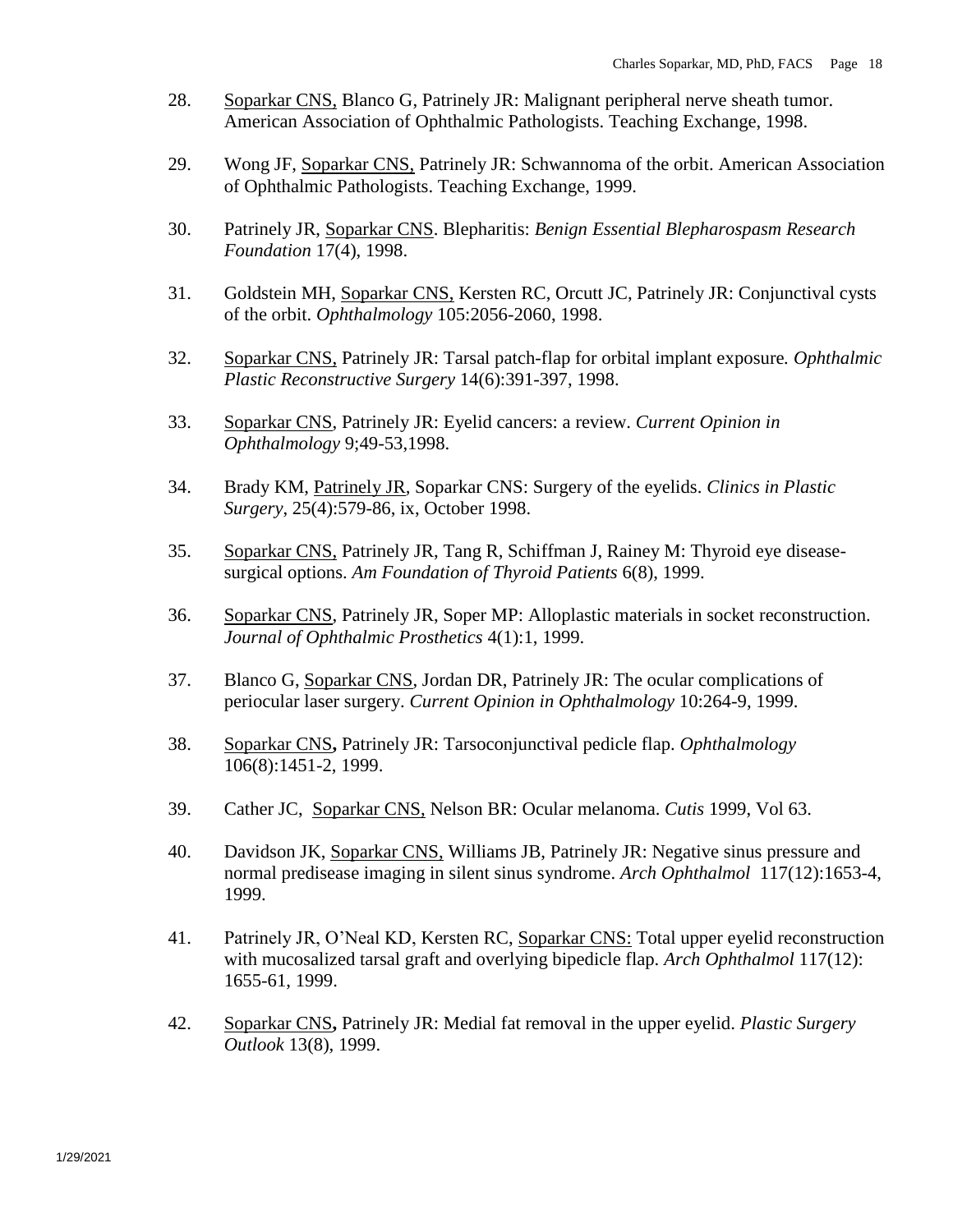- 43. Soparkar CNS: Answers to patient questions on thyroid eye disease. *Thyroid USA* 7(2):3, 2000.
- 44. Soparkar CNS, Patrinely JR: Application of acellular diurnal allografts. *Ophthalmology* 107(11):1966-67, 2000.
- 45. Soparkar CNS, Wong JF, Patrinely JR, Davidson JK, Appling D: Porous polyethylene Implant Fibrovascularization rate is affected by tissue wrapping, agarose coating, and insertion site. *Ophth Plast Reconstr Surg*, 16(5):330-36, 2000.
- 46. Soparkar CNS, Wong JF, Patrinely JR, Appling D: Growth factors embedded in an agarose matrix enhance the rate of porous polyethylene implant biointegration. *Ophth Plast Reconstr Surg*, 16(5):341-6, 2000.
- 47. Soparkar CNS, Wong JF, Patrinely JR, Appling D: Epidermal and fibroblast growth factors enhance fibrovascular integration of porous polyethylene implants. *Ophth Plast Reconstr Surg*, 16(5):337-40, 2000.
- 48. Holck DE, Ng JD, Soparkar CNS, Patrinely JR, Piest KL, Hollsten DA, Foster JA, Kikkawa DO: Orbital reconstruction using custom-made and hemiorbital porous polyethylene implants. American Society of Ophthalmic Plastic and Reconstructive Surgery, Dallas, Texas, October 20-21, 2000.
- 49. Patrinely JR, Soparkar CN. Application of acelluar dermis allografts. *Ophthalmology*, 107(11):1966-7.
- 50. Soparkar CNS, Patrinely JR, Hunt MG, Shenaq SM: Transforming mucous membrane grafts into skin grafts. Letter to the Editor. *Ophthalmology* 108:1933-34, 2001.
- 51. Soparkar CNS, Patrinely JR: Squamous cell carcinoma with perineural spread. *Ophth Plast Reconstr Surg,* 17:470-472, 2001
- 52. Gigantelli JW, Kincaid MC, Soparkar CNS, Lee AG, Carter SR, Yeatts RP, Holck DE, Hartstein ME, Kennerdell JS: Orbital solitary fibrous tumor: radiographic and histopathologic correlations. *Ophth Plast Reconstr Surg*, 17:207-14, 2001.
- 53. DeMonte F, Tabrizi P, Culpepper SA, Abi-Said D, Soparkar CNS, Patrinely JR: Tumors of the orbit: ophthalmological outcome following orbital resection in anterior and anteriolateral skull base surgery. *Journal of Neurosurgery*, Neurosurgical Focus, 10(5), 2001.
- 54. Soparkar CNS, Harvey JT: The management of trichiasis expert clinician's corner. *Am Acad of Ophth – Focal Points*, Vol 19, No. 4, 2001.
- 55. Soparkar CNS, Patrinely JR: Squamous cell carcinoma with perineural spread. *Ophthalmic Plast Reconstr Surg*. 17(6):470-1. 2001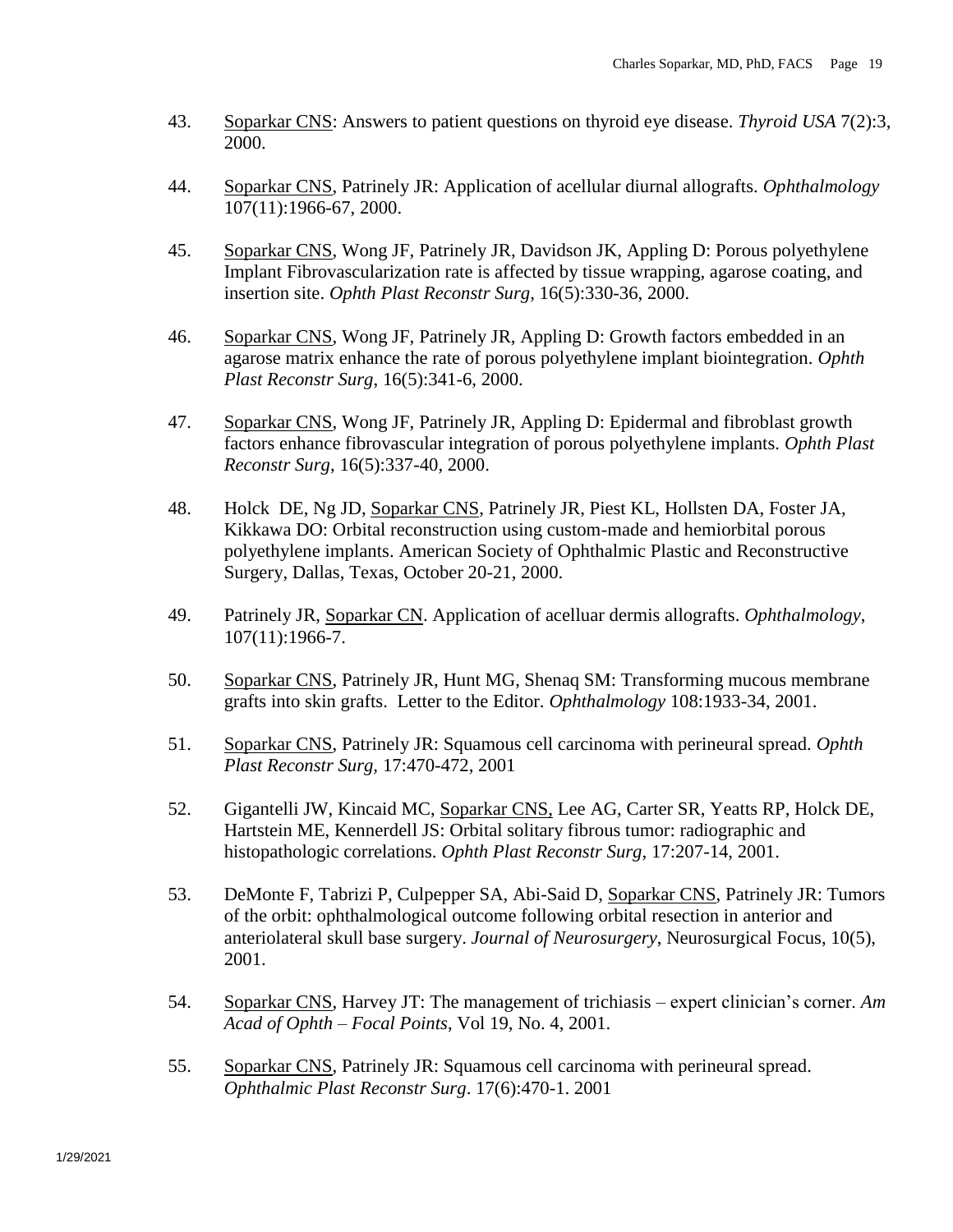- 56. Soparkar CNS, Patrinely JR: Silicone punctual plug extrusion. *Ophthalmology* 2001;108(12):2153-4.
- 57. Wong JF, Soparkar CNS, Patrinely JR: Correction of lower eyelid retraction with high density porous polyethylene: the medpor® lower eyelid spacer. *Orbit* 2001; 20(3):217-27.
- 58. Soparkar CNS, Patrinely JR, Hunt MG, Shenaq SM. *Ophthalmology* 2001;108(11):1933- 4.
- 59. Soparkar CNS, Patrinely JR. Ask the doctor? *Benign Essential Blepharospasm Research Foundation* Vol 21, No. 1, 2001
- 60. Soparkar CNS, Patrinely JR: To "B" or to "A" that is the question. *Benign Essential Blepharospasm Research Foundation*, Vol 21, No. 1, 2002.
- 61. Burroughs JR, Soparkar CNS, Patrinely JR, Williams PD, Holck DEE: Periocular dog bite injuries and responsible care. *Ophthalmic Plast Reconstr Surg* 18(6): 416-420, 2002.
- 62. Soparkar CNS. Palpebral surgical approaches for orbital fracture repair. In Hollier LD and Manson PM (eds.): *Seminars Plastic Surg*, 16:273-82, 2002.
- 63. Soparkar CNS, Patrinely JR: Cosmetic Botox: reading between the advertising lines. *EyeMDLink* on the Internet. January 2003.
- 64. Soparkar CNS. Enophthalmos. *E Medicine: Instant Access to the minds of medicine*. 2003.
- 65. Huang CM, Meyer DR, Patrinely JR, Soparkar CNS, Dailey RA, Maus M, Rubin PAD, Yeatts RP, Bersani TA, Karesh JW, Harrison AR, Shovlin JP: Medial rectus muscle injuries associated with functional endoscopic sinus surgery (FESS): characterization and management. *Ophthalmic Plast Reconstr Surg*, 19(1):25-37, 2003.
- 66. Burroughs JR, Soparkar CNS, Patrinely JR, Kersten RC, Kulwin DR, Lowe CL: Monitored anesthesia care for enucleations and eviscerations. *Ophthalmology*, 110(2):311-313, 2003.
- 67. Burroughs JR, Soparkar CNS, Patrinely, JR: Plastic pointers: 7 tips for traumatic eyelid lacerations. *Review of Ophthal,* July 2003:73-75.
- 68. Soparkar CNS, Patrinely JR: Cosmetic Botox: reading between the advertising lines. *EyeMDLink*. January, 2003.
- 69. Burroughs JR, Soparkar CN, Patrinely JR. The buried vertical mattress: a simplified technique for eyelid margin repair. *Ophthal Plast Reconstr Surg* 19(4):323-4, 2003.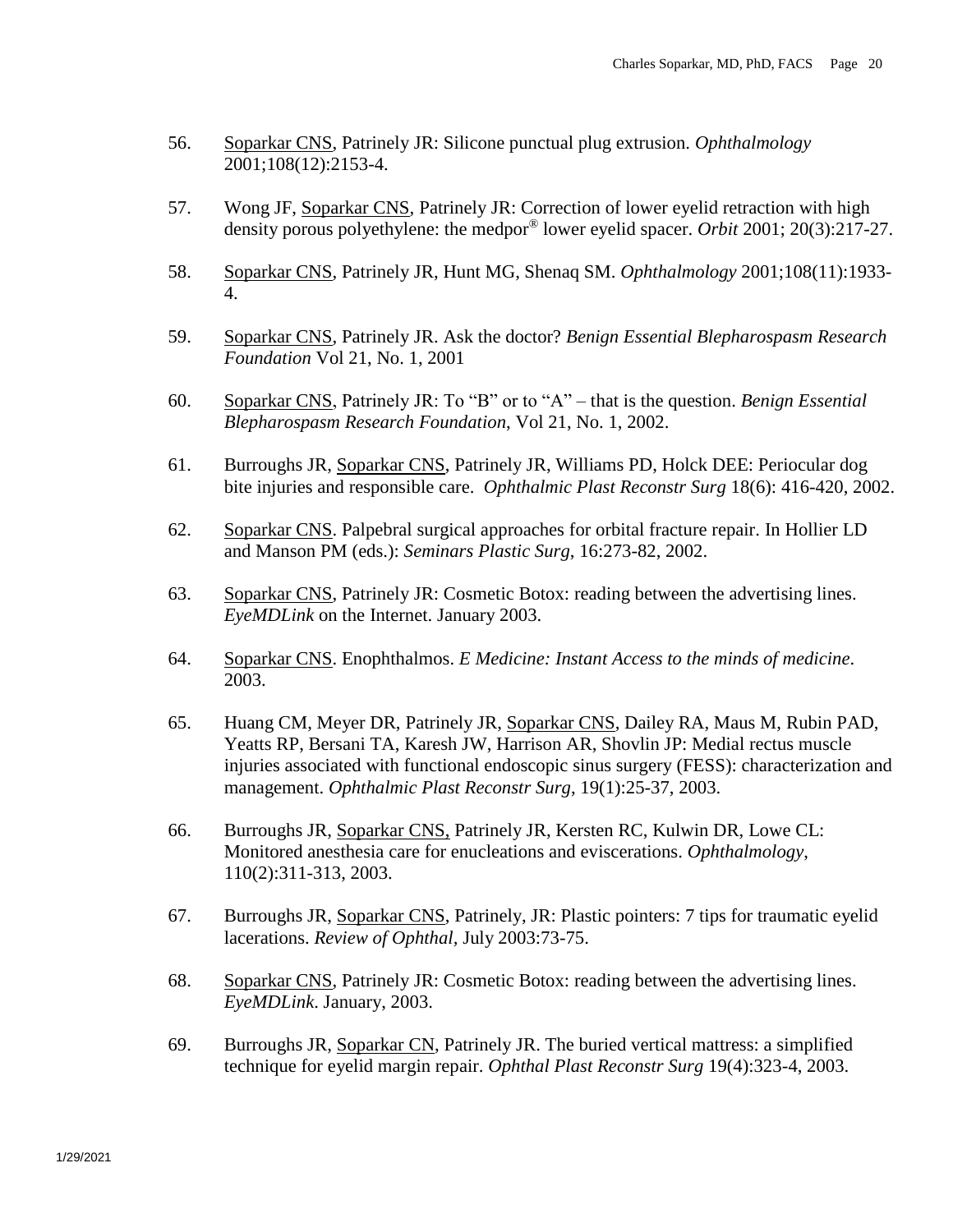- 70. Font RL, Blanco G, Soparkar CNS, Patrinely JR, Ostrowski ML: Giant cell reparative granuloma of the orbit associated with cherubism. *Ophthalmology* 110:1846-1849, 2003.
- 71. Feledy JA, Soparkar CNS, Patrinely JR. Orbicularis myotoxicity following local anesthetic injection for oculoplastic surgical procedures: an unrecognized problem? Texas Society of Plastic Surgery (TSPS). San Antonio, TX. September, 2003.
- 72. Burroughs JR, Soparkar CN, Patrinely JR. Rotation mattress suture: a powerful adjunct for ectropion correction. *Ophthal Plast Reconstr Surg* 19(5):404-6, 2003.
- 73. Soparkar CNS, Patrinely JR, Stal S, Shenaq SM, Marines HM, Klapper SK, Kong J: Successful late correction of post-traumatic enophthalmos, hypoglobus, and diplopia. American Society of Plastic and Reconstructive Surgery Symposium, Anaheim, CA, Nov 11, 2003.
- 74. Burroughs JR, Soparkar CNS, Patrinely JR, Kersten RC, Kulwin DR, Lowe CL: Monitored anesthesia care for enucleations and eviscerations. *Ophthalmology* 110(2):311-313, 2003.
- 75. Soparkar CNS, Baker RS, Patrinely JR, Calvano CJ, Burroughs JR: Local anesthetic orbicularis myotoxicity: an unrecognized problem? American Society of Plastic and Reconstructive Surgery Symposium, Anaheim, CA, Nov 11, 2003.
- 76. Burroughs JR, Cospin Hernandez JR, Soparkar CNS, Patrinely JR: Misdiagnosis of Silent Sinus Syndrome. *Ophthalmic Plast Reconstr Surg* 2003;19(6): 449-54.
- 77. Font RL, Rishi K. Soparkar CNS (acknowledgement). Sebaceous gland adenoma of the tarsal conjunctiva in a patient with Muir-Torre syndrome. *Ophthalmology* 110(9):1833-6, 2003.
- 78. Soparkar CNS, Patrinely JR: Evaluation of the lacrimal sac. *Ophthalmology* 110(12):2434-2435, 2003.
- 79. Feledy JA, Soparkar CNS, Patrinely JR. A poorly recognized, but common cause of postblepharoplasty lagophthalmos. Proceedings of the  $17<sup>th</sup>$  Congress of International Society of Aesthetic Plastic Surgery, 2004.
- 80. Soparkar CNS, Patrinely JR, Davidson JK. Silent Sinus Syndrome New Perspectives? *Ophthalmology*. 111(2):414-5, 2004.
- 81. Burroughs JR, Soparkar CNS, Patrinely JR, Lowe CL, Kersten RC, and Kulwin DR. Monitored anesthesia care – In Reply. *Ophthalmology*. 111(3):605-6, 2004.
- 82. Matoba, AY, Soparkar CNS. Dry eye and benign essential blepharospasm. *Benign Essential Blepharospasm Research Foundation News Letter*. June, 2004.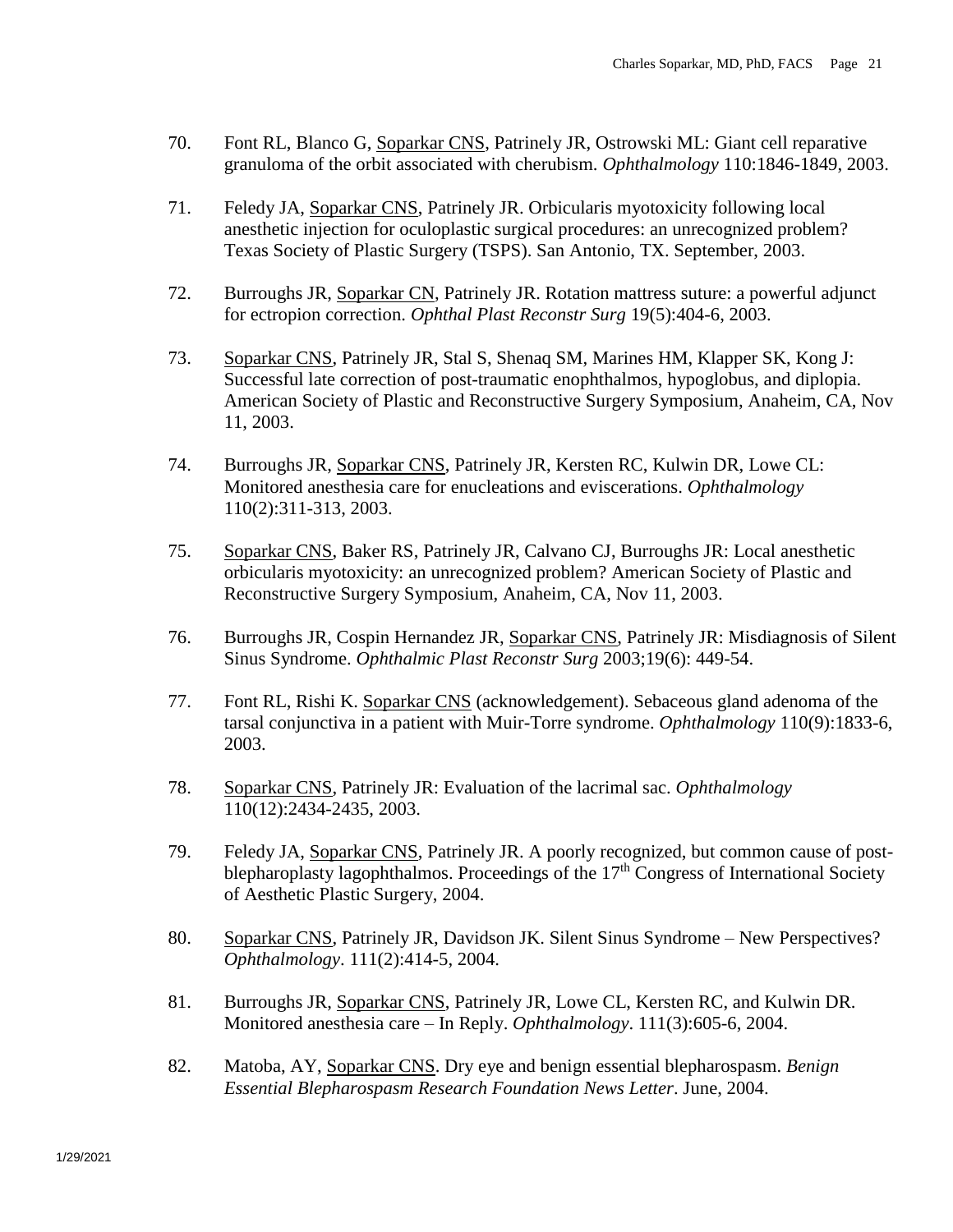- 83. Burroughs JR, Soparkar CNS, Patrinely JR. Response re: the buried vertical mattress: a simplified technique for eyelid margin repair. *Ophthal Plast Reconstr Surg.* 20(2):179, 2004.
- 84. Patrinely JR, Font RL, Soparkar CNS. Ectopic lacrimal gland vs ectopic lacrimal ductile. *Arch Ophthalmol*. 122:791, 2004.
- 85. Soparkar CNS, Patrinely JR, Tschen J. Erasing Restylane. *Ophthal Plast Reconstr Surg.* 20(4):317, 2004.
- 86. Soparkar CNS. Enophthalmos. E Medicine: *Instant Access to the Minds of Medicine*. January, 2005.
- 87. Burroughs JR, Patrinely JR, Nugent JS, et al. Cold urticaria: an under-recongized cause of postsurgical periorbital swelling. Ophthal Plast Reconstr Surg. 21(5):327-30, 2005.
- 88. Soparkar CNS, Patrinely JR. Managing inflammatory reaction to Restylane. *Ophthal Plast Reconstr Surg.* 21(2):151-164, 2005.
- 89. Naik MN, Soparkar CNS, Murthy R, Honavar SG. Botulinum toxin in ophthalmic plastic surgery. *Indian Journal of Ophthalmology*. 53(4):279-288, 2005.
- 90. Soparkar CNS, Patrinely JR, Skibell BC, Tower RN. Botulinum billing blues. *Benign Essential Blepharospasm Research Foundation*, Vol.25:4-5,2006.
- 91. Sami MS, Soparkar CNS, Patrinely JR, Hollier LM, Hollier LH. Efficacy of botulinum toxin type A after topical anesthesia. *Ophthal Plast Reconstr Surg*. 22(6):448-452, 2006.
- 92. Lin DJ, Sami MS, Burroughs JR, Soparkar CNS, Patrinely JR. Ocular Injury from local anesthetic injections: needle expulsion – the luer-lock allure. *Arch Facial Plast Surg*, 8:436, 2006.
- 93. Soparkar CNS, Patrinely, JR. The mighty myectomy. *Benign Essential Blepharospasm Research Foundation*, Vol. 26, No. 1, 2007.
- 94. Soparkar CNS. Ask The Doctor Questions and Answers. *Benign Essential Blepharospasm Research Foundation*, Vol 26, No 2, 2007.
- 95. Soparkar CNS, Patrinely JR, Skibell BC, et al. Hyaluronidase and restylane. *Arch Facial Plast Surg*, 9(4)299-300, 2007.
- 96. Soparkar CNS, Patrinely JR. The eye exam in facial trauma for the plastic surgeon. *Plast Reconstr Surg*, 120(7)49S-56S, 2007.
- 97. Soparkar CN. Periocular aesthetics. Semin Plast Surg, 21(1):3, 2007.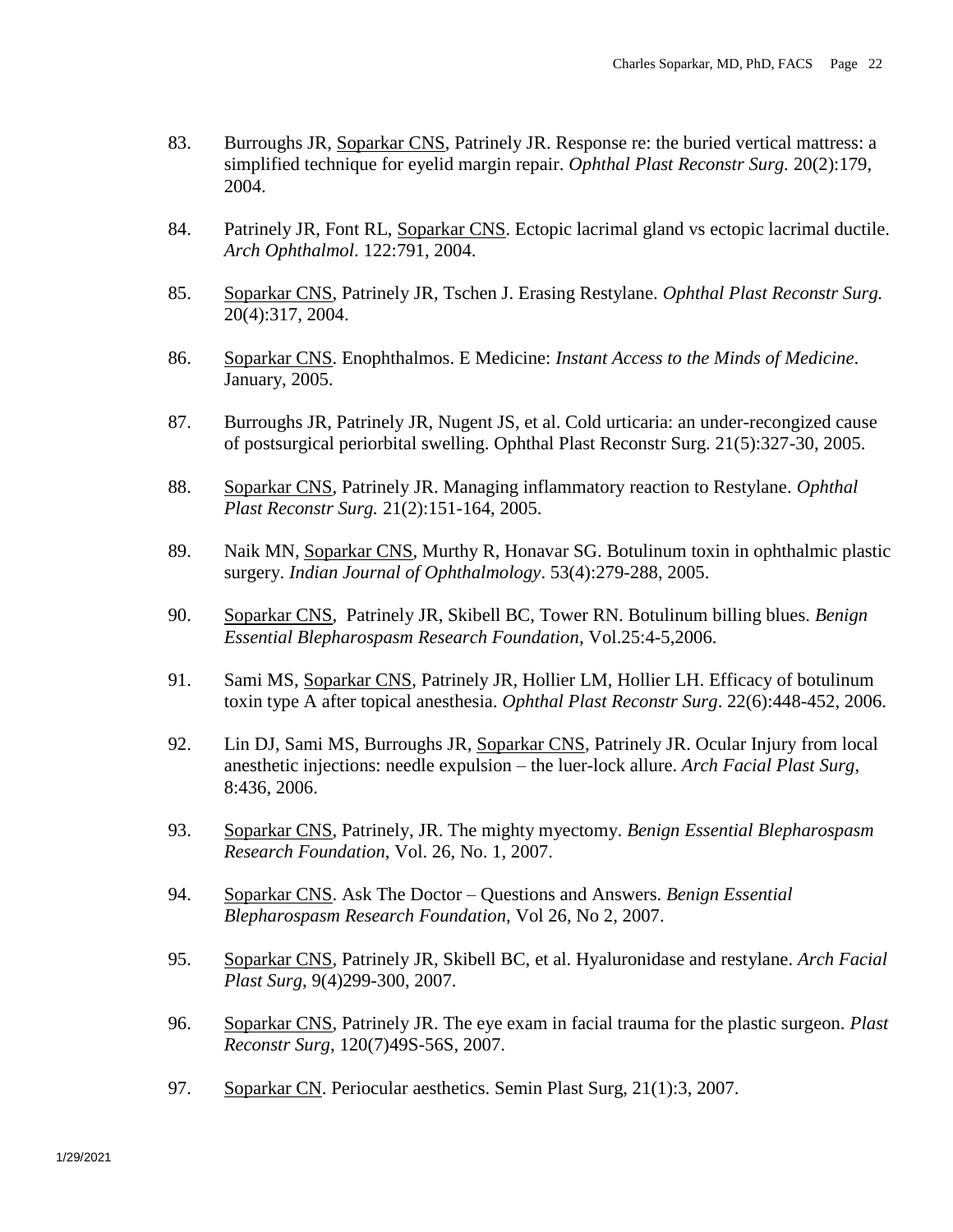- 98. Tower RN, Soparkar CNS, Patrinely JR. Perspectives on periocular asymmetry. In Hollier LD (ed.): *Seminars in Plastic Surgery*, 21(1)18-23, 2007.
- 99. Sami MS, Soparkar CNS, Patrinely JR, Tower RN. Eyelid edema. In Hollier LD (ed.): *Seminars in Plastic Surgery*, 21(1)24-31, 2007.
- 100. Skibell BC, Soparkar CNS, Patrinely JR, Tower RN. Periocular anesthesia in aesthetic surgery. In Hollier LD (ed.): *Seminars in Plastic Surgery*, 21(1)37-40, 2007.
- 101. Blanco G, Clavero A, Soparkar CNS, Patrinely JR. Periocular laser complications. In Hollier LD (ed.): *Seminars in Plastic Surgery*, 21(1)74-79, 2007.
- 102. Soparkar CNS. Ask The Doctor Questions and Answers. *Benign Essential Blepharospasm Research Foundation*, Vol 27, No 1, 2008.
- 103. Soparkar CNS. Lymphomania: summary of periocular lymphoma incidence and prognosis. *Houston Ophthalmological Society Speaker Symposium Summary*. On line posting. May 27, 2008.
- 104. Soparkar CNS. Obtaining appropriate disability for belpharospasm. *Benign Essential Blepharospasm Research Foundation*. 27, No 3, 2008.
- 105. Soparkar CNS, Patrinely JR. Frontalis antagonist blink syndrome (FABS). *Ophthal Plast Reconstr Surg.* 24(3):246-7, 2008.
- 106. Soparkar CNS. Ask the doctor. *Benign Essential Blepharospasm Research Foundation*. 27(5):12, 2008.
- 107. Soparkar CNS. Everything you ever wanted to know about Botox. *Benign Essential Blepharospasm Research Foundation*. 27(6):11-2, 2008.
- 108. Soparkar CNS, Patrinely JR. Facial and eyelid twitch disorders. *Benign Essential Blepharospasm Research Foundation*. 29(1):4-5, 2009.
- 109. Soparkar CNS. Treatment of Eye Diseases. *Benign Essential Blepharospasm Research Foundation*. 29(6):14, 2009.
- 110. Soparkar CNS. Ask the doctor -- Questions and answers*. Benign Essential Blepharospasm Research Foundation*. 29(1):11, 2010.
- 111. Soparkar CNS. Superficial punctate keratitis in benign essential blepharospasm from Botox. *Benign Essential Blepharospasm Research Foundation*. 29(3):12, 2010
- 112. Soparkar CNS. Botulinum toxin tolerance? *Benign Essential Blepharospasm Research Foundation*. 29(3):5, 2010.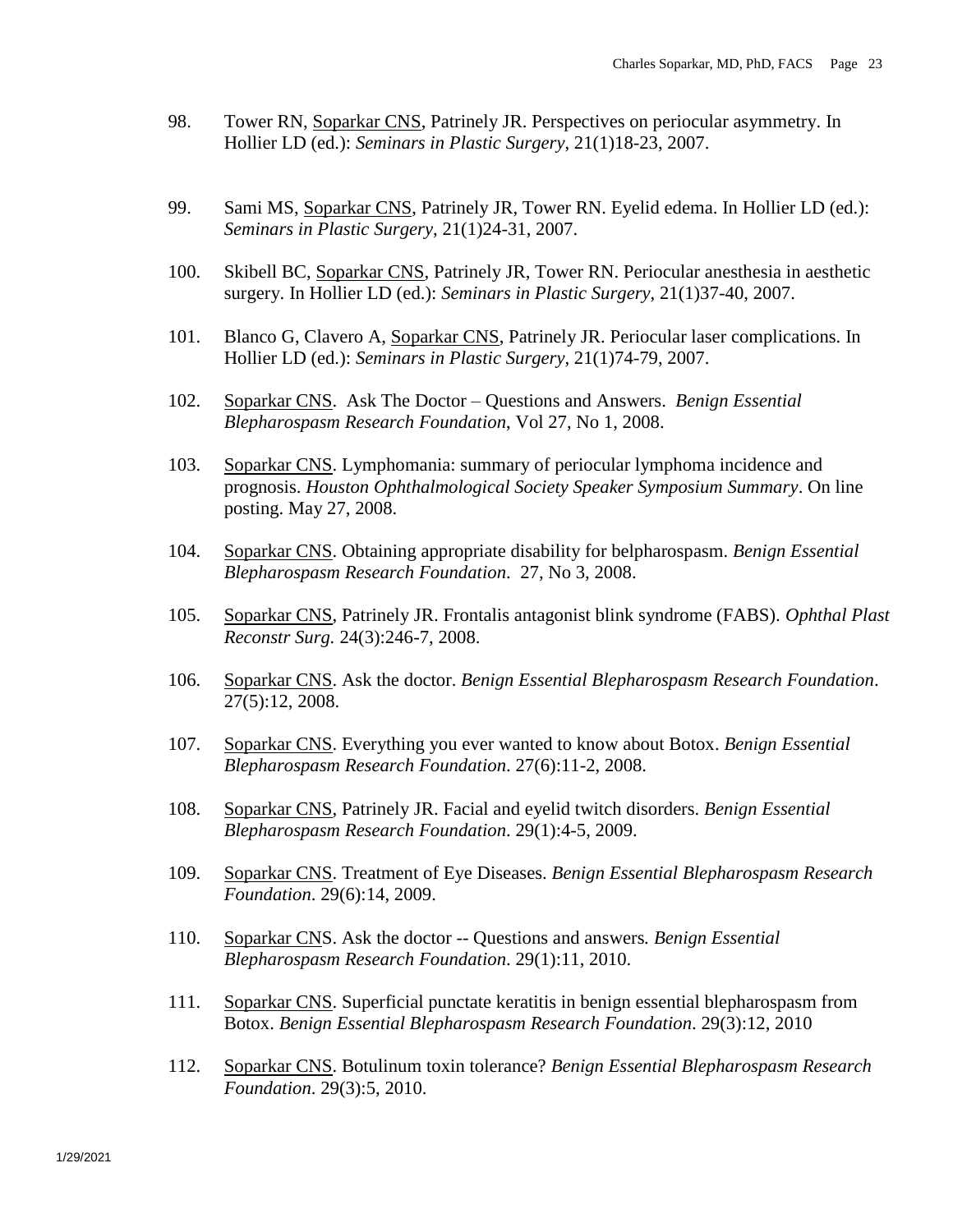- 113. Soparkar CNS. The effect of diet on botulinum toxin treatments. *Benign Essential Blepharospasm Research Foundation*. 29(4):4, 2010.
- 114. Soparkar CNS. Frequency of botulinum toxin treatments. *Benign Essential Blepharospasm Research Foundation*. 29(4):12, 2010.
- 115. Lee EL, Chevez-Barrios P, Soparkar CN. Metaplastic bone formation in the orbit. *Ophthal Plast Reconstr Surg* 26(2):120-2, 2010.
- 116. Soparkar CNS. A conversation with Charles N.S. Soparkar, MD, PhD. *Benign Essential Blepharospasm Research Foundation*. 29(5):4-11, 2010.
- 117. Soparkar CNS. How to get the most from your second opinion. *Benign Essential Blepharospasm Research Foundation*. 29(6):16, 2010.
- 118. Soparkar CNS. Explaining dietary zinc and phytase. *Benign Essential Blepharospasm Research Foundation*. 29(6):17, 2010.
- 119. Roth FS, Koshy JC, Goldberg JS, and Soparkar CNS. Pearls of Orbital Trauma Management. *Seminars in Plastic Surgery*. 24(4):398; 2010.
- 120. Soparkar CNS. Zinc supplements for botulinum toxins: Ask your doctor. *Benign Essential Blepharospasm Research Foundation*. 30(4):13, 2011.
- 121. Sami MS and Soparkar CNS. Frontalis Antagonist Blink Syndrome. *Benign Essential Blepharospasm Research Foundation*. 31(2):9-13, 2012.
- 122. Soparkar CNS. Zytaze update: Ask your doctor. *Benign Essential Blepharospasm Research Foundation*. 31(2):14, 2012.
- 123. Koshy JC, Sharabi SE, Feldman EM, et al. Effect of Dietary Zinc and Phytase Supplementation on Botulinum Toxin Treatments. *J Drugs Dermatol*. 11(4):513-518, 2012.
- 124. Soparkar CNS. Mastering tear supplements. *Benign Essential Blepharospasm Research Foundation*. 31(3):6-7, 2012.
- 125. Soparkar CNS. Multifocal lenses and blepharospasm: Ask your doctor. *Benign Essential Blepharospasm Research Foundation*. 31(3):9-13, 2012.
- 126. Sami MS and Soparkar CNS. Cataract surgery and blepharospasm/dry eyes: not as cut and dried as you thought! *Benign Essential Blepharospasm Research Foundation*. 32(1):6, 2012.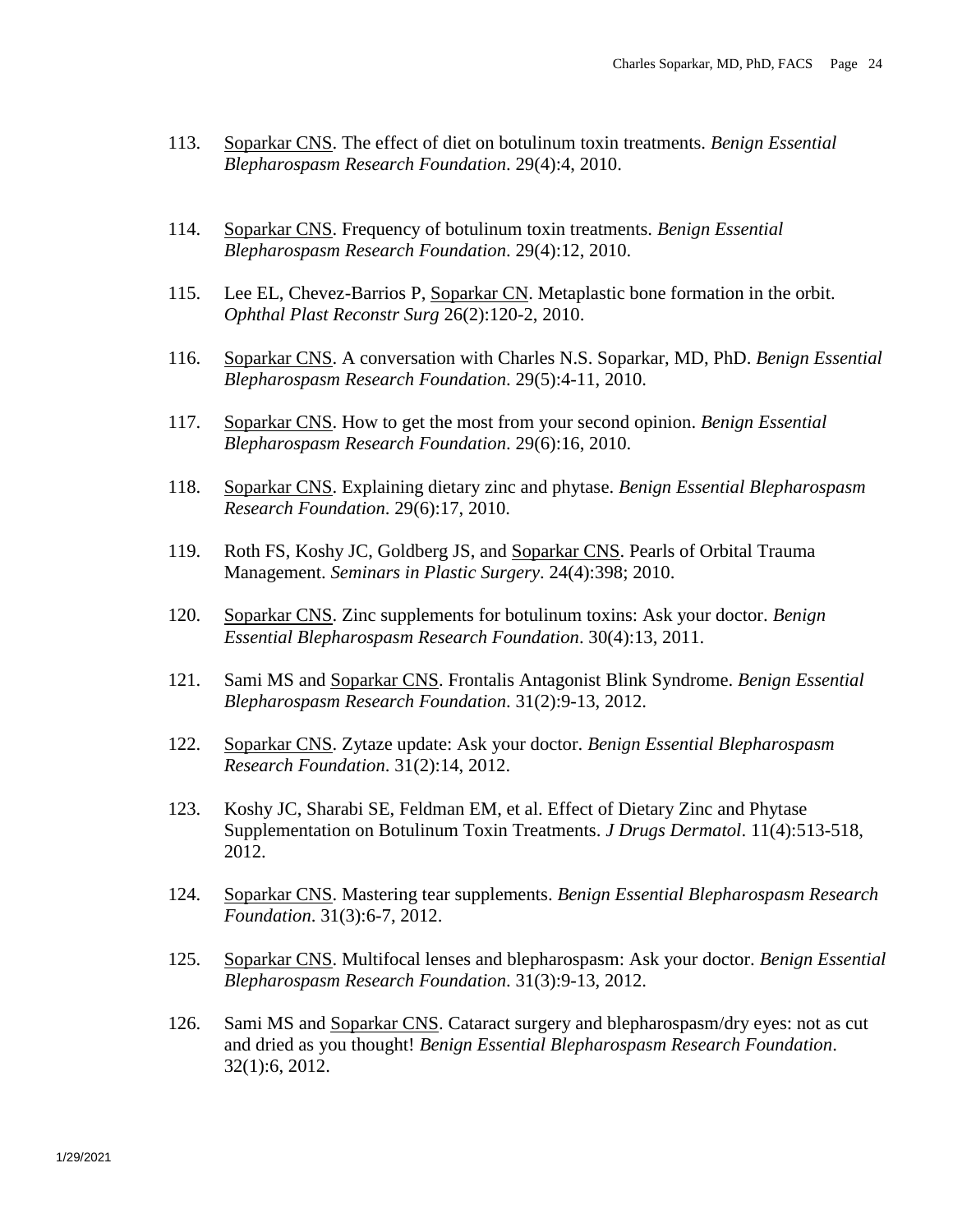- 127. Soparkar CNS. The LipiFlow system and BEB: Ask your doctor. *Benign Essential Blepharospasm Research Foundation*. 32(1):12, 2012.
- 128. Gould DJ, Roth FS, Soparkar CN. The diagnosis and treatment of thyroid-associated ophthalmopathy. Aesthetic Plast Surg. 36(3):638-48, 2012.
- 129. Soparkar CNS. Botulinum toxin causing excessive tearing. Ask your doctor. *Benign Essential Blepharospasm Research Foundation*. 32(2):14, 2013.
- 130. Soparkar CNS. Management of posterior lid margin disease and BEB: Ask your doctor. *Benign Essential Blepharospasm Research Foundation*. 32(3):12, 2013.
- 131. Alford EL, Soparkar CNS. Management of the "tight orbit" and associated visual loss. *Curr opinion Otolaryngol Head and Neck Surg*. 21:417-422, 2013.
- 132. Soparkar CNS. Changes in blepharospasm with changes in barometric pressure: Ask your doctor. *Benign Essential Blepharospasm Research Foundation*. 32(4):12, 2013.
- 133. Soparkar CNS. Benign essential blepharospasm and myasthenia gravis. Is there a connection?: Ask your doctor. *Benign Essential Blepharospasm Research Foundation*. 32(4):13, 2013.
- 134. Soparkar CNS. When to obtain a new refraction when being treated with botulinum toxin injections: Ask your doctor. *Benign Essential Blepharospasm Research Foundation*. 33(1):11-12, 2014.
- 135. Soparkar CNS. What is a myectomy and what is not?: Ask your doctor. *Benign Essential Blepharospasm Research Foundation*. 33(2):13, 2014.
- 136. Guy WM, Soparkar CN, Alford EL et al. Traumatic optic neuropathy and second optic nerve injuries. *Jama Ophthalmol*. 132(5):567-71, 2014.
- 137. Soparkar CNS, Sami MS, Patrinely JR. Mastering tear supplements. *Benign Essential Blepharospasm Research Foundation*. 33(3):5-7, 2014.
- 138. Hashemi N, Ling JD, Soparkar C et al. Transarterial onyz embolization of an orbital solitary fibrous tumor. *Ocular Oncology and Pathology*. 1(2):98-102, 2015.
- 139. Soparkar CNS. Blepharitis and blepharospasm. *Benign Essential Blepharospasm Research Foundation*. 34(1):12, 2015.
- 140. Soparkar CNS. Blepharospasm, dry eye, and meibomian gland dysfunction. *Benign Essential Blepharospasm Research Foundation*. 34(1):12-13, 2015.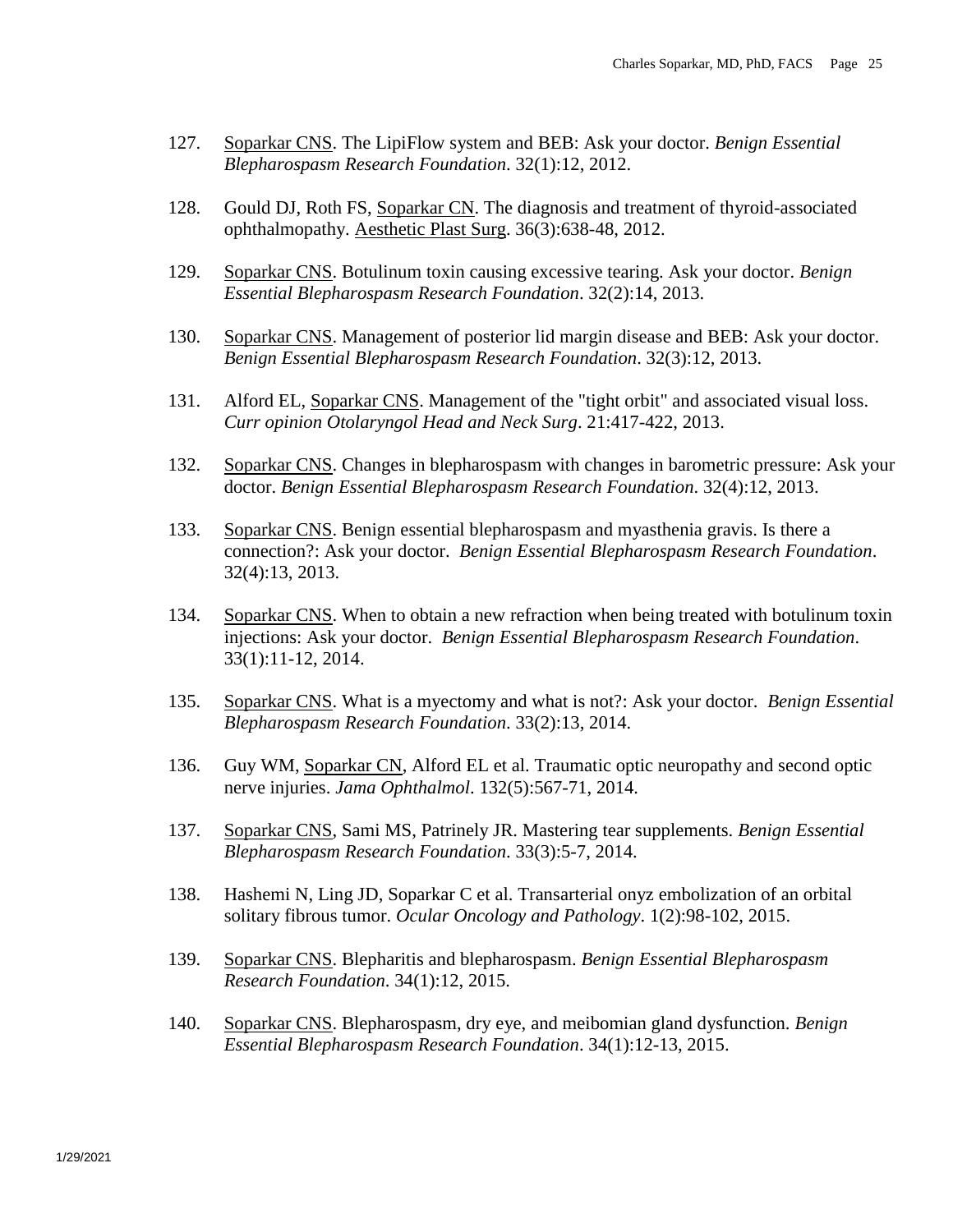- 141. Burroughs JR, Hsueh JB, Soparkar CN et al. Safety of onabotulinum toxin A injections to the central upper eyelid and eyebrow regions. *Ophthal Plast Reconstr Surg.* Sep-Oct, 31(5):422. Full research article online at: [http://www.labome.org/research/Safety-of-](http://www.labome.org/research/Safety-of-Pretarsal-Botulinum-Toxin-for-Blepharospasm-Associated-Pseudo-apraxia-Is-Ptosis-a-Real-Con.html)[Pretarsal-Botulinum-Toxin-for-Blepharospasm-Associated-Pseudo-apraxia-Is-Ptosis-a-](http://www.labome.org/research/Safety-of-Pretarsal-Botulinum-Toxin-for-Blepharospasm-Associated-Pseudo-apraxia-Is-Ptosis-a-Real-Con.html)[Real-Con.html](http://www.labome.org/research/Safety-of-Pretarsal-Botulinum-Toxin-for-Blepharospasm-Associated-Pseudo-apraxia-Is-Ptosis-a-Real-Con.html)
- 142. Soparkar CNS. Botulinum toxin antibodies. *Benign Essential Blepharospasm Research Foundation*. 36(1):12, 2016.
- 143. Soparkar CNS. BEB, botulinum injections, and tearing. *Benign Essential Blepharospasm Research Foundation*. 36(1):12, 2016.
- 144. Soparkar CNS. Bangerter foils and BEB. *Benign Essential Blepharospasm Research Foundation*. 36(2):13, 2016.
- 145. Soparkar CNS. Enophthalmos. Medscape content 1218656. On the Web. October, 2016.
- 146. Soparkar CNS. Blepharospasm questions answered. *Benign Essential Blepharospasm Research Foundation*. 36(1):12, 2016.
- 147. Soparkar CNS. Blepharospasm questions answered. *Benign Essential Blepharospasm Research Foundation*. 39(1):12, 2017.
- 148. Santillan MR, Tschen JA, Soparkar CN. Apocrine adenocarcinoma of the eyelid: case report and literature review on management. Dermatol Online J 2019 Nay 15;25(5). Epub 2019 May 15.
- 149. Patrinely, JR, Hamilton, KL, Parke RB, et al. Supraorbital neuralgia associated with thyroid eye disease. *Ophthal Plast Reconstr Surg*. doi: 10.1097/IOP.0000000000001762. Online ahead of print. Jun 17, 2020.
- 150. Patrinely, JR, Hamilton, KL, Parke RB, et al. Supraorbital neuralgia associated with thyroid eye disease. *Ophthal Plast Reconstr Surg*. 37(3);230, 2021
- 151. Suresh BA, Soparkar CN, Alford EL. Sinonasal complications associated with endoscopic orbital decompression. Investigative Otolaryngology. [https://doi.org/10.1002/lio2.531,](https://doi.org/10.1002/lio2.531) January 29, 2021.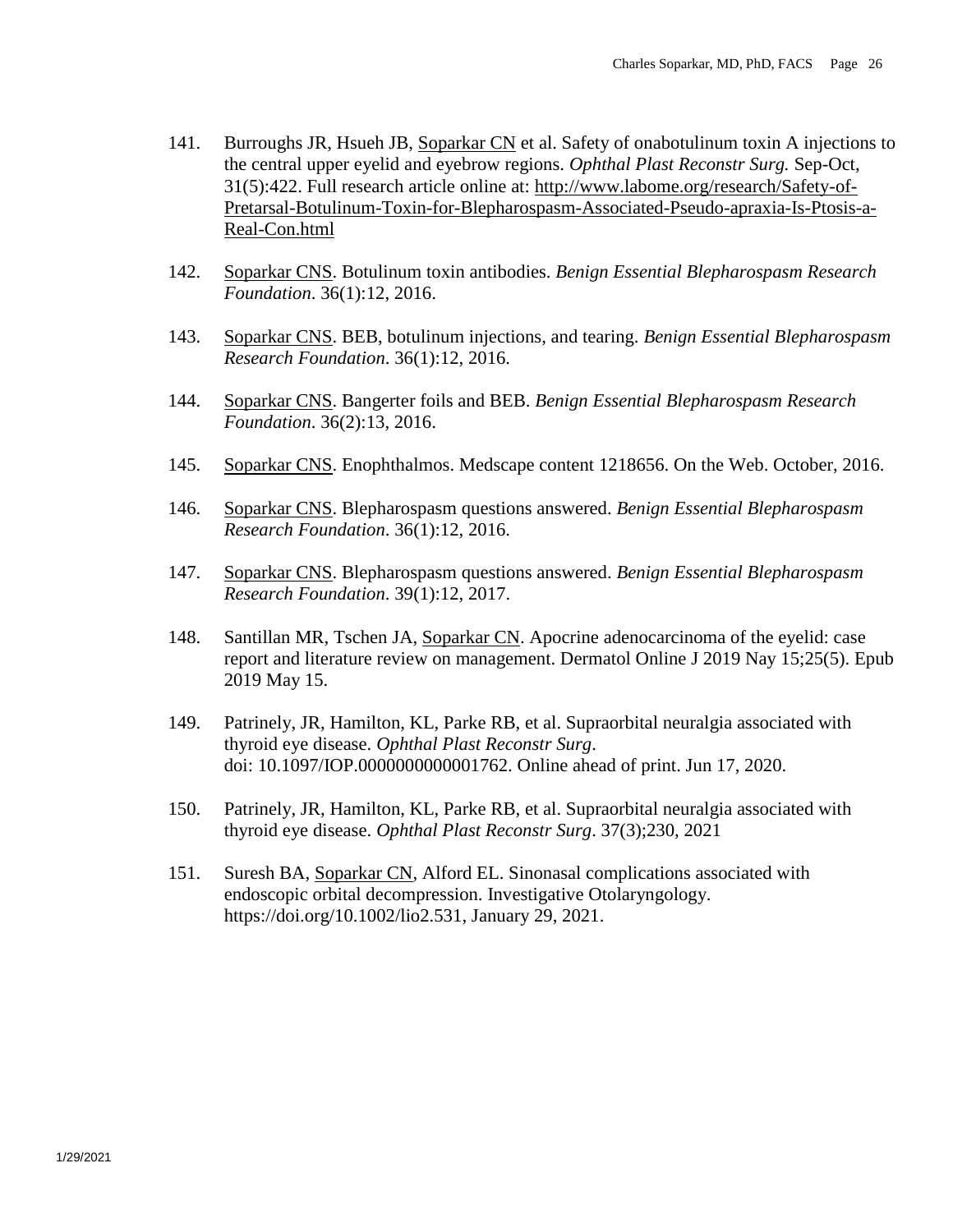### **INVITED PROFESSORSHIPS, COURSES, AND LECTURES:**

### **Regional, National & International**

- 1. "Substrate analog inhibitors of neisserial IgA 1 proteases." The Massachusetts General Hospital and Harvard Medical School Medicine and Pathology Combined Symposium, Boston, MA, June 16, 1985.
- 2. "Investigation of the role of ras protooncogene point mutations in human uveal melanomas." Association of Research in Vision and Ophthalmology, Sarasota, FL:, May 14, 1990.
- 3. "A rare cause of spontaneous enophthalmos." The University of Utah Symposium on The Advances in Craniofacial, Oculoplastic and Facial Aesthetic Surgery with Rigid Facial Skeletal Fixation Symposium, Snowbird, UT, January 30, 1993.
- 4. "The silent sinus syndrome: a cause of spontaneous enophthalmos and hypoglobus." Annual Baylor Alumni Meeting and Cullen Course, Houston, TX, June 12, 1993.
- 5. "A new assay for the study and modification of ocular scarring." The Annual Baylor Alumni Meeting and Cullen Course, Houston, TX, June 14, 1993.
- 6. "Management of biointegrated implant exposure and use of growth factors to modulate implant vascularization." Visiting Faculty at the University of Utah, Department of Ophthalmology, Salt Lake City, UT, January 18, 1995.
- 7. "Idiopathic inflammatory response to silastic implants used in the repair of orbital wall fractures." The University of Utah Symposium on The Advances in Craniofacial, Oculoplastic and Facial Aesthetic Surgery with Rigid Facial Skeletal Fixation Symposium, Snowbird, UT, January 21, 1995.
- 8. "Chronic mucor sino-orbital mycosis." The University of Utah Symposium on The Advances in Craniofacial, Oculoplastic and Facial Aesthetic Surgery with Rigid Facial Skeletal Fixation Symposium, Snowbird, UT, January 21, 1995.
- 9. "Management of porous matrix orbital implant exposure." The University of Utah Symposium on The Advances in Craniofacial, Oculoplastic and Facial Aesthetic Surgery with Rigid Facial Skeletal Fixation Symposium, Snowbird, UT, January 21, 1995.
- 10. "Eye care TUMORrow." Visiting lecturer at the University of Massachusetts Medical Center, Department of Ophthalmology, Worcester, MA, February 20, 1995.
- 11. "Orbital anatomy: rocket science made easy." Baylor College of Medicine Cullen Eye Institute Lecture Series, Houston, TX, March 18, 1995.
- 12. "From laboratory bench to operating room table: new enucleation techniques and management of orbital implant exposures." Baylor College of Medicine Cullen Eye Institute Lecture Series, Houston, TX, March 18, 1995.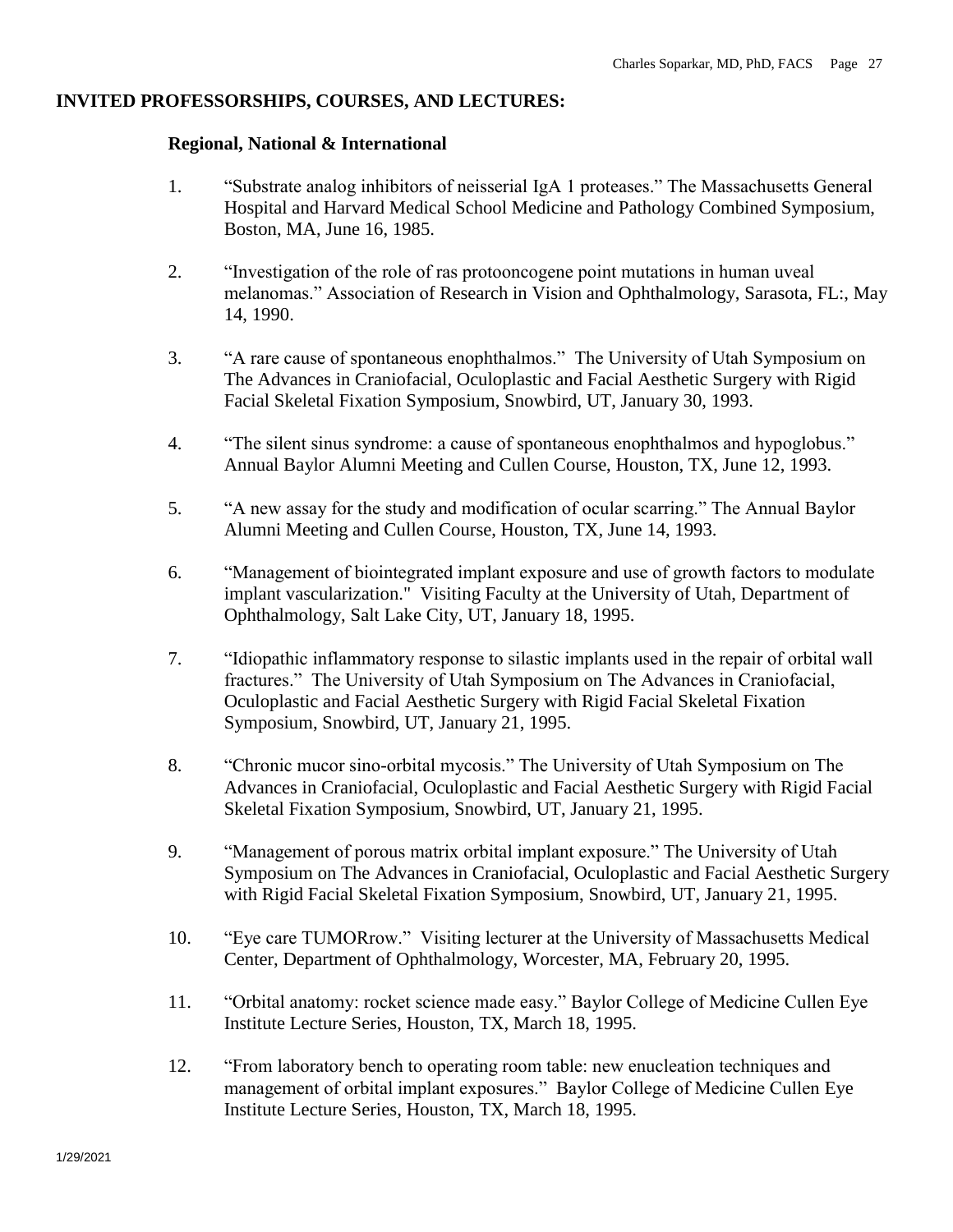- 13. "Arterial supply of the optic nerve and retina: new findings." The Annual Baylor Alumni Meeting and Cullen Course, Houston, TX, June 9, 1995.
- 14. "A new model for the quantification of fibrovascular ingrowth." The American Association for Aging Symposium, San Diego, CA, June 10, 1995.
- 15. "Ophthalmic trauma: what you need to know." University of Massachusetts Medical Center Trauma and Intensive Care Conference, September 7, 1995.
- 16. "Just an eye drop or is it?: What we don't know about the drops we use" University of Massachusetts Medical Center Ophthalmology Grand Rounds, September 29, 1995.
- 17. "JAWS: the danger beneath the surface. Protecting the patient and yourself from hidden disease." University of Massachusetts Medical Center Ophthalmology Grand Rounds Worcester, MA, November 7, 1995.
- 18. "Let's loiter around the goiter: an ophthalmologist's perspective." University of Massachusetts Medical Center Endocrinology Grand Rounds, November 7, 1995.
- 19. "Thyroid: the hidden disease behind the eyes." The Chelmsford Recreation Commission Series on Health and Fitness, December 15, 1995.
- 20. "Orbital fractures and optic nerve contusion: to operate or not to operate, let's clear up the confusion." University of Massachusetts Medical Center Ophthalmology Grand Rounds, Worcester, MA, February 9, 1996.
- 21. "Postnatal development ocular and orbital anomalies." University of Massachusetts Medical Center Anatomy Lecture Series on Embryology and Development, Worcester, MA, March 21, 1996.
- 22. "Orbital implant extrusions and growth factor solutions." University of Massachusetts Medical Center Ophthalmology Grand Rounds, Worcester, MA, March 29, 1996.
- 23. "Optic nerve contusion and floor fractures." University of Massachusetts Medical Center Trauma and Intensive Care Conference, Worcester, MA, April 11, 1996.
- 24. "Ophthalmic emergencies." University of Massachusetts Medical Center Emergency Medicine Conference, Worcester, MA, May 15, 1996.
- 25. "Chronic orbital mucor mycosis." The Annual Baylor Alumni Meeting and Cullen Course, Houston, TX, June 7, 1996.
- 26. "Problems with punctal plugs." The Annual Baylor Alumni Meeting and Cullen Course, Houston, TX, June 7, 1996.
- 27. "Blepharospasm: facts and fantasy." University of Massachusetts Medical Center Ophthalmology Grand Rounds, Worcester, MA, June 14, 1996.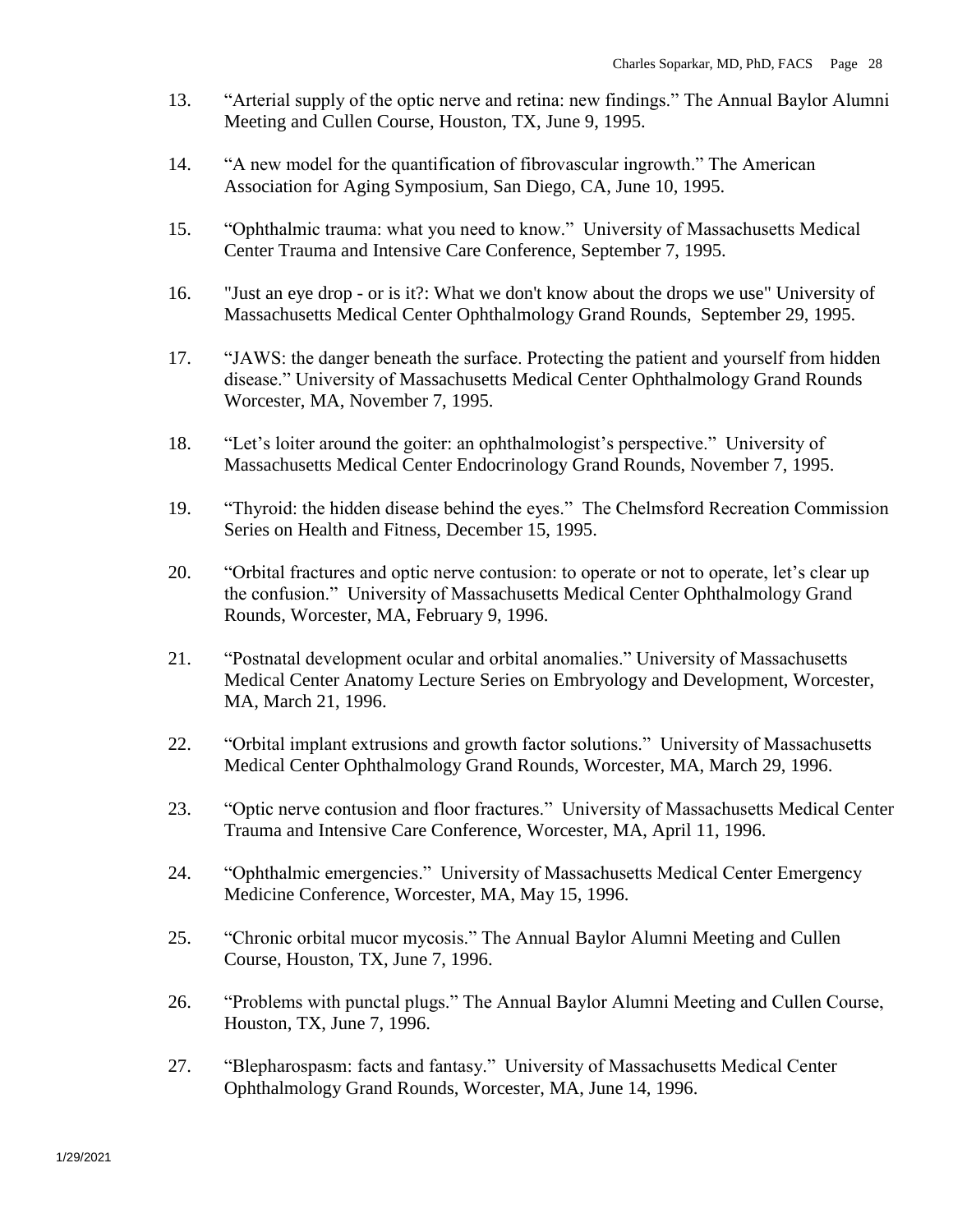- 28. "Those sinister sinuses. They can blind you…and worse." University of Massachusetts Medical Center Ophthalmology Grand Rounds, Worcester, MA, June 21, 1996.
- 29. "Suture needles, materials, and techniques." Boston University and Tufts New England Medical Center Combined Ophthalmology Resident Lecture Series, Boston, MA, July 29, 1996.
- 30. "Orbital trauma." University of Massachusetts Medical Center Plastic Surgery Craniofacial Conference, Worcester, MA, August 7, 1996.
- 31. "Optic nerve inflammation." Boston University and Tufts New England Medical Center Combined Ophthalmology Grand Rounds, Boston, MA, August 8, 1996.
- 32. "Advanced understanding of sutures and needles." Boston University and Tufts New England Medical Center Combined Ophthalmology Resident Lecture Series, Jamaica Plain, MA, August 12, 1996.
- 33. "Introduction to ophthalmology." University of Massachusetts Medical Center Surgery Medical Student Lecture Series, Worcester, MA, August 19, 1996.
- 34. "Ophthalmic anatomy." University of Massachusetts Medical Center Surgery Medical Student Lecture Series, Worcester, MA, August 19, 1996.
- 35. "Ophthalmic history and eye exam." University of Massachusetts Medical Center Surgery Medical Student Lecture Series, Worcester, MA, August 19, 1996.
- 36. "Ophthalmic trauma." University of Massachusetts Medical Center Surgery Medical Student Lecture Series, Worcester, MA, August 19, 1996.
- 37. "Subtleties of orbital trauma management." Boston University and Tufts New England Medical Center Combined Ophthalmology, Jamaica Plains, MA, August 20, 1996.
- 38. "A comprehensive overview of ophthalmic emergencies." University of Massachusetts Medical Center Emergency Medicine Conference, Worcester, MA, September 4, 1996.
- 39. "Ophthalmology for the pediatrician." University of Massachusetts Medical Center Pediatrics Conference, Worcester, MA, September 5, 1996.
- 40. "Alloplastic materials in orbital and peri-orbital reconstruction." Boston University and Tufts New England Medical Center Combined Ophthalmology Resident Lecture Series, Jamaica Plains, MA, September 11, 1996.
- 41. "Refractive errors and basic optics." University of Massachusetts Medical Center Surgery Medical Student Lecture Series, Worcester, MA, September 17, 1996.
- 42. "Ophthalmic trauma for the generalist." University of Massachusetts Medical Center Surgery Medical Student Lecture Series, Worcester, MA, September 17, 1996.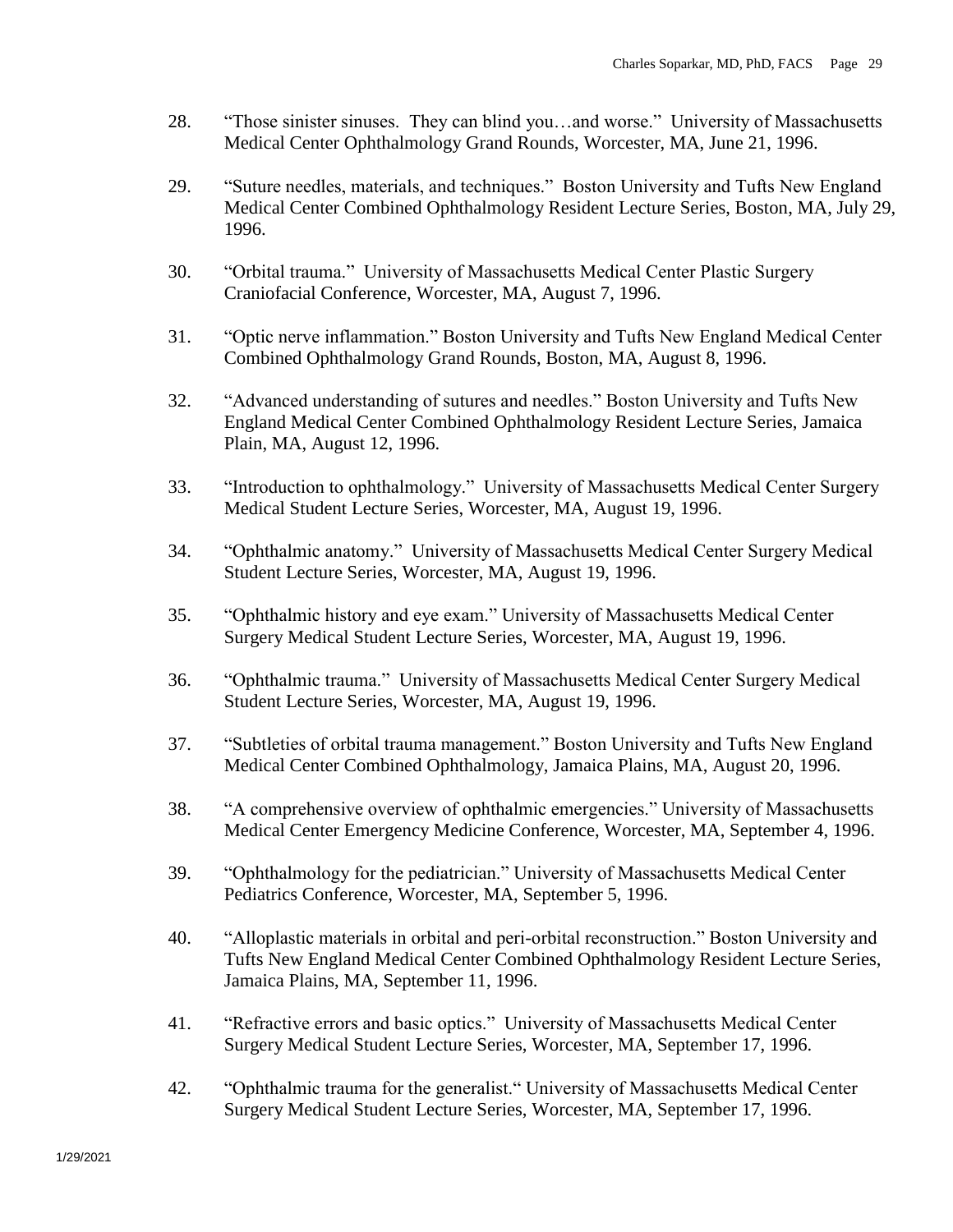- 43. "Sutures in ophthalmology." Boston University and Tufts New England Medical Center Combined Ophthalmology Resident Lecture Series, Jamaica Plains, MA, November 4, 1996.
- 44. "The blinding eyelid." Boston University and Tufts New England Medical Center Combined Ophthalmology Resident Lecture Series, Jamaica Plains, MA, November 6, 1996.
- 45. "Blowout fractures." The University of Massachusetts Medical Center Practical Ophthalmology Course, Worcester, MA, November 8, 1996.
- 46. "Optic nerve contusion." The University of Massachusetts Medical Center Practical Ophthalmology Course, Worcester, MA, November 8, 1996.
- 47. "Graves' disease and orbital pseudotumor." The University of Massachusetts Medical Center Practical Ophthalmology Course, Worcester, MA, November 8, 1996.
- 48. "Orbital ischemic syndrome." Boston University and Tufts New England Medical Center Combined Ophthalmology Resident Lecture Series, Jamaica Plains, MA, November 12, 1996.
- 49. "Eyelid tumors." Boston University and Tufts New England Medical Center Combined Ophthalmology Resident Lecture Series, Jamaica Plains, MA, November 20,1996.
- 50. "Skinny dipping through ophthalmic disease: the naked truth." University of Massachusetts Medical Center Division of Dermatology Grand Rounds, Worcester, MA, November 20, 1996.
- 51. "Ophthalmic emergencies." University of Massachusetts Medical Center Emergency Medicine Conference, Worcester, MA, December 4, 1996.
- 52. "Eye surprise. Unusual presentations of common disease and vice versa." University of Massachusetts Medical Center Ophthalmology Grand Rounds, Worcester, MA, December 20, 1996.
- 53. "Thyroid eye disease." University of Massachusetts Medical Center Ophthalmology Grand Rounds, Worcester, MA, January 8, 1997.
- 54. "Ophthalmic trauma for the generalist." University of Massachusetts Medical Center Surgery Medical Student Lecture Series, Worcester, MA, January 24, 1997.
- 55. "Red eye." University of Massachusetts Medical Center Surgery Medical Student Lecture Series, Worcester, MA, January 24, 1997.
- 56. "Doing your own research." Boston University and Tufts New England Medical Center Combined Ophthalmology Resident Lecture Series, Jamaica Plains, MA, January 29, 1997.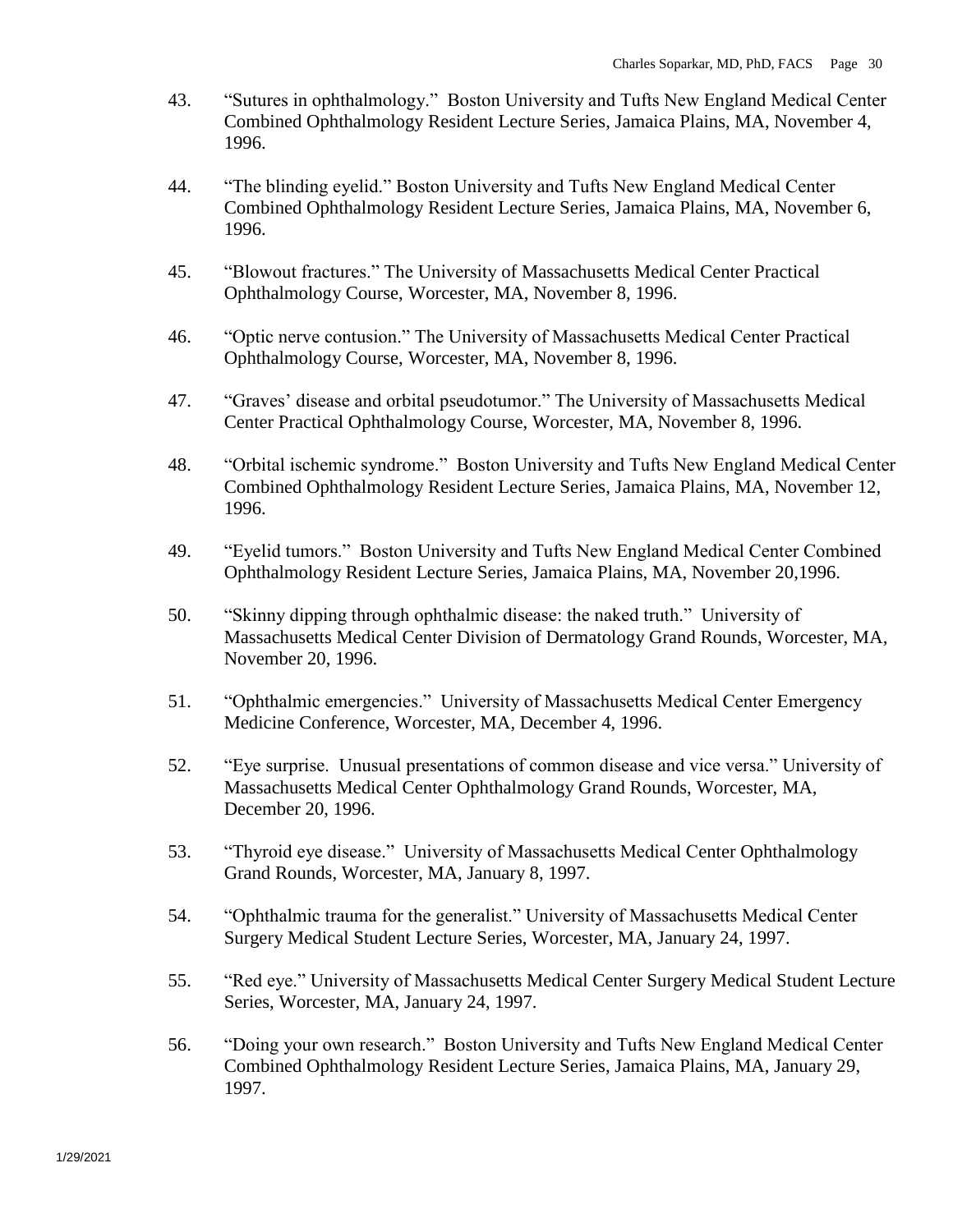- 57. "Resident charting." Boston University and Tufts New England Medical Center Combined Ophthalmology, Resident Lecture Series, Jamaica Plains, MA, March 10, 1997.
- 58. "Ophthalmic trauma for the generalist." University of Massachusetts Medical Center Surgery Medical Student Lecture Series, Worcester, MA, March 14, 1997.
- 59. "Red eye." University of Massachusetts Medical Center Surgery Medical Student Lecture Series Worcester, MA, March 14, 1997.
- 60. "Entropion repair." Boston University and Tufts New England Medical Center Combined Ophthalmology Resident Lecture Series, Jamaica Plains, MA, March 24, 1997.
- 61. "Postnatal developmental ocular and orbital anomalies." University of Massachusetts Medical Center Anatomy Lecture Series on Embryology and Development, Worcester, MA, March 27, 1997.
- 62. "The silent sinus syndrome." University of Massachusetts Medical Center Ophthalmology Grand Rounds, Worcester, MA, March 28, 1997.
- 63. "Operative reports." Boston University and Tufts New England Medical Center Combined Ophthalmology Resident Lecture Series, Jamaica Plains, MA, April 7, 1997.
- 64. "Management of pseudotumor cerebri." Boston University and Tufts New England Medical Center Combined Ophthalmology Resident Lecture Series, Jamaica Plains, MA, April 7, 1997.
- 65. "Improved techniques of optic nerve sheath fenestration." Boston University and Tufts New England Medical Center Combined Ophthalmology Resident Lecture Series, Jamaica Plains, MA, April 7, 1997.
- 66. "Ophthalmic trauma for the generalist." University of Massachusetts Medical Center Surgery Medical Student Lecture Series, Worcester, MA, April 11, 1997.
- 67. "Red eye." University of Massachusetts Medical Center Surgery Medical Student Lecture Series Worcester, MA, April 11, 1997.
- 68. "Ophthalmology board review." Boston University and Tufts New England Medical Center Combined Ophthalmology Resident Lecture Series, Jamaica Plains, MA, April 14, 1997.
- 69. "Operating fundamentals." Boston University and Tufts New England Medical Center Combined Ophthalmology Resident Lecture Series, Jamaica Plains, MA, April 21, 1997.
- 70. "Uveal melanomas." Boston University and Tufts New England Medical Center Combined Ophthalmology Resident Lecture Series, Jamaica Plains, MA, April 23, 1997.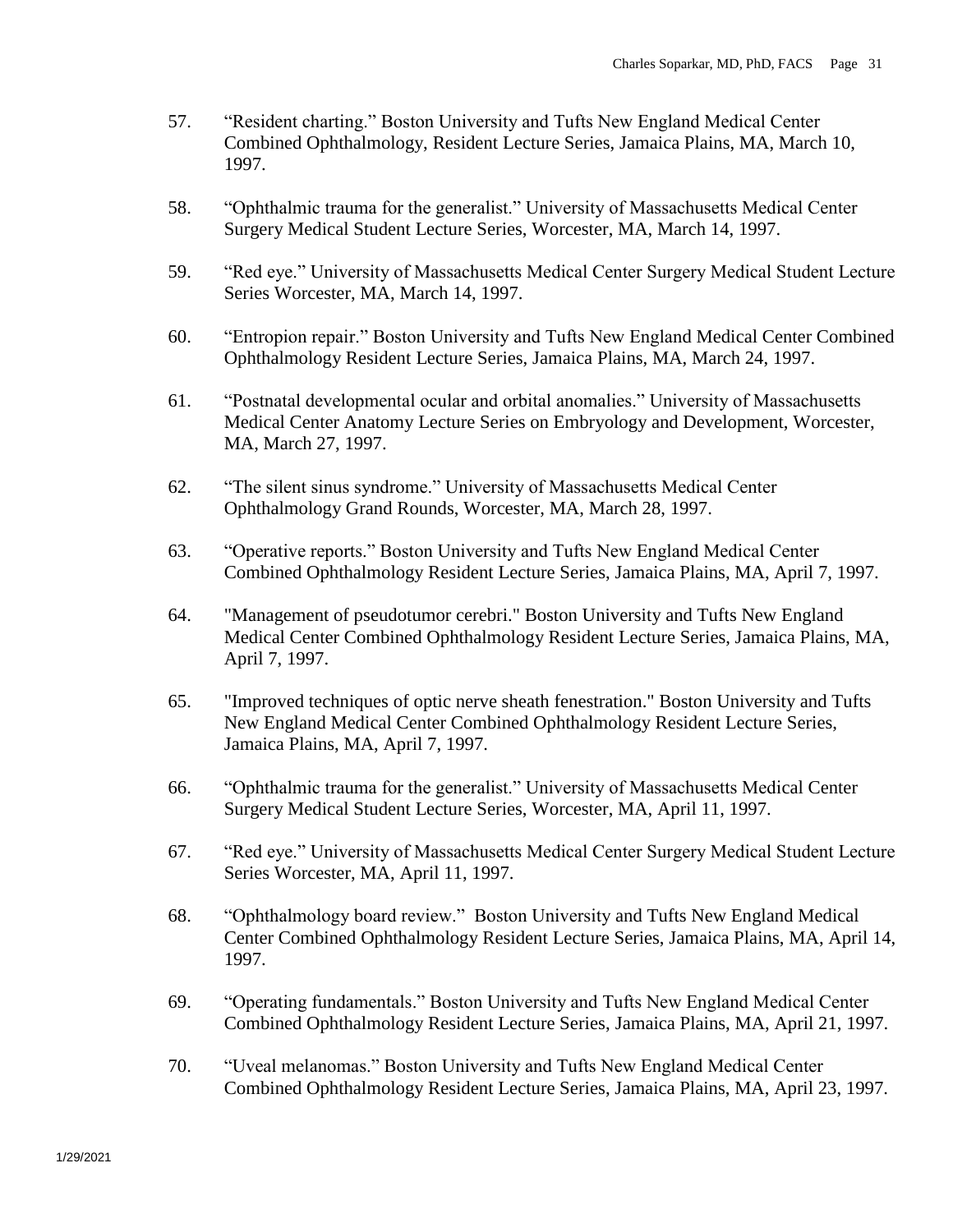- 71. "Common eyelid malignancies." Boston University and Tufts New England Medical Center Combined Ophthalmology Resident Lecture Series, Jamaica Plains, MA, April 28, 1997.
- 72. "Squamous carcinoma spread." Boston University and Tufts New England Medical Center Combined Ophthalmology Resident Lecture Series, Jamaica Plains, MA, May 5, 1997.
- 73. "Eye diseases that are skin deep." University of Massachusetts Medical Center Ophthalmology Grand Rounds, Worcester, MA, May 9, 1997.
- 74. "Histiocytosis X in the eye." Boston University and Tufts New England Medical Center Combined Ophthalmology Resident Lecture Series, Jamaica Plains, MA, May 12, 1997.
- 75. "Sebaceous cell carcinoma." Boston University and Tufts New England Medical Center Combined Ophthalmology Resident Lecture Series, Jamaica Plains, MA, May 21, 1997.
- 76. "Carcinoma associated retinopathy." Boston University and Tufts New England Medical Center Combined Ophthalmology Resident Lecture Series, Jamaica Plains, MA, May 28.
- 77. "Management of eyelid paralysis." Boston University and Tufts New England Medical Center Combined Ophthalmology Resident Lecture Series, Jamaica Plains, MA, June 2, 1997.
- 78. "Brow ptosis repair." Boston University and Tufts New England Medical Center Combined Ophthalmology Resident Lecture Series, Jamaica Plains, MA, June 9, 1997.
- 79. "Acute orbital compartment syndrome." Boston University and Tufts New England Medical Center Combined Ophthalmology Resident Lecture Series, Jamaica Plains, MA, June 16, 1997.
- 80. "Welcome to the real world: the tribulations of real-life practice." Boston University and Tufts New England Medical Center Combined Ophthalmology Resident Lecture Series, Jamaica Plains, MA, June 23, 1997.
- 81. "Introduction to surgical techniques." Boston University and Tufts New England Medical Center Combined Ophthalmology Resident Lecture Series, Jamaica Plains, MA, July 14, 1997.
- 82. "Thyroid eye disease." Summer Meeting of the Indian Medical Association of New England. North Conway, NH, July 19, 1997.
- 83. "New age therapeutics in medicine." Summer Meeting of the Indian Medical Association of New England. North Conway, NH, July 19, 1997.
- 84. "Introduction to sutures." Boston University and Tufts New England Medical Center Combined Ophthalmology Resident Lecture Series, Jamaica Plains, MA, July 28, 1997.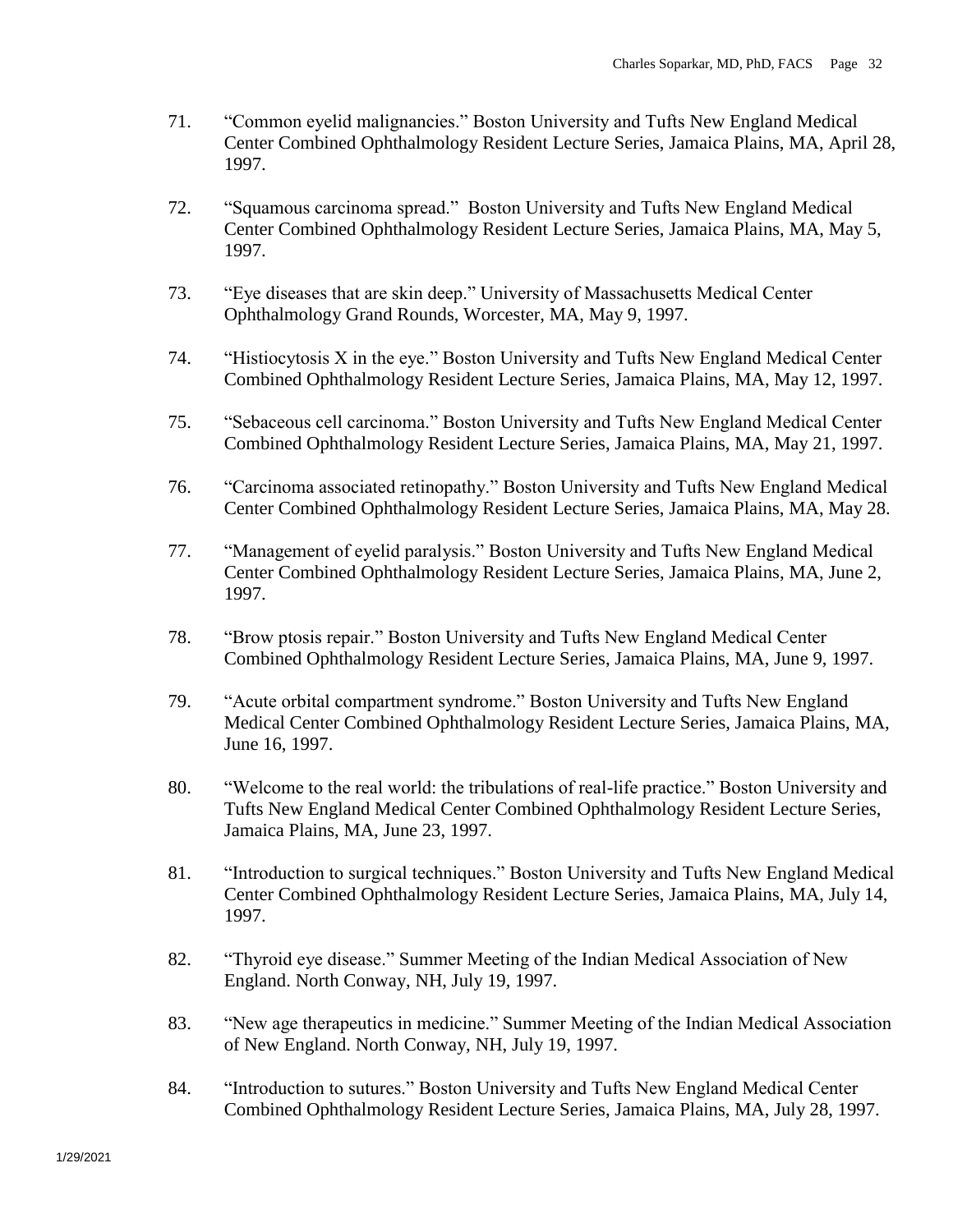- 85. "Advanced suture techniques." Boston University and Tufts New England Medical Center Combined Ophthalmology Resident Lecture Series, Jamaica Plains, MA, August 4, 1997.
- 86. "Blepharoplasty." Boston University and Tufts New England Medical Center Combined Ophthalmology Resident Lecture Series, Jamaica Plains, MA, August 11, 1997.
- 87. "Eyelid spasms and facial tics." Benign Essential Blepharospasm Foundation. Invited Speaker. Houston, TX, August 16, 1997.
- 88. "Entropion and ectropion." Boston University and Tufts New England Medical Center Combined Ophthalmology Resident Lecture Series, Jamaica Plains, MA, August 25, 1997.
- 89. "Eyelid reconstruction." Boston University and Tufts New England Medical Center Combined Ophthalmology Resident Lecture Series, Jamaica Plains, MA, September 1, 1997.
- 90. "Orbital trauma and fracture repair." Boston University and Tufts New England Medical Center Combined Ophthalmology Resident Lecture Series, Jamaica Plains, MA, September 8, 1997.
- 91. "Thyroid eye disease." Boston University and Tufts New England Medical Center Combined Ophthalmology Resident Lecture Series, Jamaica Plains, MA, September 15, 1997.
- 92. "Punctal plugs: pearls and pitfalls." New England Ophthalmological Society. Boston, MA, September 19, 1997.
- 93. "Multi-disciplinary approach to peri-ocular cancer management." Boston University and Tufts New England Medical Center Combined Ophthalmology Resident Lecture Series, Jamaica Plains, MA, September 22, 1997.
- 94. "Enophthalmos." Boston University and Tufts New England Medical Center Combined Ophthalmology Resident Lecture Series, Jamaica Plains, MA, September 29, 1997.
- 95. "Radiology for the ophthalmologist." University of Massachusetts Ophthalmology Grand Rounds. Worcester, MA. October 3, 1997.
- 96. "Ocular malignancies." Boston University and Tufts New England Medical Center Combined Ophthalmology Resident Lecture Series, Jamaica Plains, MA, October 6, 1997.
- 97. "Alternative therapies." University of Massachusetts Ophthalmology Grand Rounds, Worcester, MA, October 10, 1997.
- 98. "Alternative therapies." Boston University and Tufts New England Medical Center Combined Ophthalmology Resident Lecture Series, Jamaica Plains, MA, October 13 1997.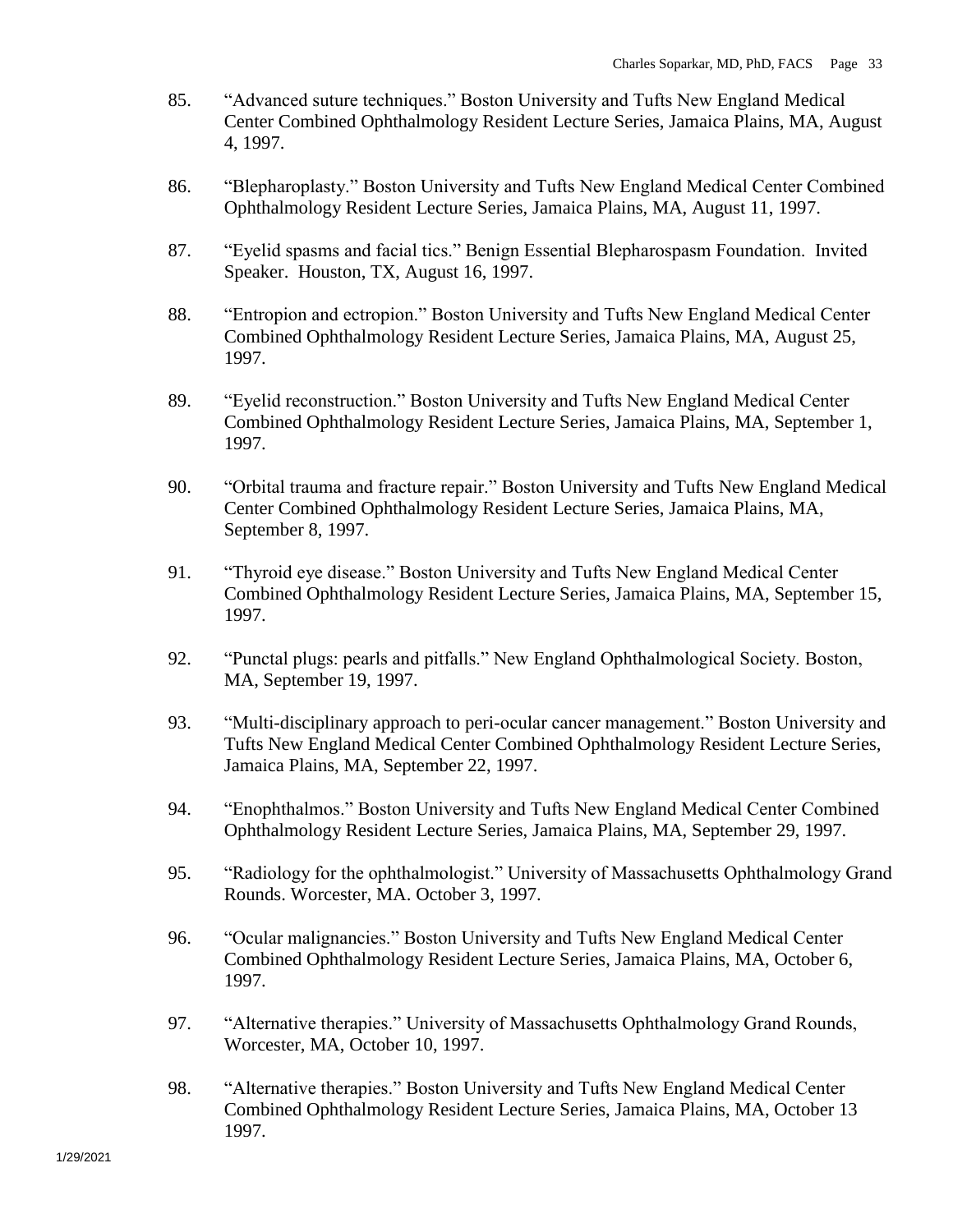- 99. "Common mistakes in oculoplastic surgery." Boston University and Tufts New England Medical Center Combined Ophthalmology Resident Lecture Series, Jamaica Plains, MA, October 20, 1997.
- 100. "Improving the patency of external dacryocystorhinostomy in complicated cases: a laboratory study and clinical application." The American Society of Ophthalmic Plastic and Reconstructive Surgery. San Francisco, CA, October 25, 1997.
- 101. "Enhancing the rate of fibrovascular integration of porous orbital implants." American Academy of Ophthalmology Combined Ocularist and Oculoplastics Symposium. San Francisco, CA, October 27, 1997.
- 102. "Orbital neoplasms: how to evaluate and manage them." Boston University and Tufts New England Medical Center Combined Ophthalmology Resident Lecture Series, Jamaica Plains, MA, November 10, 1997.
- 103. "Orbital tumors." The University of Massachusetts Medical Center Practical Ophthalmology Course, Worcester, MA, November 10, 1997.
- 104. "Eyelid malignancies." The University of Massachusetts Medical Center Practical Ophthalmology Course, Worcester, MA, November 10, 1997.
- 105. "Orbital inflammatory syndromes." The University of Massachusetts Medical Center Practical Ophthalmology Course, Worcester, MA, November 10, 1997.
- 106. "Let's loiter around the goiter: thyroid ophthalmopathy for the internist." Lahey Clinic Symposium. November 15, 1997.
- 107. "Ophthalmic trauma: what every clinician should know." Lahey Clinic Symposium. November 15, 1997.
- 108. "The nuts and bolts of coding and billing." Boston University and Tufts New England Medical Center Combined Ophthalmology Resident Lecture Series, Jamaica Plains, MA, November 17, 1997.
- 109. "What is managed care in ophthalmology?" Boston University and Tufts New England Medical Center Combined Ophthalmology Resident Lecture Series, Jamaica Plains, MA, November 24, 1997.
- 110. "Swan song." University of Massachusetts Medical Center Ophthalmology Grand Rounds, Worcester, MA, December 5, 1997.
- 111. "Overview of ophthalmic oncology part I." Boston University and Tufts New England Medical Center Combined Ophthalmology Resident Lecture Series, Jamaica Plains, MA, December 8, 1997.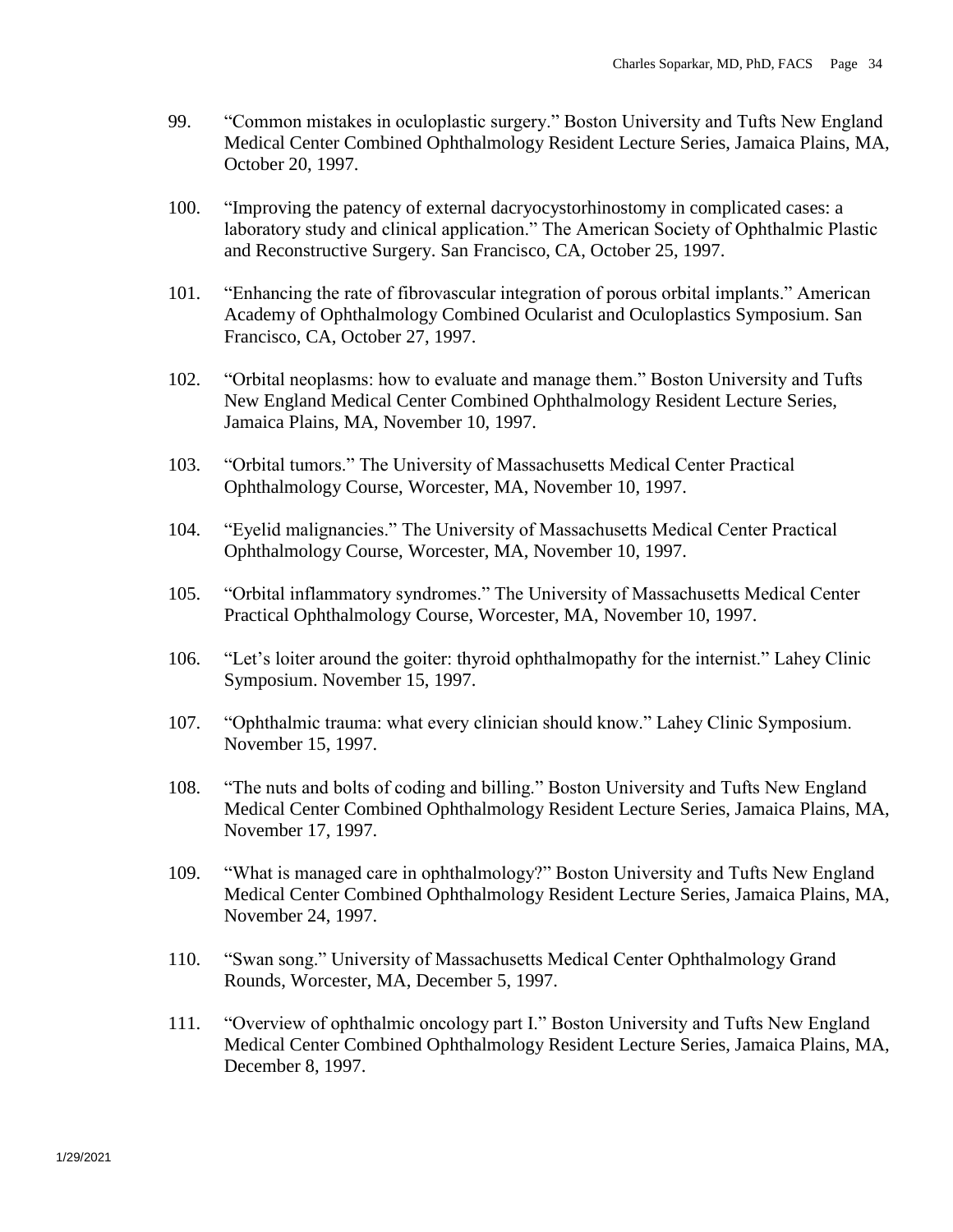- 112. "Overview of ophthalmic oncology part II." Boston University and Tufts New England Medical Center Combined Ophthalmology Resident Lecture Series, Jamaica Plains, MA, December 15, 1997.
- 113. "Eyelid Reconstruction." Dinh TA, Patrinely JR, Soparkar CNS. Baylor Division of Plastic Surgery Teaching Conference, Houston, TX, January 28, 1998.
- 114. "Ophthalmic anatomy, emergencies, and triage." Plastic Eye Surgery Associates. February 20, 1998.
- 115. "Entropion, ectropion, and ptosis." Plastic Eye Surgery Associates, February 27, 1998.
- 116. "Thyroid ophthalmopathy." Plastic Eye Surgery Associates, March 6, 1998.
- 117. "Thyroid Eye Disease." Operating Room Nurses Symposium, The Methodist Hospital, Houston, TX, March 1998.
- 118. "Thyroid ophthalmology…or so they thought." TexMed'98 Educational Showcase & Expo, Austin, TX, April 23-26, 1998.
- 119. "Squamous cell carcinomas: how and where they spread." TexMed'98 Educational Showcase & Expo, Austin, TX, April 23-26 1998.
- 120. "Silent sinus syndrome." TexMed'98 Educational Showcase & Expo, Austin, TX, April 23-26, 1998.
- 121. "Spontaneous enophthalmos." TexMed'98 Educational Showcase & Expo, Austin, TX, April 23-26, 1998.
- 122. "Surgical intervention for post-traumatic optic neuropathy." The Annual Baylor Alumni Meeting, Houston, TX, April, 1998
- 123. "Peri-neural invasion of squamous cell carcinoma." The Annual Baylor Alumni Meeting, Houston, TX, April, 1998.
- 124. "Improving the patency of external dacryocystorhinostomy in complicated cases: a laboratory study and clinical application." The Annual Baylor Alumni Meeting and Cullen Course, Houston, TX, June 5, 1998.
- 125. "Pediatric orbital fractures." The Annual Baylor Alumni Meeting and Cullen Course, Houston, TX, June 5, 1998.
- 126. "Overview of oculoplastics: anatomy and techniques." Baylor College of Medicine Dept. of Ophthalmology, July, 1998.
- 127. "Orbital Trauma." Baylor College of Medicine Plastic Surgery Residency Program, July 10, 1998.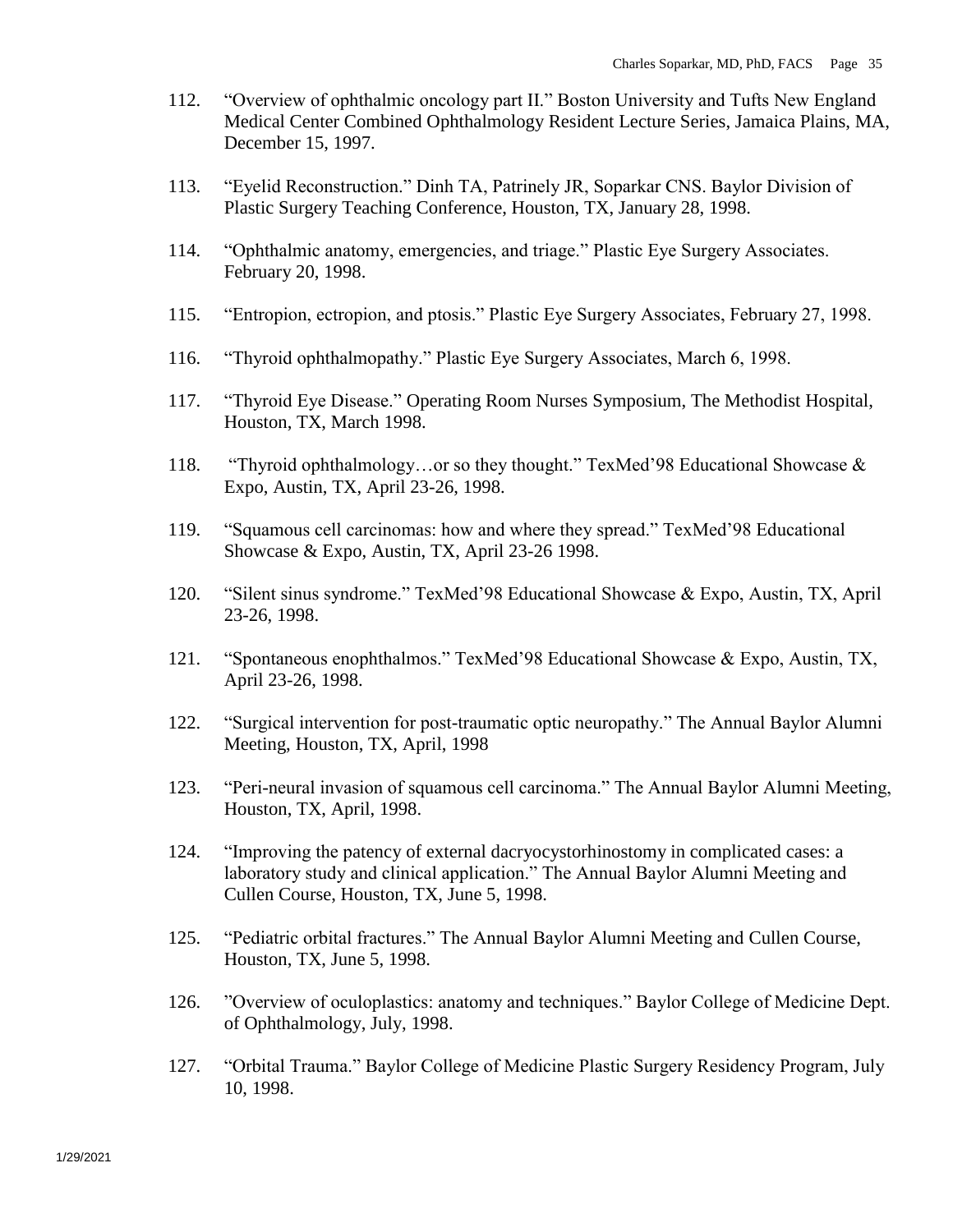- 128. "Orbital fractures in pediatrics." 8<sup>th</sup> Annual Reunion of the Spanish Society of Plastic Surgery & Ocular & Orbit, Madrid, Spain, September 30-October 2, 1998.
- 129. "Carcinoma escamocelular: extension perineural al apex orbitario." 8<sup>th</sup> Annual Reunion of the Spanish Society of Plastic Surgery & Ocular & Orbit, Madrid, Spain, September 30-October 2, 1998.
- 130. "Sindrome del seno silencioso: Caso Clinico y revision." 8<sup>th</sup> Annual Reunion of the Spanish Society of Plastic Surgery & Ocular & Orbit, Madrid, Spain, September 30- October 2, 1998.
- 131. "Solid silicone in the orbit: now on even less solid ground?" American Society of Ophthalmic Plastic & Reconstructive Surgery  $29<sup>th</sup>$  Annual Scientific Symposium, New Orleans, LA, November 7, 1998.
- 132. "The use of alloderm for the correction of contour deformities." American Society of Ocularists Medical Advisory Seminar, New Orleans, LA, November 11, 1998.
- 133. "Trauma Orbitario". Curso de Oftalmologia: Actualización y Nuevas Tendencias, Universidad De Monterry, Mty, N.L. Mexico, February 19-20, 1999.
- 134. "Botox: hyperbolic hype or wonder treatment." Aesthetic Surgery Symposium, Houston, TX, March 17, 1999.
- 135. "Oculoplastics." Texas Optometric Association Annual Convention, Austin, TX, March 26-28, 1999.
- 136. "Browplasty and Blepharoplasty." Baylor College of Medicine Plastic Surgery Residency Program, April 28, 1999.
- 137. "Pediatric ophthalmology, oculoplastics, and neuro ophthalmology." Texas Ophthalmological Association Ophthalmology Conference, Dallas, TX, May 7-8, 1999.
- 138. "Newer bio-implants for oculoplastic surgery." Texas Ophthalmological Association Ophthalmology Conference, Dallas, TX, May 7-8, 1999.
- 139. "Post traumatic optic neuropathy." Texas Ophthalmological Association Ophthalmology Conference, Dallas, TX, May 7-8, 1999.
- 140. "Oculoplastic training." LifeCell Meeting, Dallas, TX, May 18, 1999.
- 141. "Solid silicone implants: a new cause of orbital inflammatory syndrome?" The Orbit Society 1999 Annual Meeting, Milwaukee, WI, June 11-12, 1999.
- 142. "The latest advances in plastic surgery." Baylor College of Medicine Women's Guild Meeting, Houston, TX, September 13, 1999.
- 143. "Botox: from research bench to clinical practice." Baylor College of Medicine Women's Guild Meeting, Houston, TX, September 13, 1999.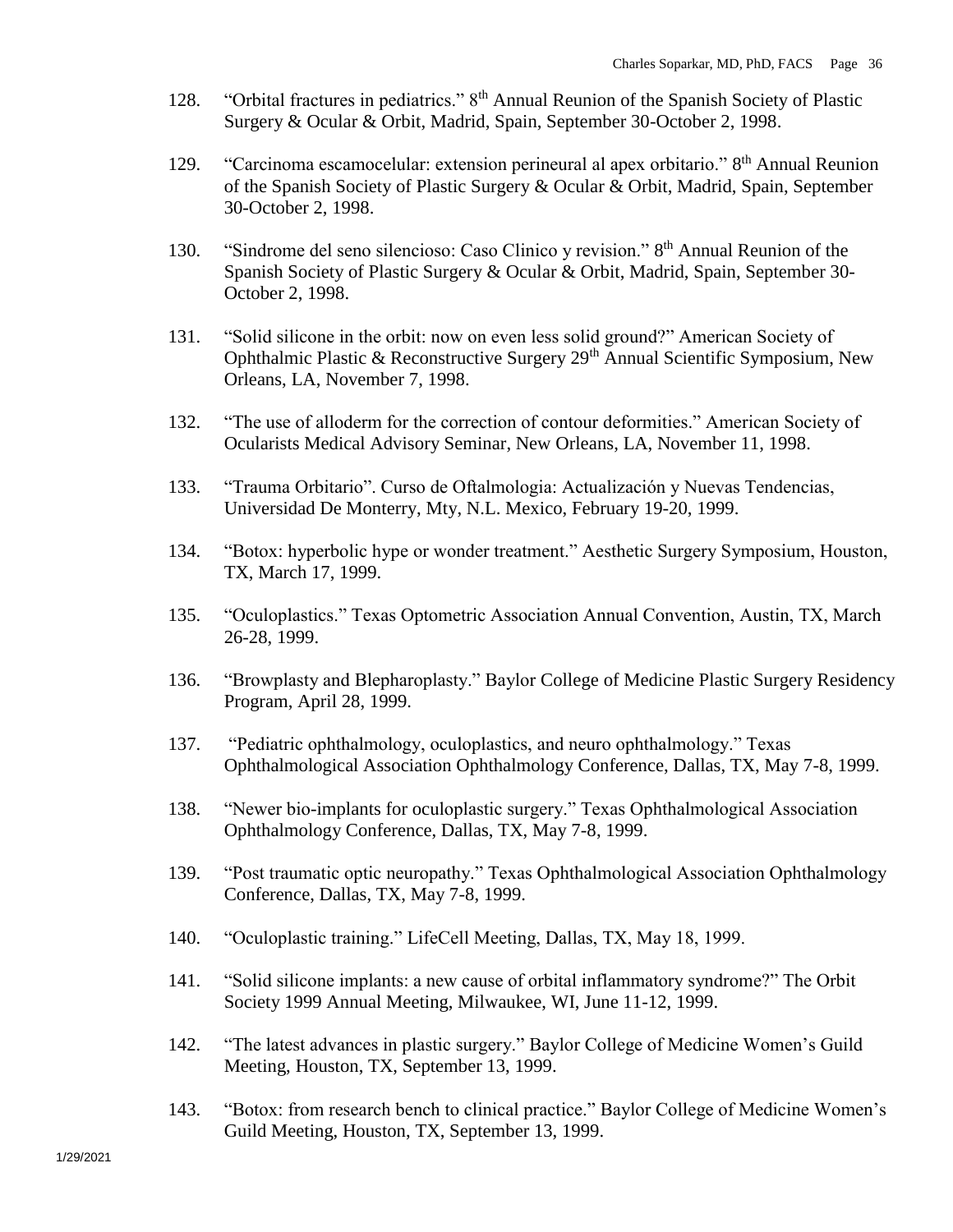- 144. "Advances and myths in cosmetic surgery." Aesthetic Surgery Symposium II, Houston, TX, September 15, 1999.
- 145. "Lower eyelid retraction repair: A new material, a new technique." 1999 ASORPS Scientific Symposium, Orlando, FL, October 23, 1999.
- 146. "Hassle-free pseudococaine for office use." 1999 American Academy of Ophthalmology/Pan-American Association of Ophthalmology Joint Meeting, Orlando, FL, October 24-27, 1999.
- 147. "Thyroid eye disease: Taking a closer look." American Foundation of Thyroid Patients 1999 Thyroid Educational Symposium, Houston, TX, October 30, 1999.
- 148. "Eyelid reconstruction." Baylor College of Medicine Plastic Surgery Residency Program, November 24, 1999.
- 149. "Evaluation of the tearing patient part I: tearing over production." University of Houston College of Optometry Cornea & Contact Lens Symposium 1999, Houston, TX, December 3-5, 1999.
- 150. "Evaluation of the tearing patient part 2: incompetent container." University of Houston College of Optometry Cornea & Contact Lens Symposium 1999, Houston, TX, December 3-5, 1999.
- 151. "Evaluation of the tearing patient part 3: decreased drainage." University of Houston College of Optometry Cornea & Contact Lens Symposium 1999, Houston, TX, December 3-5, 1999.
- 152. "Comprehensive oculoplastics." Surgical Eye Associates In-Service Lecture, Houston, TX, January 5, 2000.
- 153. "Thyroid eye disease." Surgical Eye Associates In-Service Lecture, Houston, TX, January 5, 2000.
- 154. "Lower eyelid spacer." Porex Surgical Meeting, College Park, GA, January 20-21, 2000.
- 155. "Enucleation/Evisceration." Porex Surgical Meeting, College Park, GA, January 20-21, 2000.
- 156. "Orbital floor repair." Porex Surgical Meeting, College Park, GA, January 20-21, 2000.
- 157. "Ask the expert." Porex Surgical Meeting, College Park, GA, January 20-21, 2000.
- 158. "Clinical diagnosis of orbital disease examination tips and pearls." Instituto de Oftalmobiologia Aplicada – IOAB Curso de Patologia Orbitaria, Valladolid, Spain, March 17, 2000.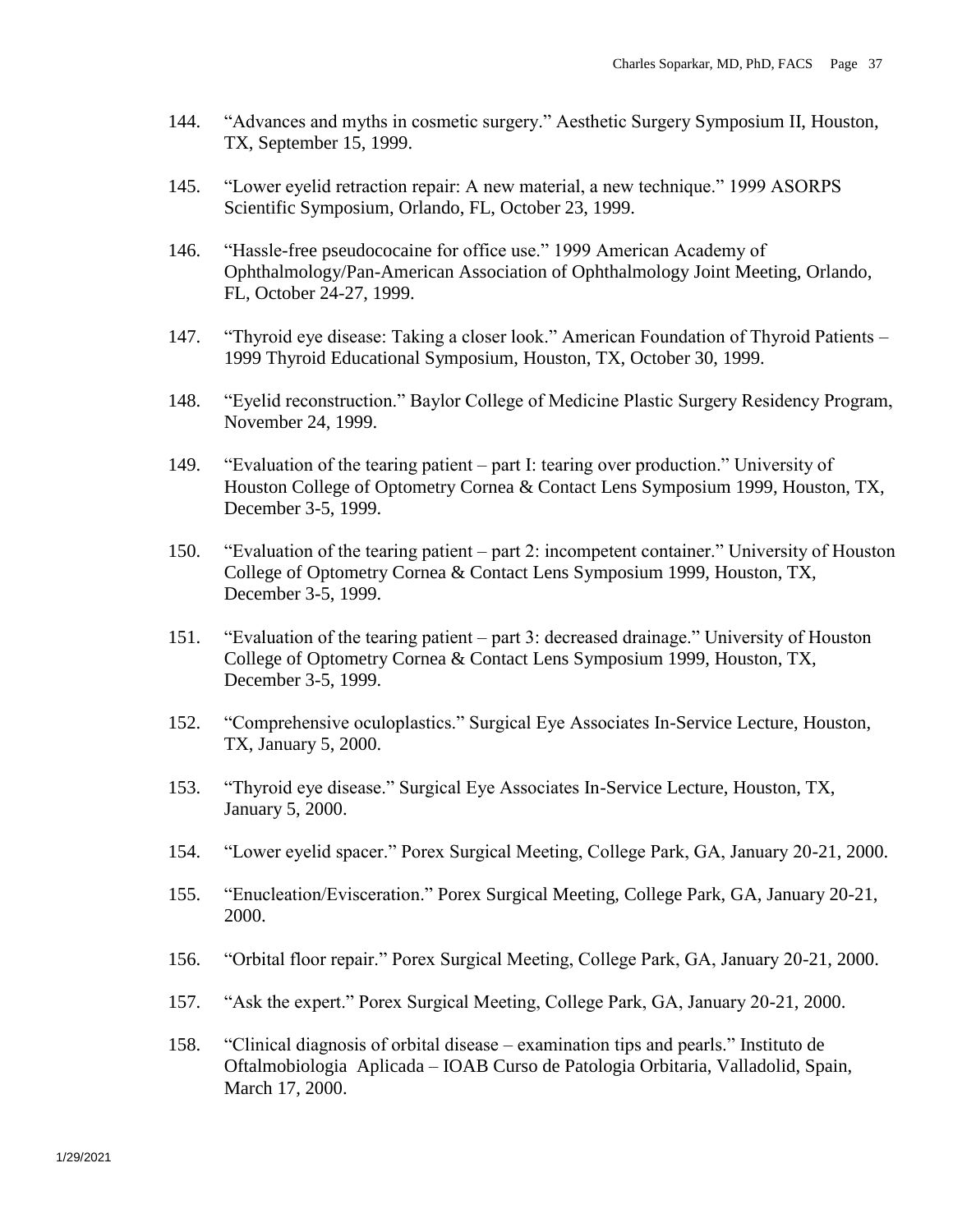- 159. "Orbital fractures advanced concepts in repair." Instituto de Oftalmobiologia Aplicada – IOAB Curso de Patologia Orbitaria, Valladolid, Spain, March 17, 2000.
- 160. "Post traumatic optic neuropathy new concepts and treatments." Instituto de Oftalmobiologia Aplicada – IOAB Curso de Patologia Orbitaria, Valladolid, Spain, March 17, 2000.
- 161. "Managing late complications of orbital fractures treating the untreatable." Instituto de Oftalmobiologia Aplicada – IOAB Curso de Patologia Orbitaria, Valladolid, Spain, March 17, 2000.
- 162. "Orbital infections." Instituto de Oftalmobiologia Aplicada IOAB Curso de Patologia Orbitaria, Valladolid, Spain, March 17, 2000.
- 163. "Thyroid ophthalmopathy Part I." Instituto de Oftalmobiologia Aplicada IOAB Curso de Patologia Orbitaria, Valladolid, Spain, March 17, 2000.
- 164. "Thyroid ophthalmopathy Part II: new treatments." Instituto de Oftalmobiologia Aplicada – IOAB Curso de Patologia Orbitaria, Valladolid, Spain, March 17, 2000.
- 165. "Congenital orbital anomalies." Instituto de Oftalmobiologia Aplicada IOAB Curso de Patologia Orbitaria, Valladolid, Spain, March 18, 2000.
- 166. "Silent sinus syndrome the whole story." Instituto de Oftalmobiologia Aplicada IOAB Curso de Patologia Orbitaria, Valladolid, Spain, March 18, 2000.
- 167. "Napkin ring enucleation a new technique in eye removal." Instituto de Oftalmobiologia Aplicada – IOAB Curso de Patologia Orbitaria, Valladolid, Spain, March 18, 2000.
- 168. "Managing complications of the anophthalmic socket." Instituto de Oftalmobiologia Aplicada – IOAB Curso de Patologia Orbitaria, Valladolid, Spain, March 18, 2000.
- 169. "Comprehensive review of orbital tumors." Instituto de Oftalmobiologia Aplicada IOAB Curso de Patologia Orbitaria, Valladolid, Spain, March 18, 2000.
- 170. "Clinicopathologic review of orbital diseases case studies." Instituto de Oftalmobiologia Aplicada – IOAB Curso de Patologia Orbitaria, Valladolid, Spain, March 18, 2000.
- 171. "A multidisciplinary approach to ophthalmic oncology." Instituto de Oftalmobiologia Aplicada – IOAB Curso de Patologia Orbitaria, Valladolid, Spain, March 18, 2000.
- 172. "Lower eyelid retraction and solid supports." Seventh Annual Ophthalmic Plastics Update, Banff, Alberta, Canada, July 26-30, 2000.
- 173. "Reconstruction of eyelid cancer defects." Seventh Annual Ophthalmic Plastics Update Symposium on Advanced Oculoplastic Surgery, Banff, Alberta, Canada, July 26-30, 2000.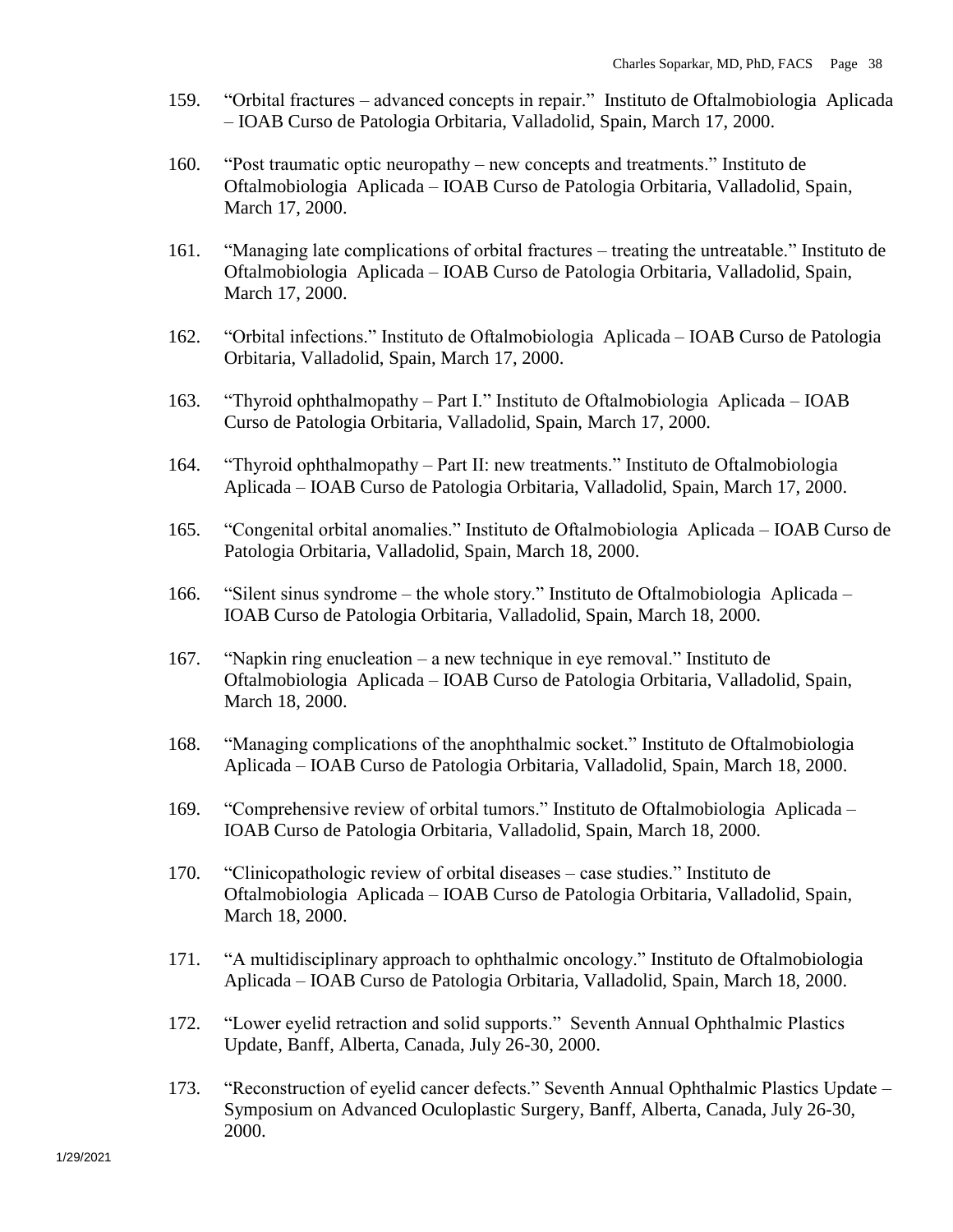- 174. "New techniques in orbital decompression for thyroid eye disease." Seventh Annual Ophthalmic Plastics Update, Banff, Alberta, Canada, July 26-30, 2000.
- 175. "Lower eyelid retraction after blepharoplasty." European Society of Ophthalmic Plastic and Reconstructive Surgery 18th Meeting, Paris, France, September 14-16, 2001.
- 176. "Ocular manifestations of dermatologic disorders and vice-versa." The University of Texas Health Science Center Dermatology Residents Program, Houston, Texas, Oct. 3, 2000.
- 177. "Clinical applications of the medpor eyelid implant." American Society of Ophthalmic Plastic and Reconstructive Surgery Mini-Session, Dallas, Texas, October 19, 2000.
- 178. "Implants and enhancers." American Society of Ophthalmic Plastic and Reconstructive Surgery Annual Meeting: Special Session, Dallas, Texas, October 19, 2000.
- 179. "Exposure of porous orbital implants: the result of 56 cases and management algorithm." American Society of Ophthalmic Plastic and Reconstructive Surgery 31<sup>st</sup> Fall Scientific Symposium, Dallas, Texas, October 20-21, 2000.
- 180. "Results and indications of over 150 enophthalmos wedge implants." American Society of Ophthalmic Plastic and Reconstructive Surgery 31st Fall Scientific Symposium, Dallas, Texas, October 20-21, 2000.
- 181. "Neuro-ophthalmologic abnormalities." Texas Institute for Recovery and Rehabilitation. Clinical Seminars and Grand Rounds January 5, 2001.
- 182. "Ocular trauma in children what everyone needs to know." American Association of Certified Orthoptists Southern Regional Meeting, San Antonio, Texas, April 18-21, 2001.
- 183. "Understanding Ophthalmic Disability." National Organization of Social Security Claimants Representatives (NOSSCR), Washington, D.C., April 26, 2001.
- 184. "Botox: hyperbolic hype or wonder treatment." Bentwater Women's Organization May Luncheon, Conroe, Texas, May 9, 2001.
- 185. "Lower eyelid surgery." Innovative Approaches to the Treatment of Graves' Orbitopathy Symposium, Columbia University, New York, NY, September 8-9, 2001.
- 186. "Botulinum a & b in blepharospasm." Benign Essential Blepharospasm Research Foundation, Guest Speaker, November 2, 2001.
- 187. "Eyelid tumors." Baylor College of Medicine Dermatology Residency Program, November 7, 2001.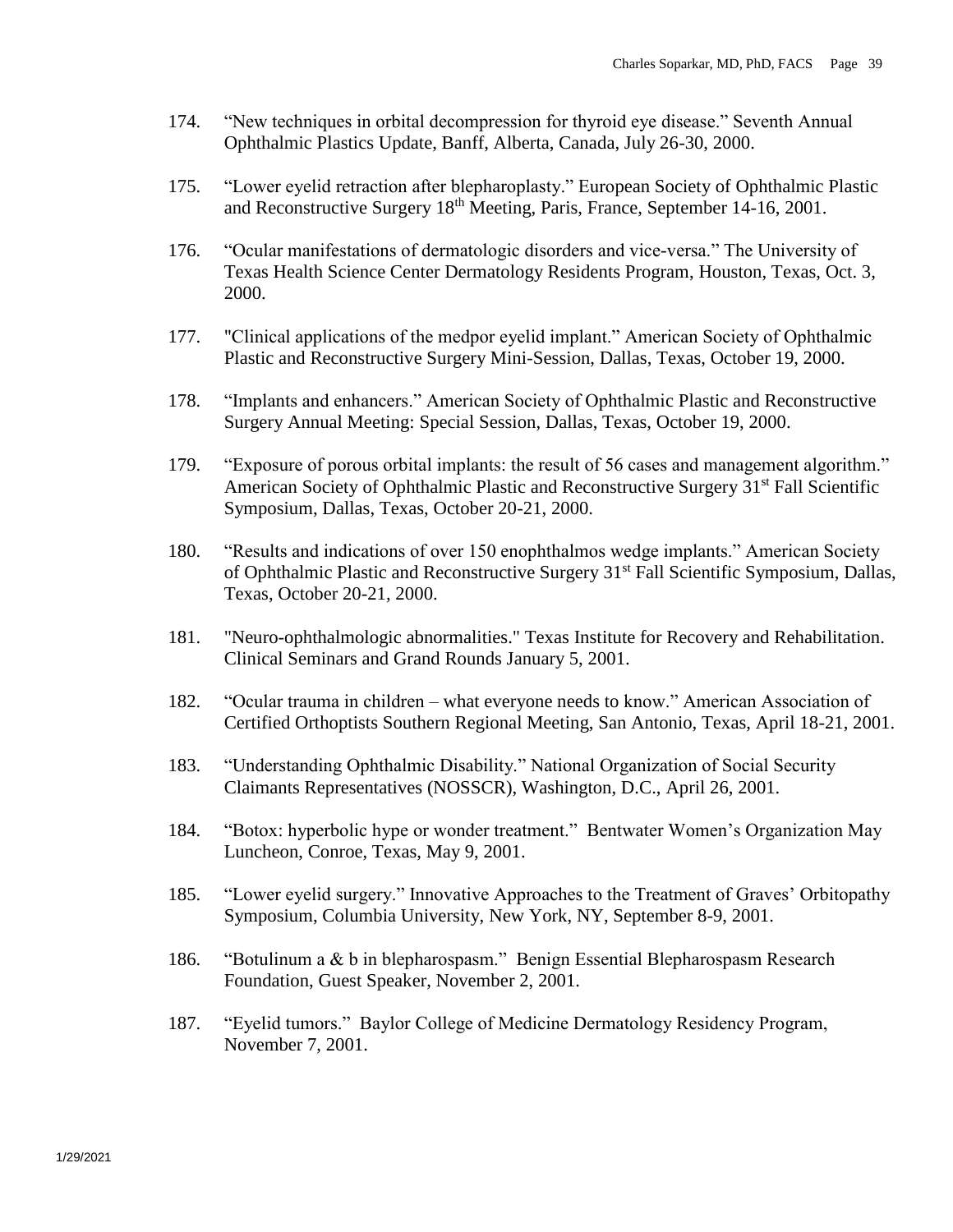- 188. "Medial rectus injuries associated with functional Endoscopic sinus surgery (FESS): characterization and management." American Society of Ophthalmic Plastic and Reconstructive Surgery Fall Scientific Symposium, New Orleans, Louisiana, November 9-10, 2001.
- 189. "Second insult after post-traumatic optic neuropathy resulting in irreversible blindness something we should all know about?" American Society of Ophthalmic Plastic and Reconstructive Surgery Fall Scientific Symposium, New Orleans, Louisiana, November 9-10, 2001.
- 190. "When best friends bite, lawyers begin to bark." American Society of Ophthalmic Plastic and Reconstructive Surgery Fall Scientific Symposium, New Orleans, Louisiana, November 9-10, 2001.
- 191. "Reconstruction of the bony orbit." American Society of Ocularists, New Orleans, Louisiana, November 11, 2001.
- 192. "Correction of late posttraumatic orbital deformities." XXIX<sup>th</sup> International Congress of Ophthalmology, Sydney, Australia, April 21-25, 2002.
- 193. "Complications of orbital fracture repair." XXIX<sup>th</sup> International Congress of Ophthalmology, Sydney, Australia, April 21-25, 2002
- 194. "Aesthetic procedures, eyelid surgery." Eighth Biennial Ophthalmic Plastics Update Symposium on Advanced Oculoplastic Surgery, Banff, Alberta, Canada, July 24-28, 2002.
- 195. "Meige." 20<sup>th</sup> BEBRF International Conference Program, Houston, Texas, August 23-25, 2002.
- 196. "Posttraumatic optic neuropathy and orbital fracture repair." University of Texas Department of Otolaryngology-Head & Neck Surgery Grand Rounds Lecture, Houston, Texas, September 5, 2002.
- 197. "The medpor® lower eyelid spacer: follow-up for over 200 cases. " American Society of Ophthalmic Plastic and Reconstruction Surgery 33rd Fall Scientific Symposium, Orlando, Florida, October 18-19, 2002.
- 198. "Don't be blinded by the power of surgical® (oxidized regenerated cellulose)." American Academy of Ophthalmology, Orlando, Florida, October 20-23, 2002.
- 199. "Getting eye-to-eye with the vision listings." National Organ8izaztion of Social Security Claimants Representatives (NOSSCR), San Francisco, CA, November 1, 2002.
- 200. "Blepharospasm diagnosis and management." International Ophthalmic Plastic  $\&$ Orbital Surgery Symposium, Hyderabad, India, November 21-December 6, 2002.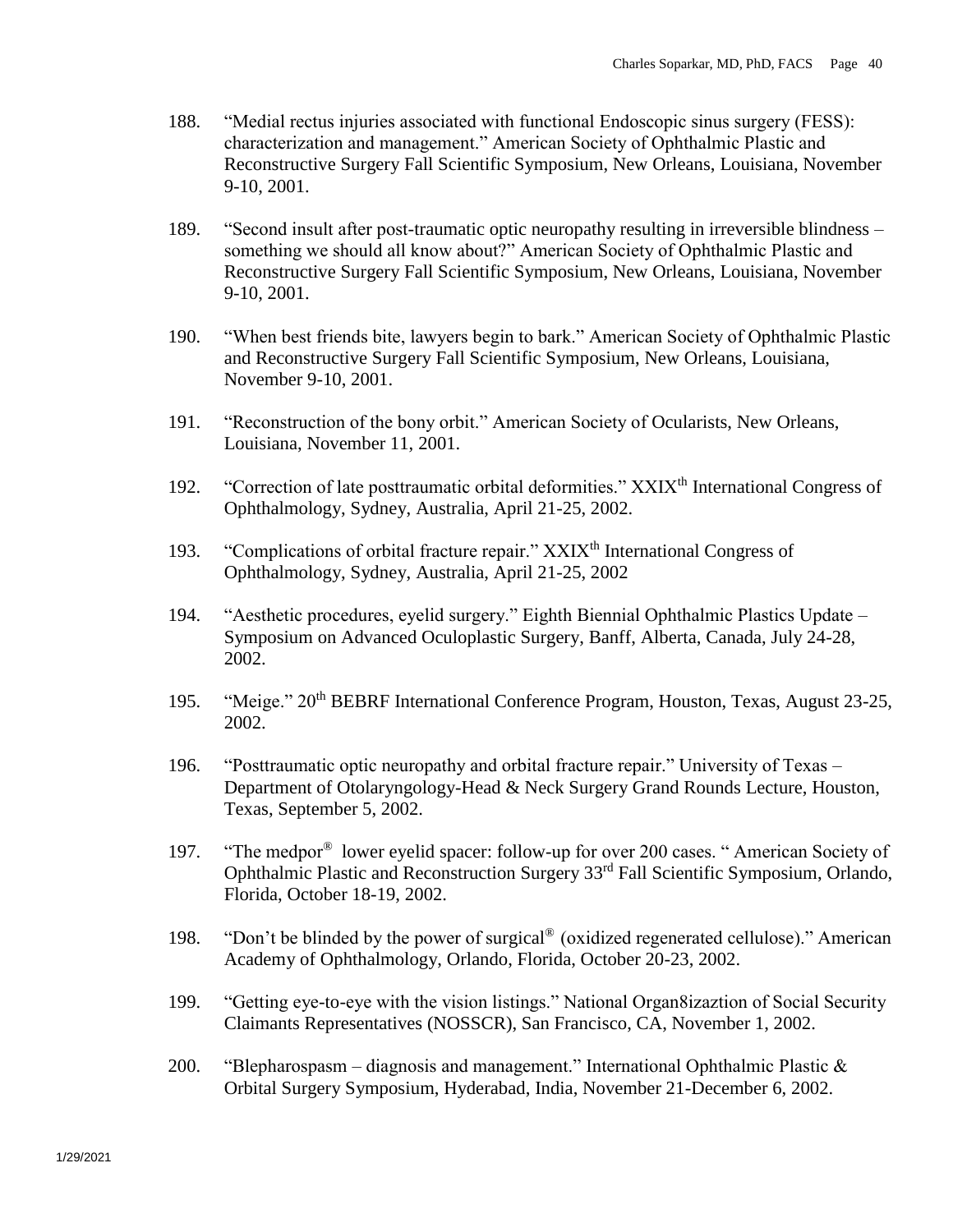- 201. "Enophthalmos." International Ophthalmic Plastic & Orbital Surgery Symposium, Hyderabad, India, November 21-December 6, 2002.
- 202. "Silent Sinus Syndrome current trends in diagnosis and management." International Ophthalmic Plastic & Orbital Surgery Symposium, Hyderabad, India, November 21- December 6, 2002.
- 203. "New techniques in enucleation." International Ophthalmic Plastic & Orbital Surgery Symposium, Hyderabad, India, November 21-December 6, 2002.
- 204. "Post-traumatic optic neuropathy part I: diagnosis and etiology." International Ophthalmic Plastic & Orbital Surgery Symposium, Hyderabad, India, November 21- December 6, 2002.
- 205. "Post-traumatic optic neuropathy part II: treatment options." International Ophthalmic Plastic & Orbital Surgery Symposium, Hyderabad, India, November 21-December 6, 2002.
- 206. "Complex lower eyelid retraction and the Medpor eyelid spacer." International Ophthalmic Plastic & Orbital Surgery Symposium, Hyderabad, India, November 21- December 6, 2002.
- 207. "Current concepts in lacrimal surgery." International Ophthalmic Plastic & Orbital Surgery Symposium, Hyderabad, India, November 21-December 6, 2002.
- 208. "Thyroid eye disease part I: the molecular biochemistry." International Ophthalmic Plastic & Orbital Surgery Symposium, Hyderabad, India, November 21-December 6, 2002.
- 209. "Thyroid eye disease part II: new techniques in orbital decompression and orbital expansion." International Ophthalmic Plastic & Orbital Surgery Symposium, Hyderabad, India, November 21-December 6, 2002.
- 210. "Modern aesthetic eyelid surgery concepts." International Ophthalmic Plastic & Orbital Surgery Symposium, Hyderabad, India, November 21-December 6, 2002.
- 211. "Blepharospasm diagnosis and management." Mumbai Ophthalmologic Society Ophthalmic Plastic & Orbital Surgery Symposium, Mumbai, India, December 10-11, 2002.
- 212. "Enophthalmos." Mumbai Ophthalmologic Society Ophthalmic Plastic & Orbital Surgery Symposium, Mumbai, India, December 10-11, 2002.
- 213. "Silent Sinus Syndrome current trends in diagnosis and management." Mumbai Ophthalmologic Society Ophthalmic Plastic & Orbital Surgery Symposium, Mumbai, India, December 10-11, 2002.
- 214. "New techniques in enucleation." Mumbai Ophthalmologic Society Ophthalmic Plastic & Orbital Surgery Symposium, Mumbai, India, December 10-11, 2002.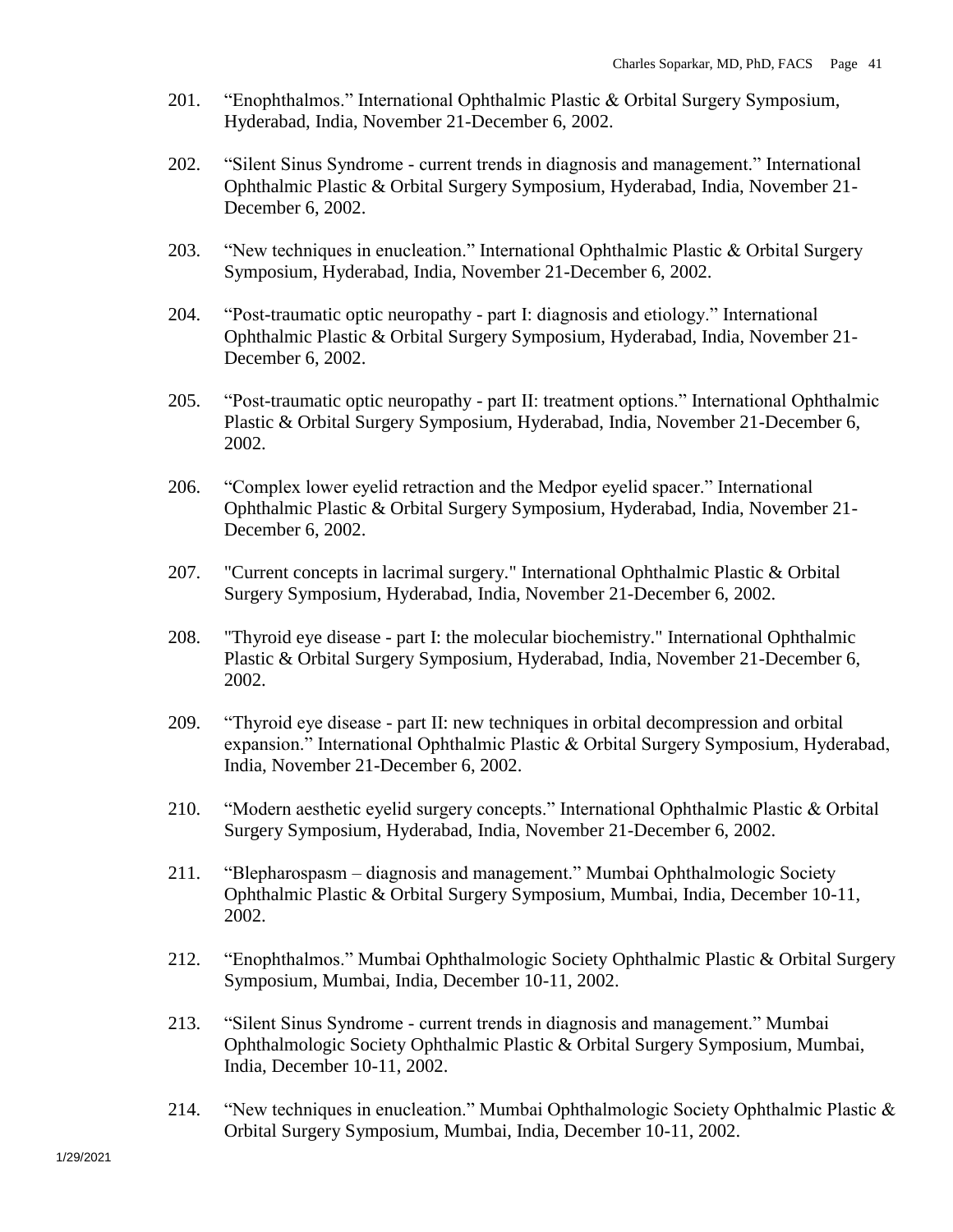- 215. "Post-traumatic optic neuropathy part I: diagnosis and etiology." Mumbai Ophthalmologic Society Ophthalmic Plastic & Orbital Surgery Symposium, Mumbai, India, December 10-11, 2002.
- 216. "Post-traumatic optic neuropathy part II: treatment options." Mumbai Ophthalmologic Society Ophthalmic Plastic & Orbital Surgery Symposium, Mumbai, India, December 10-11, 2002.
- 217. "Complex lower eyelid retraction and the Medpor eyelid spacer." Mumbai Ophthalmologic Society Ophthalmic Plastic & Orbital Surgery Symposium, Mumbai, India, December 10-11, 2002.
- 218. "Current concepts in lacrimal surgery." Mumbai Ophthalmologic Society Ophthalmic Plastic & Orbital Surgery Symposium, Mumbai, India, December 10-11, 2002.
- 219. "Thyroid eye disease part I: the molecular biochemistry." Mumbai Ophthalmologic Society Ophthalmic Plastic & Orbital Surgery Symposium, Mumbai, India, December 10-11, 2002.
- 220. "Thyroid eye disease part II: new techniques in orbital decompression and orbital expansion." Mumbai Ophthalmologic Society Ophthalmic Plastic & Orbital Surgery Symposium, Mumbai, India, December 10-11, 2002.
- 221. "Modern aesthetic eyelid surgery concepts." Mumbai Ophthalmologic Society Ophthalmic Plastic & Orbital Surgery Symposium, Mumbai, India, December 10-11, 2002.
- 222. Posttraumatic optic neuropathy." University of Utah, Advances in Aesthetic Facial & Reconstructive Plastic Surgery Conference, Salt Lake City, Utah, January 20-24, 2003.
- 223. Lower eyelid spacers." University of Utah, Advances in Aesthetic Facial  $\&$ Reconstructive Plastic Surgery Conference, Salt Lake City, Utah, January 20-24, 2003
- 224. "Posttraumatic enophthalmos." University of Utah, Advances in Aesthetic Facial & Reconstructive Plastic Surgery Conference, Salt Lake City, Utah, January 20-24, 2003.
- 225. "Enophthalmos recognition and management." University of Kentucky Department of Ophthalmology Annual Lecture Series, Lexington, KY, June 20, 2003.
- 226. "Enucleation and evisceration." University of Kentucky Department of Ophthalmology Annual Lecture Series, Lexington, KY, June 20, 2003.
- 227. "Understanding facial asymmetry and cosmetic surgery." Department of Ophthalmology Annual Lecture Series, Lexington, KY, June 20, 2003.
- 228. "Update on the management of blepharospasm and meige syndromes." Benign Essential Blepharospasm Foundation. Invited Speaker. Houston, TX, June 28, 2003.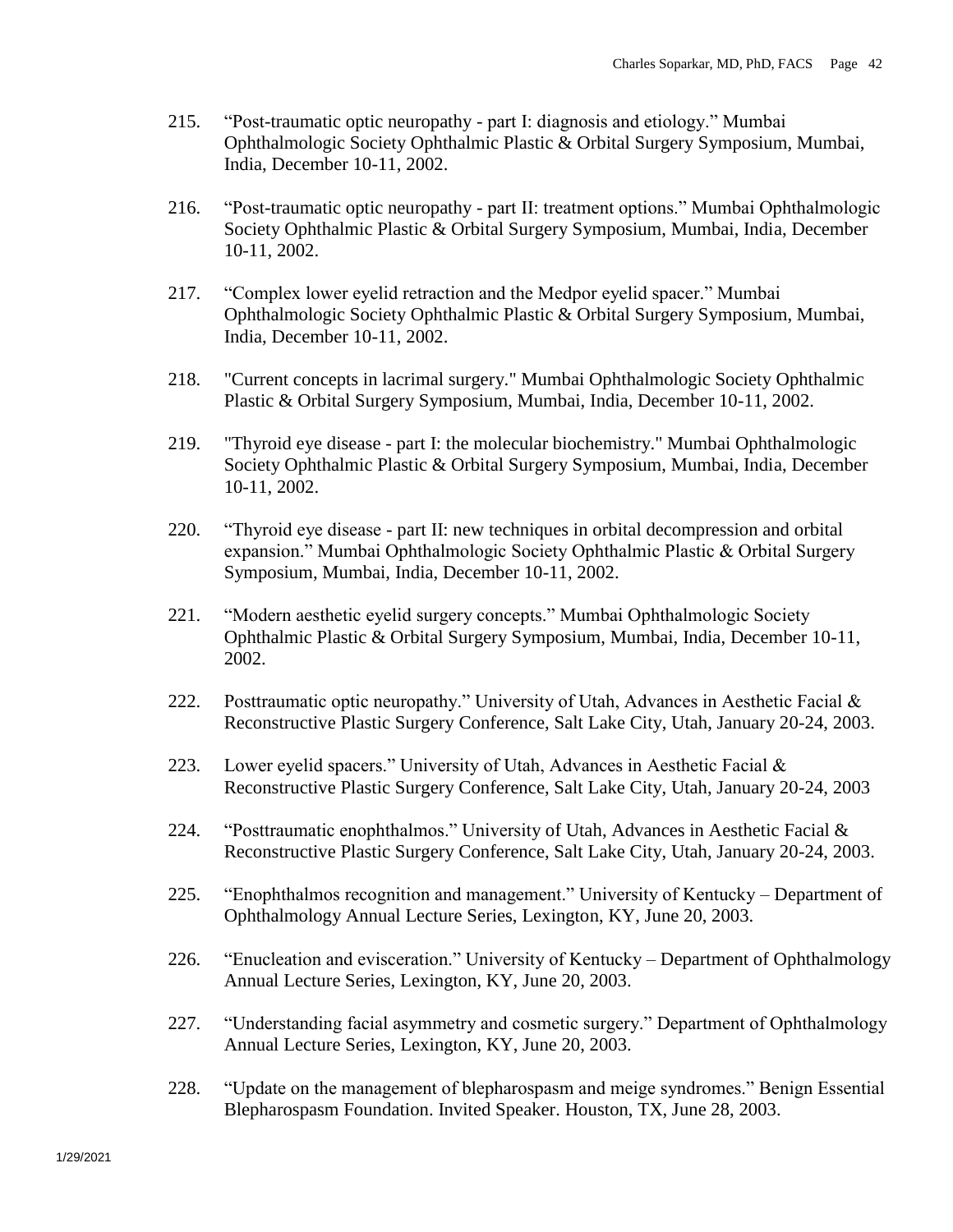- 229. "Orbicularis myotoxicity following local anesthetic injection for oculoplastic surgical procedures: an unrecognized problem?" Texas Society of Plastic Surgery (TSPS). San Antonio, TX. September, 2003.
- 230. "Blepharoplasty." Baylor College of Medicine, Department of Plastic Surgery Teaching Lecture Series. Houston, TX. October 3, 2003.
- 231. "Current concepts in diagnosis and management of oculoplastic cosmetic procedures and thyroid ophthalmopathy." Mann Lecture Series, Houston, TX November 6, 2003.
- 232. "Evaluation of ocular trauma and surgical pitfalls in cosmetic eyelid surgery." Baylor College of Medicine, Department of Plastic Surgery Teaching Lecture Series. Houston, TX. November 7, 2003.
- 233. "Successful late correction of post-traumatic enophthalmos, hypoglobus, and diplopia." American Society of Plastic and Reconstructive Surgery Symposium, Anaheim, CA, November 11, 2003.
- 234. "Management of the acute orbit and post traumatic optic neuropathy." University of Texas Department of Otolaryngology – Head and Neck Surgery Grand Rounds. Houston, TX, December 12, 2203.
- 235. "Diagnosis and management of the complicated tearing patient." The 2004 Southwest Council of Optometry. Dallas, TX, March 7, 2004.
- 236. "Understanding the molecular biochemistry and clinical presentation of eyelid and ocular adnexal tumors." The 2004 Southwest Council of Optometry. Dallas, TX, March 7, 2004.
- 237. "Thyroid eye disease: recognition and management." The 2004 Southwest Council of Optometry. Dallas, TX, March 7, 2004.
- 238. "Peri-ocular trauma and post-traumatic optic neuropathy." The 2004 Southwest Council of Optometry. Dallas, TX, March 7, 2004.
- 239. "Diagnosing peri-ocular pain." The 2004 Southwest Council of Optometry. Dallas, TX, March 7, 2004.
- 240. "Medicolegal pitfalls in patient referral." The 2004 Southwest Council of Optometry. Dallas, TX, March 7, 2004.
- 241. "Optic nerve compression with fibro-osseous lesions in children: differential diagnosis and treatment." Controversies in Pediatric Maxillofacial Surgery Diagnosis and Treatment. Houston, TX, May 8, 2004.
- 242. 'Periorbital rejuvenation, blepharoplasty and brow lift" Resident lecture series. Baylor College of Medicine, Department of Plastic Surgery. Houston, TX, May 12, 2004.
- 243. "Eyelid edema the myriad of causes."  $9<sup>th</sup>$  Biennial Ophthalmic Plastics Update -Symposium on Advanced Oculoplastic Surgery. Cannon Beach, OR, July 14-18, 2004.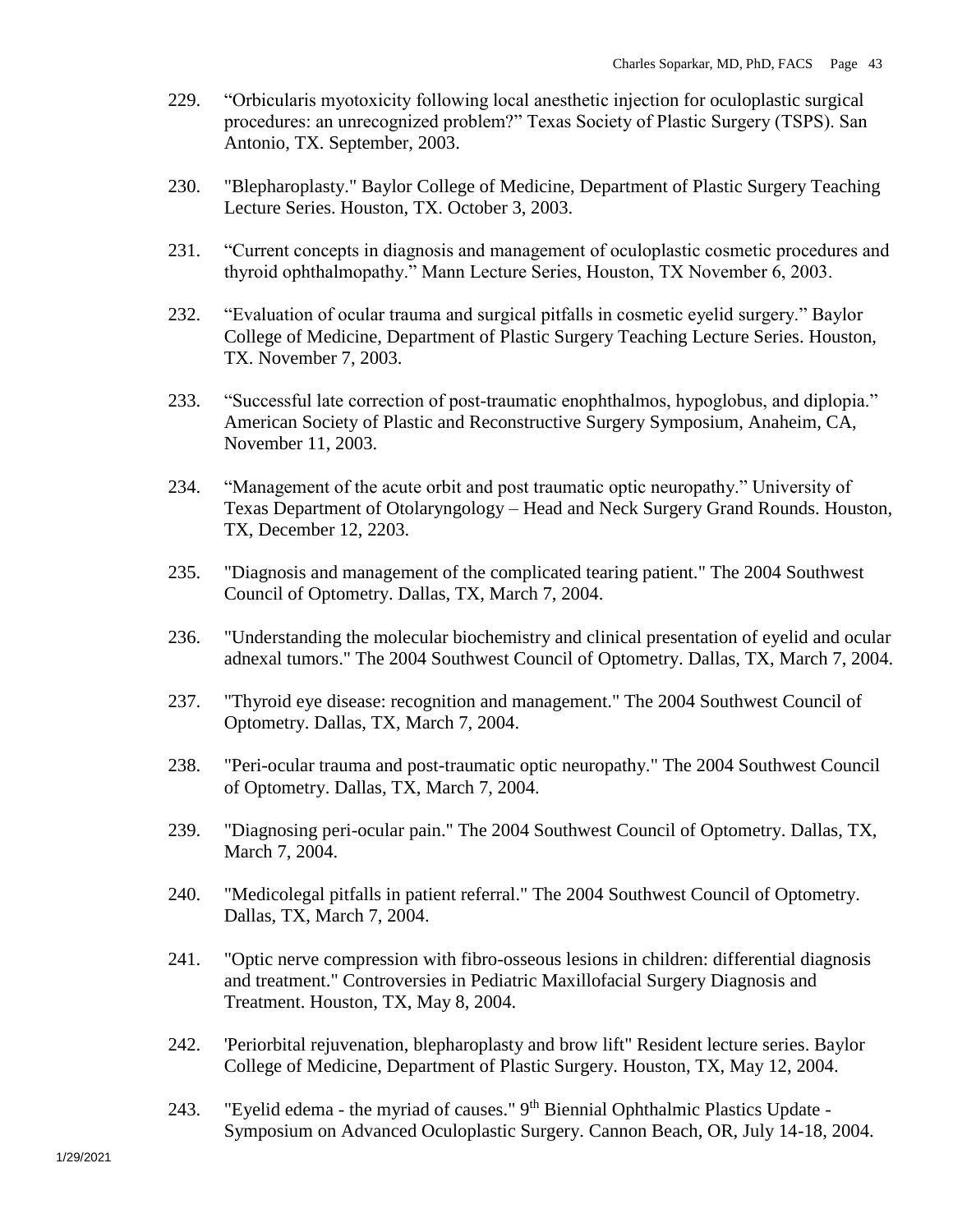- 244. "Orbital tumors benign and malignant." 9<sup>th</sup> Biennial Ophthalmic Plastics Update -Symposium on Advanced Oculoplastic Surgery. Cannon Beach, OR, July 14-18, 2004.
- 245. "Radiographic findings in thyroid eye disease." 9<sup>th</sup> Biennial Ophthalmic Plastics Update -Symposium on Advanced Oculoplastic Surgery. Cannon Beach, OR, July 14-18, 2004.
- 246. "Subtleties of cosmetic eyelid surgery." 9<sup>th</sup> Biennial Ophthalmic Plastics Update -Symposium on Advanced Oculoplastic Surgery. Cannon Beach, OR, July 14-18, 2004.
- 247. "Ophthalmic trauma for plastic surgeons." Baylor College of Medicine Department of Plastic Surgery Grand Rounds. Houston, TX, August 27, 2004.
- 248. "A poorly recognized, but common cause of post-blepharoplasty lagophthalmos." The 17<sup>th</sup> Congress of International Society of Aesthetic Plastic Surgery. Houston, TX, August 28, 2004.
- 249. "Complications of Orbital Sinusitis." Grand Rounds Invited Lecturer. University of Texas Department of Otolaryngology - Head and Neck Surgery. Houston, TX, September 30, 2004.
- 250. "Midface suspension and lower eyelid blepharoplasty." Baylor College of Medicine Department of Plastic Surgery Grand Rounds. Houston, TX, February 11, 2005.
- 251. "Post-traumatic ophthalmic examination for the facial plastic, reconstructive surgeon." AO ASIF Advanced Symposium on Advances in the Management of Craniomaxillofacial Surgery. Whistler, British Columbia, February 20, 2005.
- 252. "Silent Sinus Syndrome." AO ASIF Advanced Symposium on Advances in the Management of Craniomaxillofacial Surgery. Whistler, British Columbia, February 20, 2005.
- 253. "Correction of Enophthalmos in the Seeing Eye." AO ASIF Advanced Symposium on Advances in the Management of Craniomaxillofacial Surgery. Whistler, British Columbia, February 21, 2005.
- 254. "Management and Timing of Repair of Diplopia in Orbital Fractures." AO ASIF Advanced Symposium on Advances in the Management of Craniomaxillofacial Surgery. Whistler, British Columbia, February 21, 2005.
- 255. "Periocular Diagnostic and Management Conundrums." AO ASIF Advanced Symposium on Advances in the Management of Craniomaxillofacial Surgery. Whistler, British Columbia, February 21, 2005.
- 256. "Post-traumatic Optic Neuropathy." AO ASIF Advanced Symposium on Advances in the Management of Craniomaxillofacial Surgery. Whistler, British Columbia, February 21, 2005.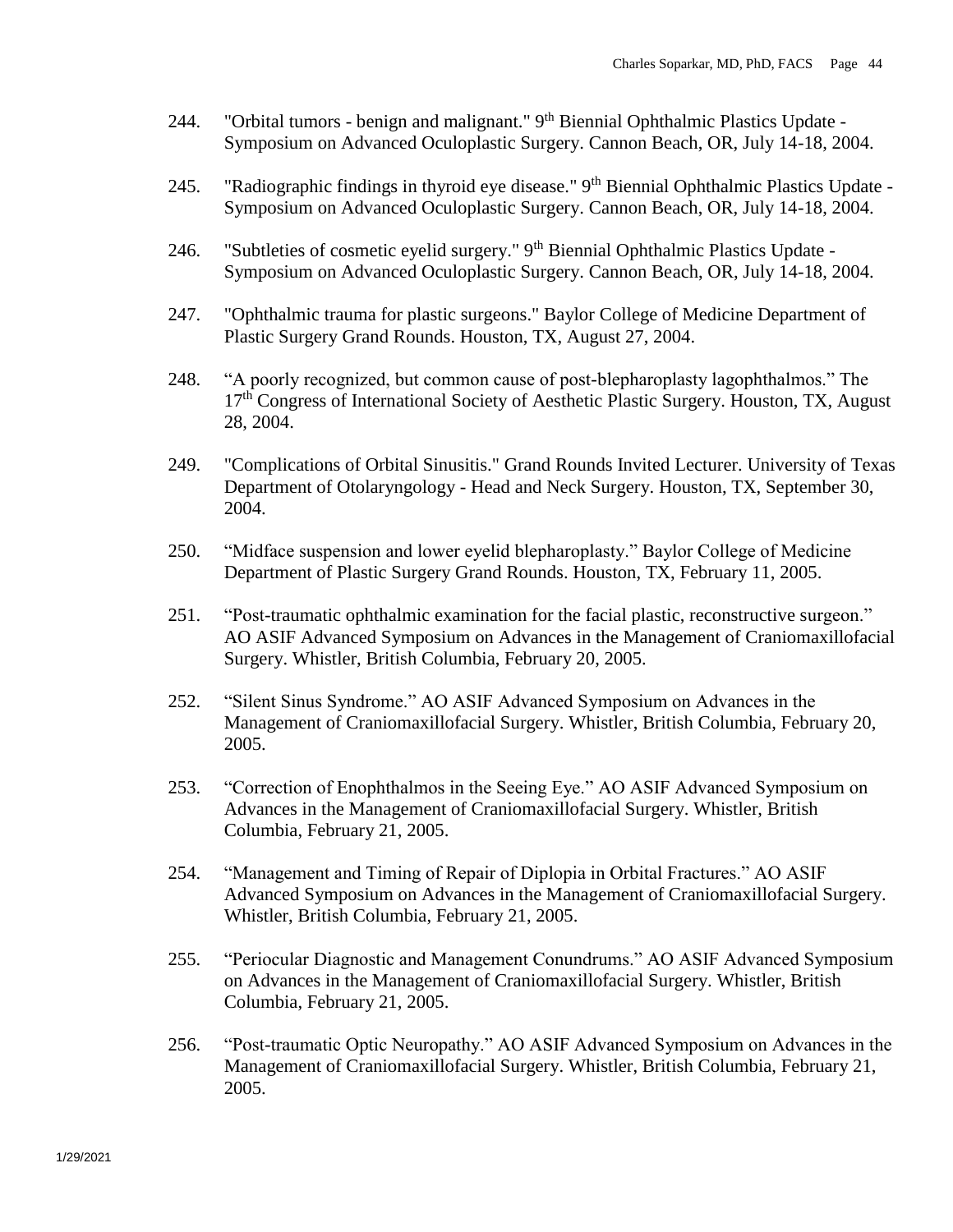- 257. 'Periorbital rejuvenation, blepharoplasty and brow lift" Resident lecture series. Baylor College of Medicine, Department of Plastic Surgery. Houston, TX, April 27, 2005.
- 258. "A New Diagnostic Approach to Eyelid Edema." Orbit Society. Pensacola, FL, May 5, 2005.
- 259. "Thyroid Eye Disease." University of Texas Medical School, Hermann Eye Center. Houston, TX, August 11, 2005.
- 260. "Botox efficacy decreased by topical anesthetics." Face the future: oculofacial plastic and orbital surgery 2005. American Society of Ophthalmic Plastic & Reconstructive Surgeons, Chicago, IL, October 14, 2005.
- 261. "Silent Sinus Syndrome and Enophthalmos." University of Texas Medical School, invited Grand Rounds Guest Speaker. Houston, TX, December 8, 2005.
- 262. "Thyroid Eye Disease An Ophthalmologist's Perspective." Baylor College of Medicine Endocrinology Grand Rounds. Houston, TX, March 30, 2006.
- 263. "Thyroid Eye Disease." University of Texas Medical School, Dept. of Medicine & Endocrinology. Houston, TX, May 10, 2006.
- 264. "Post-traumatic optic neuropathy. The Houston Experience." The Szemeszeti Klinika Zoltan Nagy Invited Lecturship. Budapest, Hungary, June 6, 2006.
- 265. "Spontaneous enophthalmos: diagnosis and management." The Szemeszeti Klinika Zoltan Nagy Invited Lecturship. Budapest, Hungary, June 6, 2006.
- 266. "Thyroid ophthalmopathy, novel management approach." The Szemeszeti Klinika Zoltan Nagy Invited Lecturship. Budapest, Hungary, June 6, 2006.
- 267. "Advances in orbital decompression techniques." The Szemeszeti Klinika Zoltan Nagy Invited Lecturship. Budapest, Hungary, June 6, 2006.
- 268. "Cosmetic eyelid surgery: our newest approaches." The Szemeszeti Klinika Zoltan Nagy Invited Lecturship. Budapest, Hungary, June 6, 2006.
- 269. "Periorbital reconstruction of the paralyzed eyelid." MD Anderson & Baylor Plastic Surgery Combined Houston Plastic Surgery Reconstruction Conferences. Houston, Texas, October 26, 2006.
- 270. "Advances in late repair of orbital fractures." Craniofacial Foundation of Utah Symposium for Facial Reconstructive & Aesthetic Surgery, Snowbird, UT, February 2, 2007.
- 271. "Blepharoplasty, brow lift, & periorbital rejuvenation." Baylor College of Medicine Dept. of Plastic Surgery, Houston, Texas, March 8, 2007.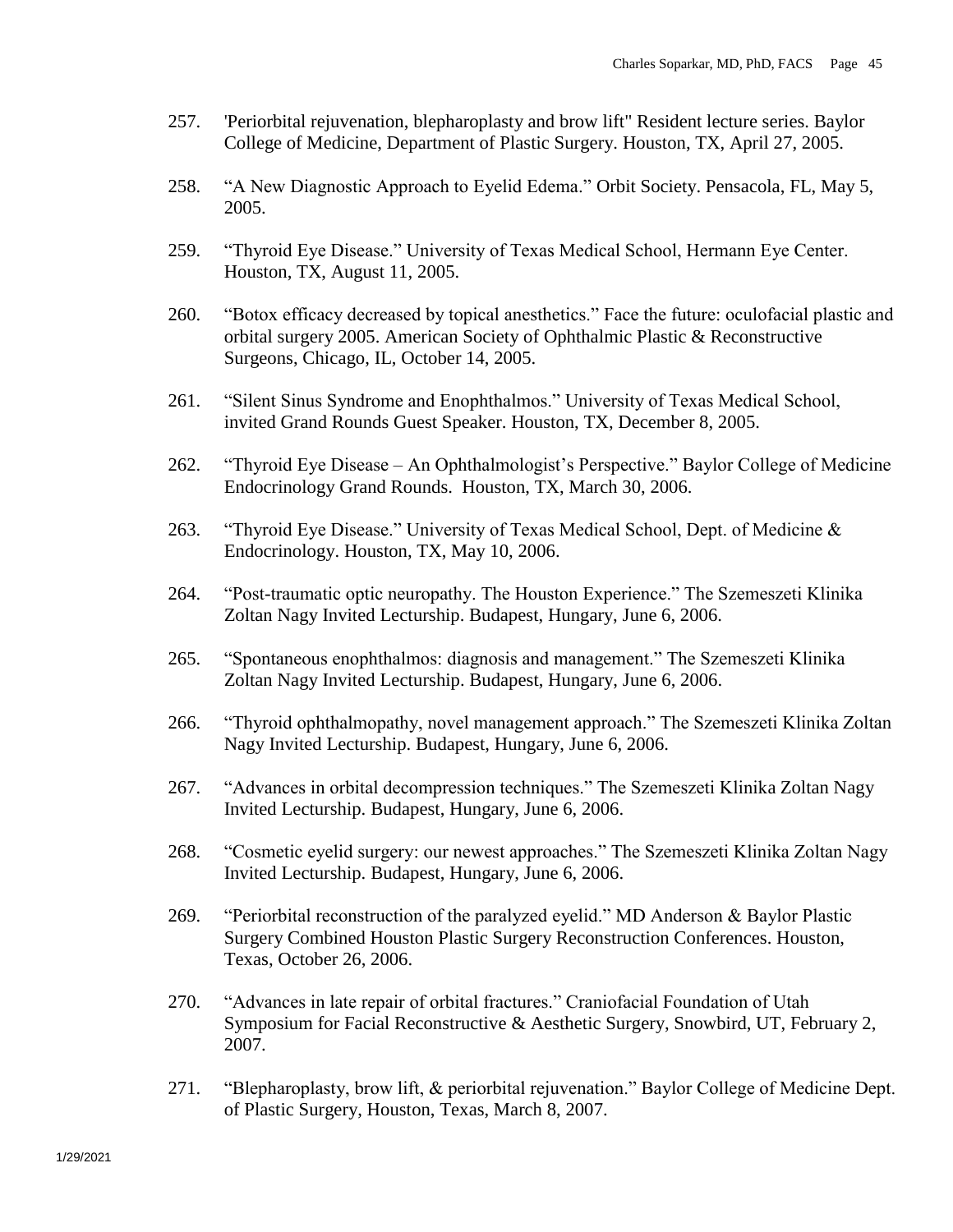- 272. "Updates in benign essential blepharospasm." The Benign Essential Blepharospasm Research Foundation Invited Lecture, Houston, Texas, March 25, 2007.
- 273. "Benign essential blepharospasm and dry eye." 25<sup>th</sup> BEBRF Annual International Conference, Jacksonville, Florida, August 25, 2007.
- 274. "Current and future treatments for tear film troubles." 25<sup>th</sup> BEBRF Annual International Conference, Jacksonville, Florida, August 25, 2007.
- 275. "Thyroid ophthalmopathy what every plastic surgeon should know." Baylor Plastic Surgery Lecture Series, Baylor College of Medicine. Houston, Texas, February 28, 2008.
- 276. "Oculoplastic Pearls for the Family Practitioner." Harris County Family Practice Society Lecture Series. Houston, Texas. May 14, 2008.
- 277. "Surgical approach to orbital tumors." Prima Jornada Multidisciplinar de Patologia Orbito – Sinusal. Valladolid, Spain, June 18, 2008.
- 278. "Thyroid eye disease everything you thought you knew was wrong." Prima Jornada Multidisciplinar de Patologia Orbito – Sinusal. Valladolid, Spain, June 18, 2008.
- 279. "Late orbital fracture repair." Prima Jornada Multidisciplinar de Patologia Orbito Sinusal. Valladolid, Spain, June 18, 2008.
- 280. "Complex periocular injuries after trauma." Prima Jornada Multidisciplinar de Patologia Orbito – Sinusal. Valladolid, Spain, June 18, 2008.
- 281. "Orbital compartment syndrome." Prima Jornada Multidisciplinar de Patologia Orbito Sinusal. Valladolid, Spain, June 18, 2008.
- 282. "Post traumatic optic neuropathy." Prima Jornada Multidisciplinar de Patologia Orbito Sinusal. Valladolid, Spain, June 18, 2008.
- 283. "Reconstruccion de grandes tumors palpebrales Round table discussion." XVIII Congreso de la sociedad espaniola de cirugia plastic ocular y orbitaria. Valladolid, Spain. June 19, 2008.
- 284. "Simple techniques in eyelid reconstruction." XVIII Congreso de la sociedad espaniola de cirugia plastic ocular y orbitaria. Valladolid, Spain. June 19, 2008.
- 285. "Cosmetic surgery pearls." XVIII Congreso de la sociedad espaniola de cirugia plastic ocular y orbitaria. Valladolid, Spain. June 19, 2008.
- 286. "Post-operative complications following cosmetic surgery." XVIII Congreso de la sociedad espaniola de cirugia plastic ocular y orbitaria. Valladolid, Spain. June 19, 2008.
- 287. "Case studies in orbital tumors." XVIII Congreso de la sociedad espaniola de cirugia plastic ocular y orbitaria. Valladolid, Spain. June 20, 2008.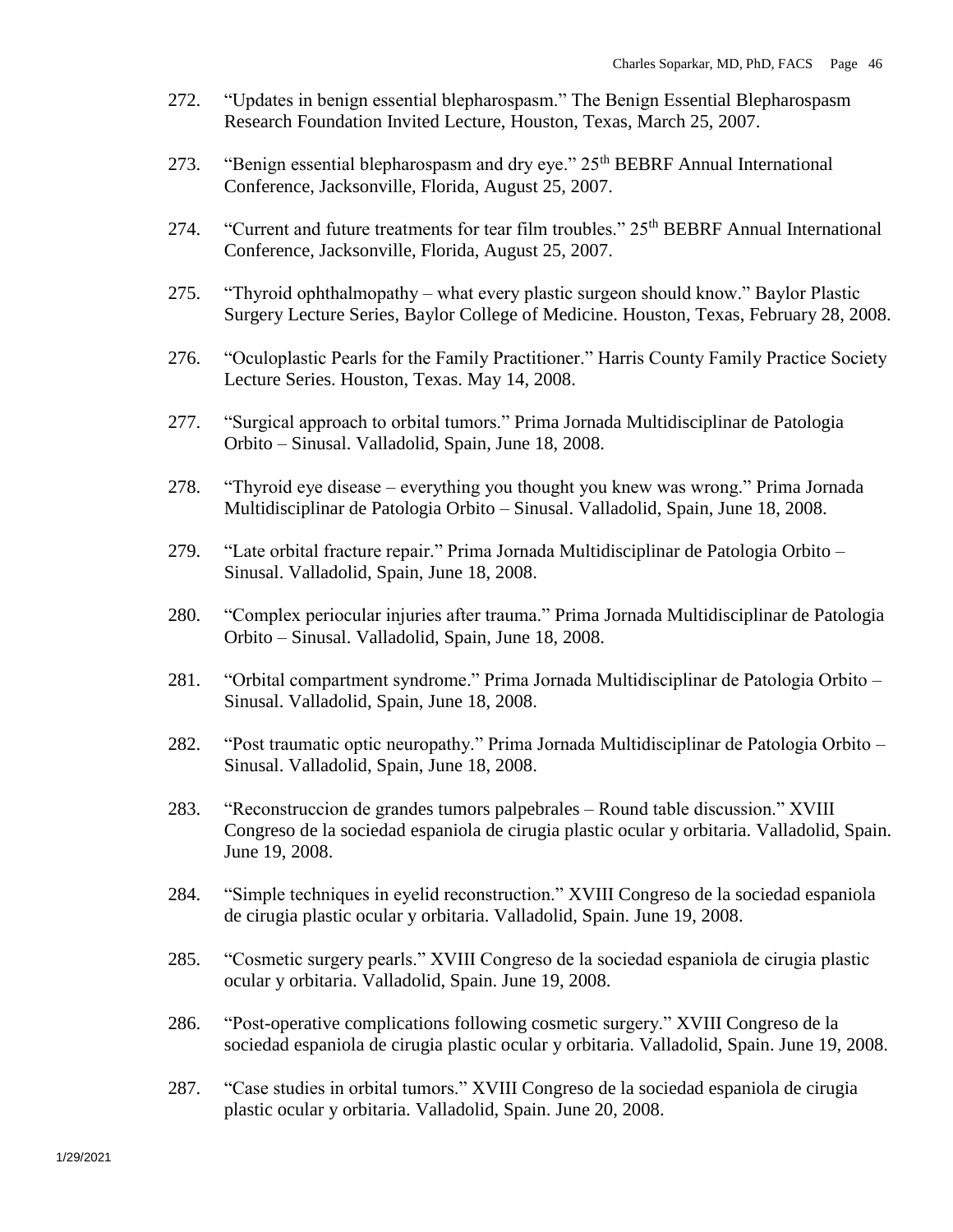- 288. "Oh the lies, the dirty little lies reading between the lines of clinical research." XVIII Congreso de la sociedad espaniola de cirugia plastic ocular y orbitaria. Valladolid, Spain. June 20, 2008.
- 289. "Silent sinus syndrome and other causes of spontaneous enophthalmos." XVIII Congreso de la sociedad espaniola de cirugia plastic ocular y orbitaria. Valladolid, Spain. June 20, 2008.
- 290. "Everything you ever wanted to know about Blepharospasm." 26<sup>th</sup> BEBRF Annual International Conference and Scientific Symposium. Minneapolis, Minnesota. August 15, 2008.
- 291. "Everything you ever wanted to know about botulinum toxins, but were afraid to ask." 26<sup>th</sup> BEBRF Annual International Conference and Scientific Symposium. Minneapolis, Minnesota. August 16, 2008.
- 292. "Questions and answers about Botox and Blepharospasm."  $26<sup>th</sup> BEBRF$  Annual International Conference and Scientific Symposium. Minneapolis, Minnesota. August 16, 2008.
- 293. "Orbital Surgery and Optic Neuropathy: What We All Better Know." Houston Plastic Surgery Reconstructive Conference. M.D. Anderson Cancer Center. Houston, TX. March 27, 2009.
- 294. "Blepharoplasty Finesse Symposium" Houston Plastic Surgery Resident Conference. Baylor College of Medicine. Houston, TX. April 17, 2009.
- 295. "Thyroid Ophthalmopathy." Baylor College of Medicine Department of Otolaryngology Grand Rounds. Houston, TX. May 14, 2009.
- 296. "Treatment of Eye Disease in Patients with Blepharospasm." Benign Essential Blepharospasm Foundation International Scientific and Medical Symposium, Irvine, CA, August 8, 2009.
- 297. "Ask the Doctors." Benign Essential Blepharospasm Foundation International Scientific and Medical Symposium, Irvine, CA, August 9, 2009.
- 298. "What every internist, endocrinologist, and plastic surgeon needs to know about thyroid eye disease: My experience in treating nearly 5,000 patients." The Methodist Hospital International Lecture Symposium. Televised to hospitals in 5 countries across Central and South America. August 28, 2009.
- 299. "Thyroid Eye Disease from A to  $Z$  Part I." Visiting Scholar Program, The Chinese University of Hong Kong, Kowloon, Hong Kong, Sept 22, 2009.
- 300. "Thyroid Eye Disease from A to Z Part II." Visiting Scholar Program, The Chinese University of Hong Kong, Kowloon, Hong Kong, Sept 22, 2009.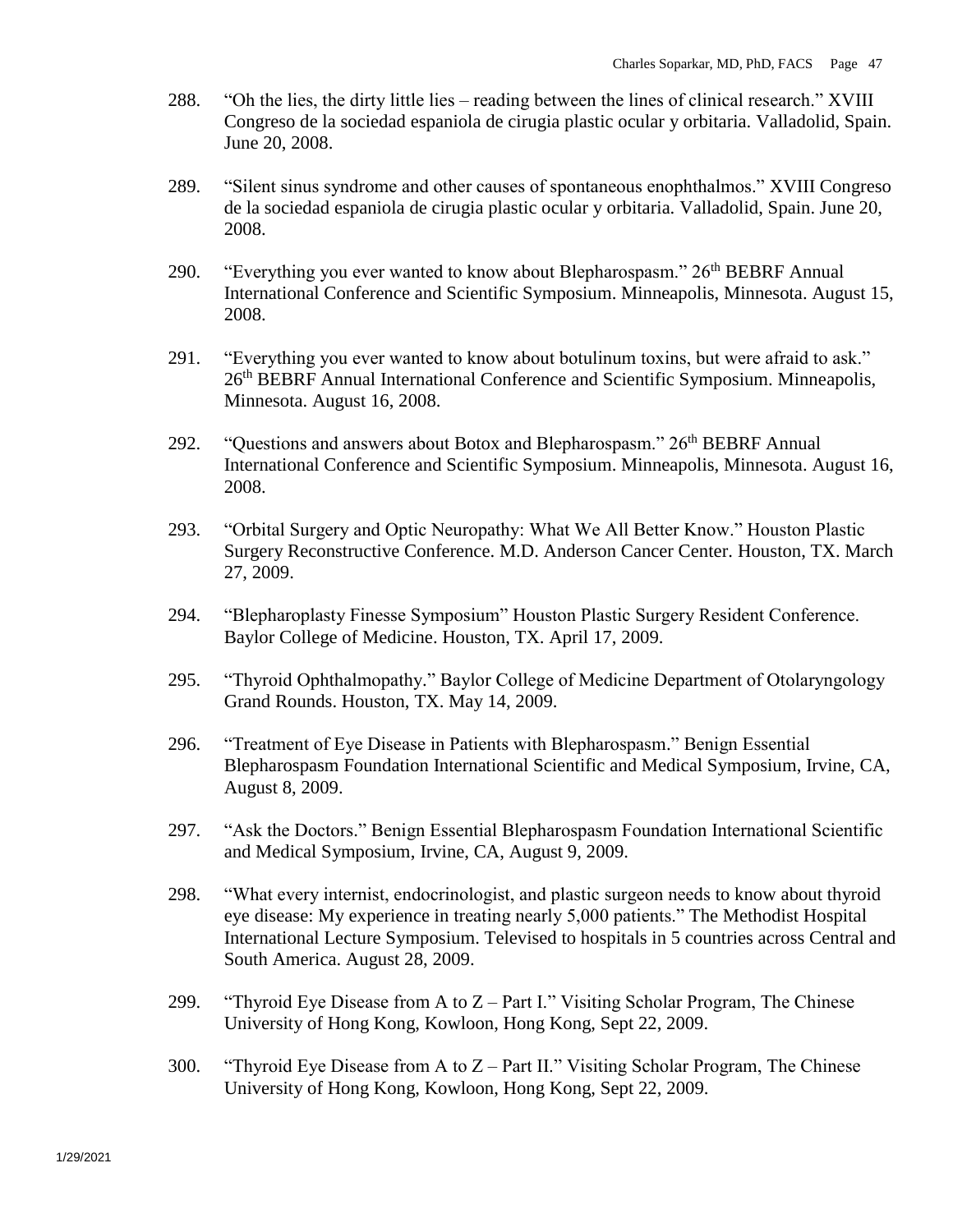- 301. "Thyroid-Associated Orbitopathy in the Blepharoplasty Patient." Texas Society of Plastic Surgeons: Art of Excellence. Grapevine, TX, Sept 25, 2009.
- 302. "Complications and Treatment of Blepharoplasty." Houston Society of Plastic Surgeons. Houston, TX, Feb 18, 2010.
- 303. "Periocular Reconstruction." Baylor College of Medicine Plastic Surgery Grand Rounds. Houston, TX, Feb 25, 2010.
- 304. "BEB and Botulinum Toxins." Houston BEBRF Support Group. Houston, TX March 28, 2010.
- 305. "Personal Experience with Over 80 Optic Canal Decompressions for Post-Traumatic Optic Neuropathy." Advanced Orbital Surgery Symposium. Johns Hopkins Medical Center. Baltimore, MD. May 16, 2010.
- 306. "Managing Cosmetic Eyelid Surgery Complications, panel discussion." Advanced Orbital Surgery Symposium. Johns Hopkins Medical Center. Baltimore, MD. May 16, 2010.
- 307. "Improving Extraocular Muscle Function in Secondary Orbital Reconstruction." Advanced Orbital Surgery Symposium. Johns Hopkins Medical Center. Baltimore, MD. May 17, 2010.
- 308. "Effect of dietary zinc supplementation on botulinum toxin treatments: a modified randomized, double-blind, placebo-controlled, crossover pilot study." The American Society of Ophthalmic Plastic and Reconstructive Surgery. Chicago, IL, October 14, 2010.
- 309. "Personal Experience with Over 80 Optic Canal Decompressions for Post-Traumatic Optic Neuropathy." Plastic Surgery Visiting Professor Chief Resident Lecture Series, Department of Plastic Surgery, Baylor College of Medicine, Houston, TX, Feb 24, 2011.
- 310. "Improving Extraocular Muscle Function in Secondary Orbital Reconstruction." Plastic Surgery Visiting Professor Chief Resident Lecture Series, Department of Plastic Surgery, Baylor College of Medicine, Houston, TX, Feb 24, 2011.
- 311. "Xeomin, the Newest Botulinum Toxin on the Block." Merz Regional Study Section, Houston, TX, March 4, 2011.
- 312. "Dietary Zinc Supplementation and Efficacy of Botulinum Toxin: A Randomized, Blinded, Placebo-Controlled Study in a Murine Model." Texas Medical Center Surgical Research Day. April 27, 2011.
- 313. "Botulinum toxins and Zytaze: the molecular biology and study results." Young Pharmaceutical Symposium. Palm Springs, CA. October 15, 2011.
- 314. "Botulinum toxins history and biology part 1." PESA lectures, Houston, TX. November 14, 2011.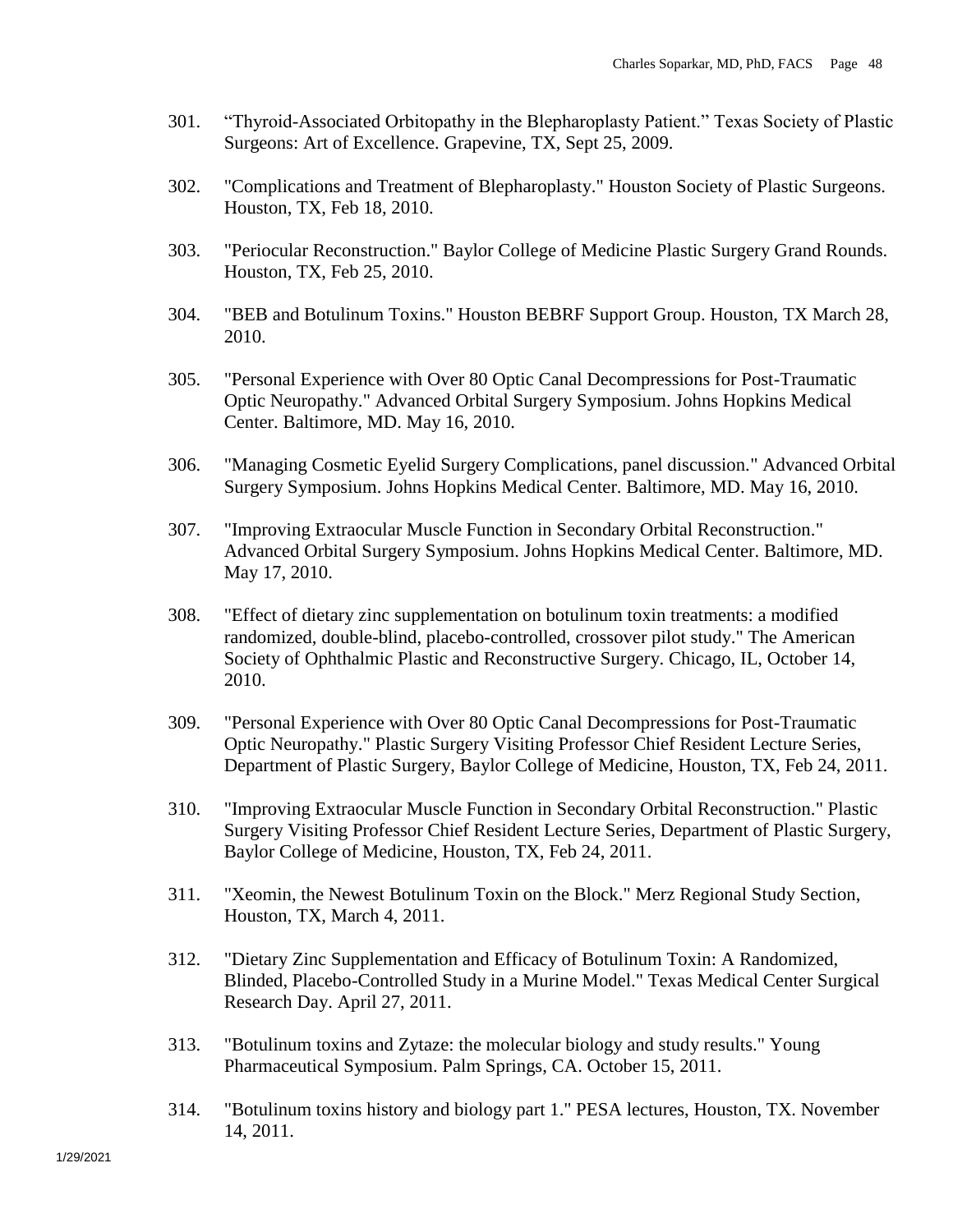- 315. "Botulinum toxins history and biology part 2." PESA lectures, Houston, TX. November 21, 2011.
- 316. "The Zytaze story and study." PESA lectures, Houston, TX. November 28, 2011.
- 317. "Managing cosmetic patients in plastic surgery private practice symposium" Plastic Surgery Resident Lectures, Baylor College of Medicine, Houston, TX. December 16, 2011.
- 318. "Eyelid tumors and review of Zytaze". Houston Dermatologic Society. Houston, TX. February 6, 2012.
- 319. "Systematic Eyelid Reconstruction." 44th Annual Mohs College Meeting. Chicago, IL. May 4, 2012.
- 320. "Complications: Prevention, Early Detection, and Management." 44th Annual Mohs College Meeting. Chicago, IL. May 4, 2012.
- 321. "Pros and cons of inferior and medial transconjunctival approaches: how to avoid and manage complications." Advanced Orbital Symposium. Baltimore, MD. May 4, 2012.
- 322. "Complications of periorbital fillers and fat grafts." Advanced Orbital Symposium. Baltimore, MD. May 5, 2012.
- 323. "Our experience in treating over 120 cases of silent sinus syndrome." Advanced Orbital Symposium. Baltimore, MD. May 5, 2012.
- 324. "Diplopia in the setting of orbital fracture and cranio-orbital surgical modification." Advanced Orbital Symposium. Baltimore, MD. May 6, 2012.
- 325. "Use of botulinum toxins in the management of recalcitrant canthal dehiscence". Advanced Orbital Symposium. Baltimore, MD. May 6, 2012.
- 326. "Preoperative assessment of cosmetic brow and eyelid surgery." Plastic surgery rounds, Baylor College of Medicine, Houston, TX. May 11, 2012.
- 327. "Silent Sinus Syndrome update". III Congreso Iberoamericano de Oculoplastica y Orbita 2012 Orbital Society Symposium. Buenos Aires, Argentina. Sept 13-15, 2012.
- 328. "Blepharoplasty and brow Lift." Plastic Surgery Grand Rounds, Baylor College of Medicine, Houston, TX. December 21, 2012.
- 329. "Blepharoplasty pearls and tricks of the trade." Advances in facial restoration and rejuvenation. American Society of Maxillofacial Surgeons. Louisiana State University. New Orleans, LA. March 23, 2013.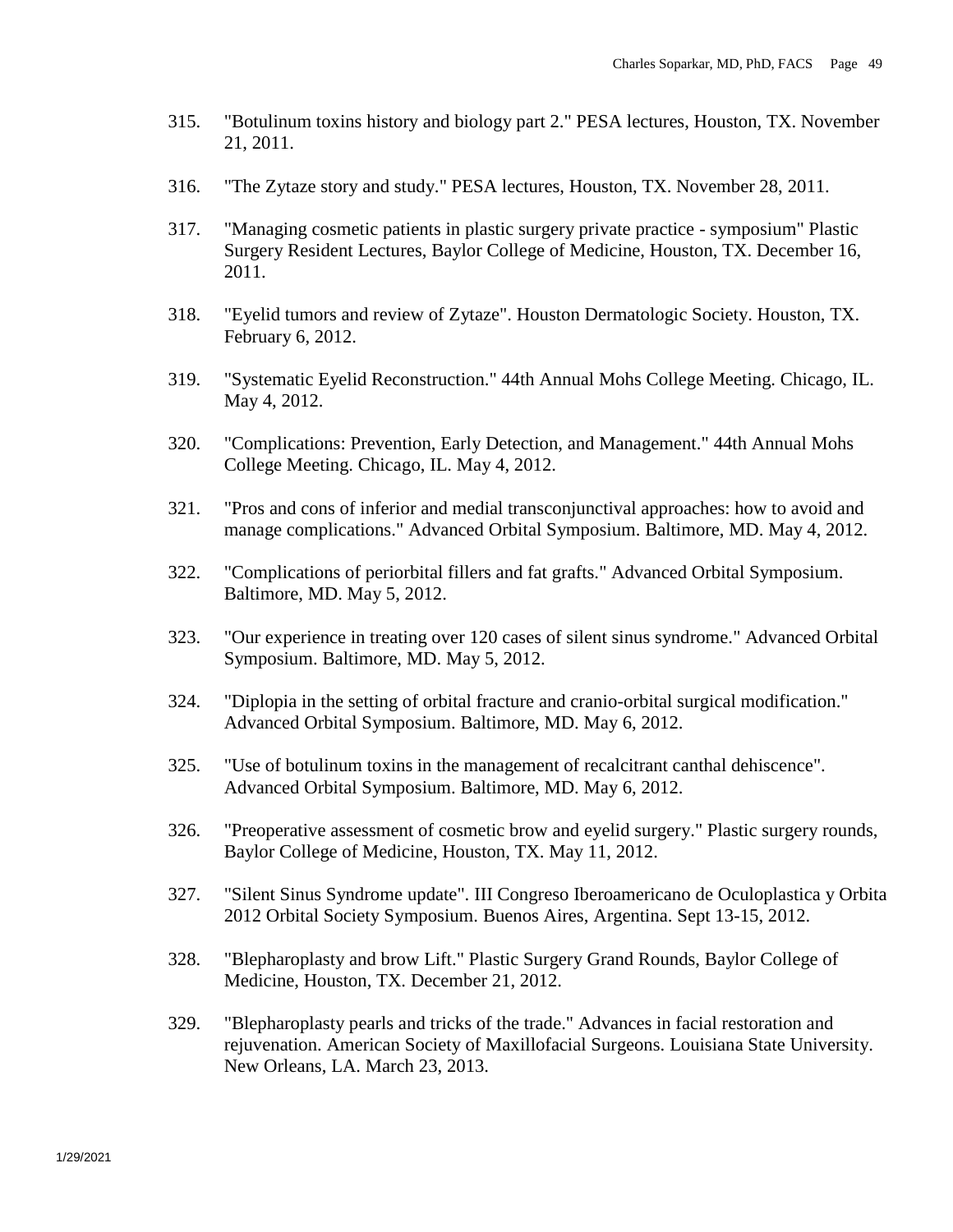- 330. "Blepharoplasty cadaveric dissection and instruction." Advances in facial restoration and rejuvenation. American Society of Maxillofacial Surgeons. Louisiana State University. New Orleans, LA. March 23, 2013.
- 331. "Traumatic optic neuropathy and second nerve injuries". Poster presentation. American Academy of Facial Plastic and Reconstructive Surgery Spring Meeting. Orlando, Fl. April 10-14, 2013.
- 332. "An unrecognized cause of post-blepharoplasty lagophthalmos: local anesthetic orbicularis myotoxicity." The American Society for Aesthetic Plastic Surgery and the Aesthetic Surgery Education and Research Foundation's The Aesthetic Meeting. New York, NY. April 11, 2013.
- 333. "Dermal Fillers." Resident invitational lecture series. Baylor College of Medicine, Department of Plastic Surgery. Houston, TX. May 3, 2013.
- 334. "Zytaze, BEB, and all things related." BEBRF National Directors' Meeting. Houston, TX. May 18, 2013.
- 335. "Second Insult Injury in Post-Traumatic Optic Neuropathy". 45<sup>th</sup> Annual Sally Letson National Canadian Ophthalmology Symposium, Ottawa, Canada. Sept 19, 2013.
- 336. "Patient Selection in Cosmetic Surgery". 45<sup>th</sup> Annual Sally Letson National Canadian Ophthalmology Symposium, Ottawa, Canada. Sept 19, 2013.
- 337. "Lower Blepharoplasty. Current Concepts". 45<sup>th</sup> Annual Sally Letson National Canadian Ophthalmology Symposium, Ottawa, Canada. Sept 19-21, 2013.
- 338. "Blepharospam, Hemifacial Spasm, and Myokymia". 45<sup>th</sup> Annual Sally Letson National Canadian Ophthalmology Symposium, Ottawa, Canada. Sept 19, 2013.
- 339. "Thyroid eye disease for the ophthalmologist." Weill-Cornell and The Methodist Hospital Department of Ophthalmology Grand Rounds. Houston, TX. Sept 20, 2013.
- 340. "Thyroid eye disease: etiology, management, and prognosis." Plastic Eye Surgery Associates Ophthalmologic Continuing Education Symposium. Houston, TX. Sept 24, 2013.
- 341. "Eyelid surgery and the Frontalis Antagonist Blink Syndrome." Texas Society of Plastic Surgeons annual meeting. Bastrop, TX. Sept 27, 2013.
- 342. "Thyroid eye disease: etiology, management, and prognosis." Plastic Eye Surgery Associates Ophthalmologic Continuing Education Symposium. Houston, TX. Oct 10, 2013.
- 343. "Thyroid eye disease: etiology, management, and prognosis." Plastic Eye Surgery Associates Ophthalmologic Continuing Education Symposium. Houston, TX. Oct 22, 2013.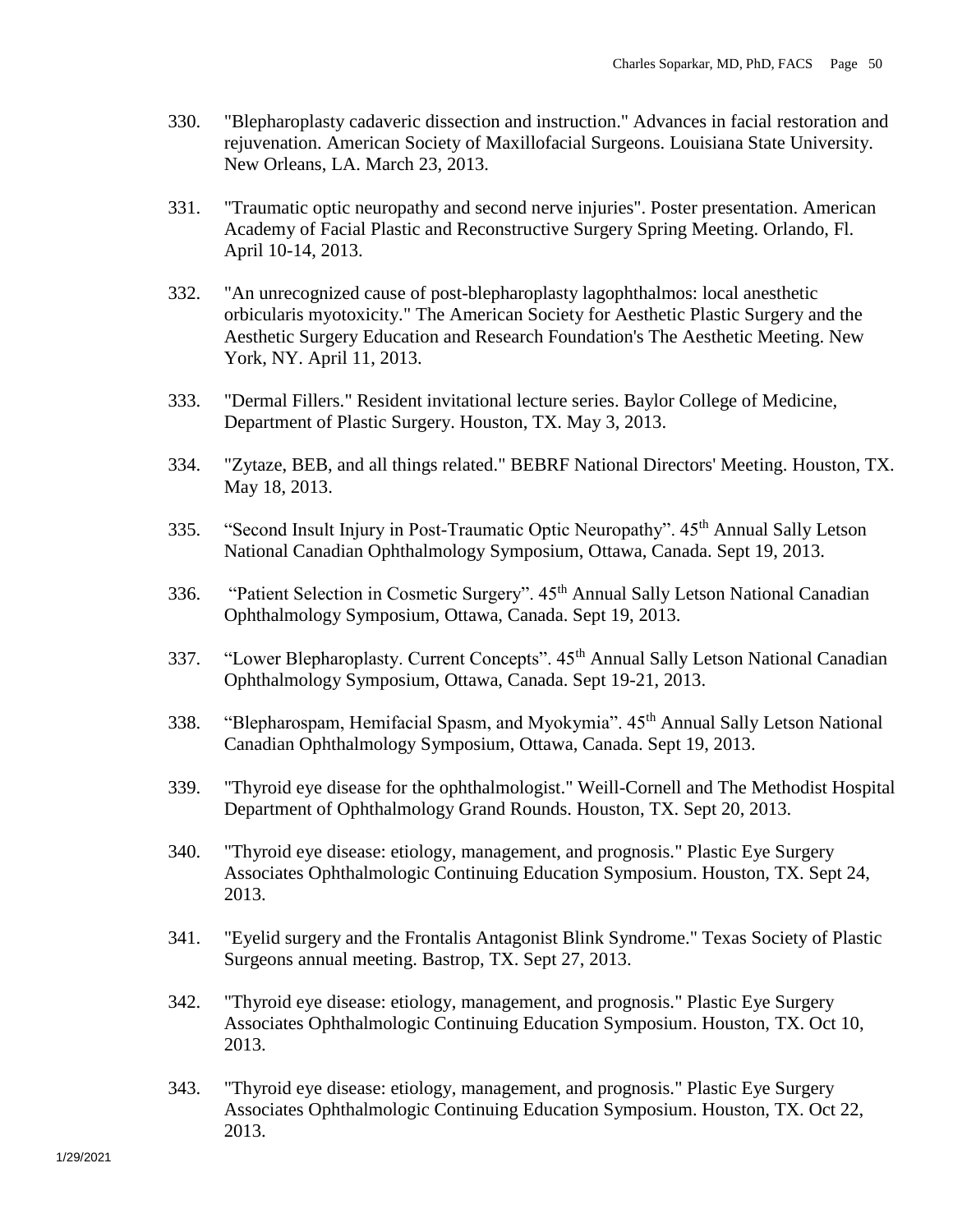- 344. "Thyroid basics." Thyroid Eye Disease: The Critical Diagnosis We May Miss Every Day. Houston Methodist Research Institute. Houston, TX. Sept 20, 2014.
- 345. "Demographics, Genetics, and Risk Factors for Thyroid Eye Disease." Thyroid Eye Disease: The Critical Diagnosis We May Miss Every Day. Houston Methodist Research Institute. Houston, TX. Sept 20, 2014.
- 346. "Active / Inactive Phases and Surveillance for Thyroid Eye Disease." Thyroid Eye Disease: The Critical Diagnosis We May Miss Every Day. Houston Methodist Research Institute. Houston, TX. Sept 20, 2014.
- 347. "Behavioral Modification in Thyroid Eye Disease." Thyroid Eye Disease: The Critical Diagnosis We May Miss Every Day. Houston Methodist Research Institute. Houston, TX. Sept 20, 2014.
- 348. "Globe Face Repositioning in Thyroid Eye Disease." Thyroid Eye Disease: The Critical Diagnosis We May Miss Every Day. Houston Methodist Research Institute. Houston, TX. Sept 20, 2014.
- 349. "Systemic Manifestations of Thyroid Eye Disease." Thyroid Eye Disease: The Critical Diagnosis We May Miss Every Day. Houston Methodist Research Institute. Houston, TX. Sept 20, 2014.
- 350. "Clinical Ophthalmic Manifestations of Thyroid Eye Disease." Thyroid Eye Disease: The Critical Diagnosis We May Miss Every Day. Houston Methodist Research Institute. Houston, TX. Sept 20, 2014.
- 351. "Immunology of Thyroid Eye Disease." Thyroid Eye Disease: The Critical Diagnosis We May Miss Every Day. Houston Methodist Research Institute. Houston, TX. Sept 20, 2014.
- 352. "Complex eyelid reconstruction. Part 1" Essential Strategies in Reconstructive Surgery. Houston Methodist Institute for Technology, Innovation, and Education. Houston, TX. Sept, 27, 2014.
- 353. "Complex eyelid reconstruction. Part 2: Cadaveric demonstration and teaching lab." Essential Strategies in Reconstructive Surgery. Houston Methodist Institute for Technology, Innovation, and Education. Houston, TX. Sept, 27, 2014.
- 354. "Plastic surgeons' complications." Resident invitational lecture series. Baylor College of Medicine, Department of Plastic Surgery. Houston, TX. January 21, 2015.
- 355. "Oculoplastic Horrors." Plastic Eye Surgery Associates Ophthalmologic Continuing Education Symposium. Houston, TX. June 20, 2015.
- 356. "Post-traumatic Optic Neuropathy." PESA Education Production. Houston, TX. June 22, 2015.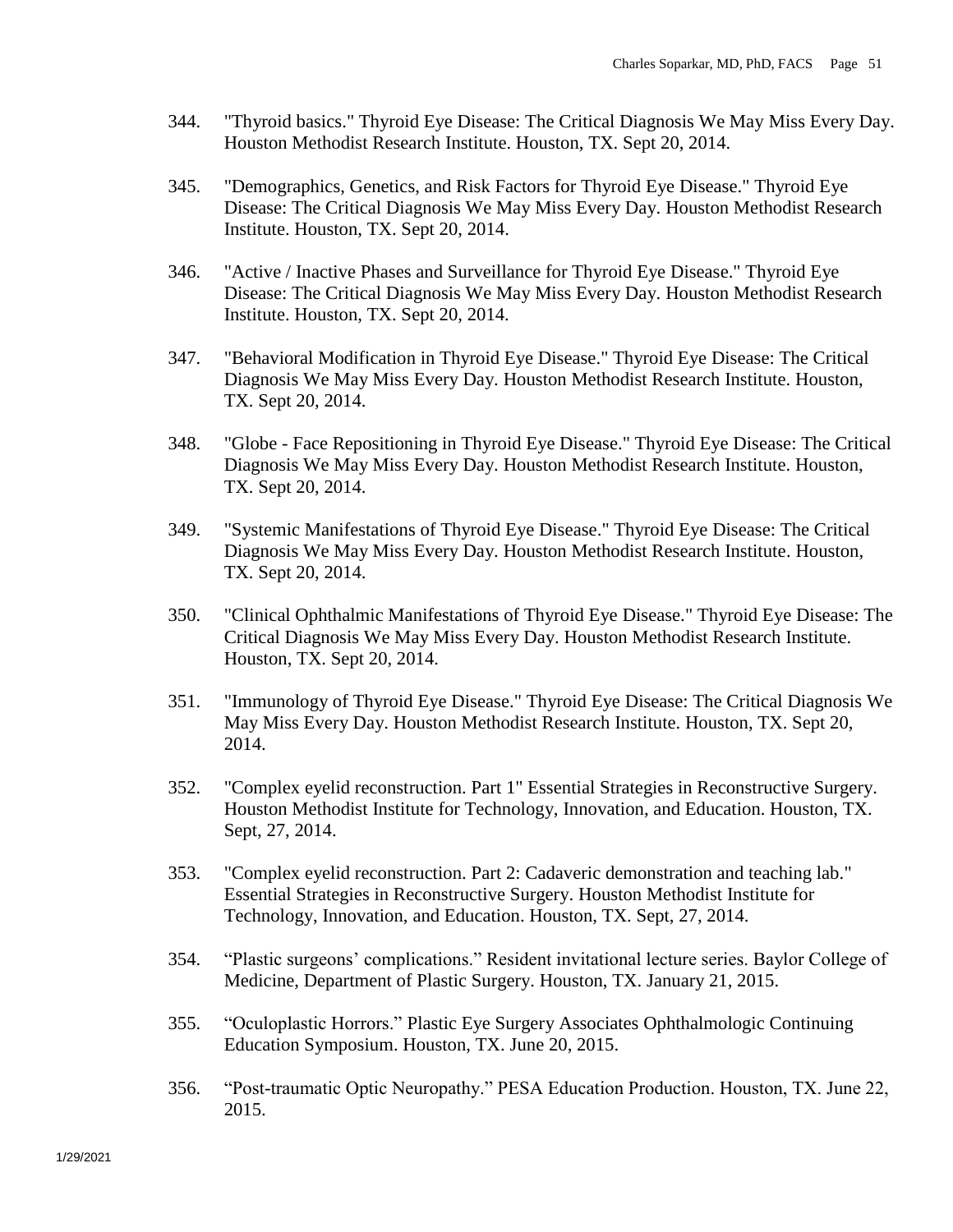- 357. "Oculoplastic Essentials." Plastic Eye Surgery Associates Ophthalmologic Continuing Education Symposium. Houston, TX. September 10, 2015.
- 358. "Thyroid Eye Disease: What Every Patient Needs To Know." PESA Education production. Plastic Eye Surgery Associates Education Symposium. Houston, TX. December 8, 2015.
- 359. "Thyroid Eye Disease: What Every Patient Needs To Know." PESA Education production. Plastic Eye Surgery Associates Education Symposium. Houston, TX. January 12, 2016.
- 360. "Thyroid Eye Disease and What's New in Oculoplastics." Houston Optometric Society. University of Houston, Houston, TX. April 29, 2016.
- 361. "Thyroid eye disease: etiology, management, and prognosis." Plastic Eye Surgery Associates Optometric Continuing Education Symposium. Houston, TX. June 6, 2016.
- 362. "Thyroid Eye Disease: etiology, management, and prognosis." Eye Center of Texas. Houston, TX. July 11,2016.
- 363. "When to refer: case study discussion." Plastic Eye Surgery Associates Ophthalmologic Continuing Education Symposium. Houston, TX. September 15, 2016.
- 364. "Thyroid Eye Disease: What Every Patient Needs To Know." PESA Education production. Plastic Eye Surgery Associates Education Symposium. Houston, TX. September 22, 2016.
- 365. "Injecting Essentials." PESA Education production. Plastic Eye Surgery Associates Education Symposium. Houston, TX. November 16, 2016.
- 366. "Post-Traumatic Optic Neuropathy." Kuwait Medical Association Lectureship. Kuwait City, Kuwait. February 10, 2017.
- 367. "Thyroid Eye Disease." Kuwait Medical Association Lectureship. Kuwait City, Kuwait. February 10, 2017.
- 368. "Injecting Essentials." PESA Education production. Plastic Eye Surgery Associates Education Symposium. Houston, TX. February 16, 2017.
- 369. "Thyroid Eye Disease: What Every Patient Needs To Know." PESA Education production. Plastic Eye Surgery Associates Education Symposium. Houston, TX. April 23, 2017.
- 370. "Thyroid Eye Disease: The Critical Diagnosis We Miss Every Day." Houston Optometric Professional Network Society. Houston, TX. May 2, 2017.
- 371. "How We Learn to Practice Medicine." University of Minnesota Department of Ophthalmology Grand Rounds. Minneapolis, MN. September 8, 2017.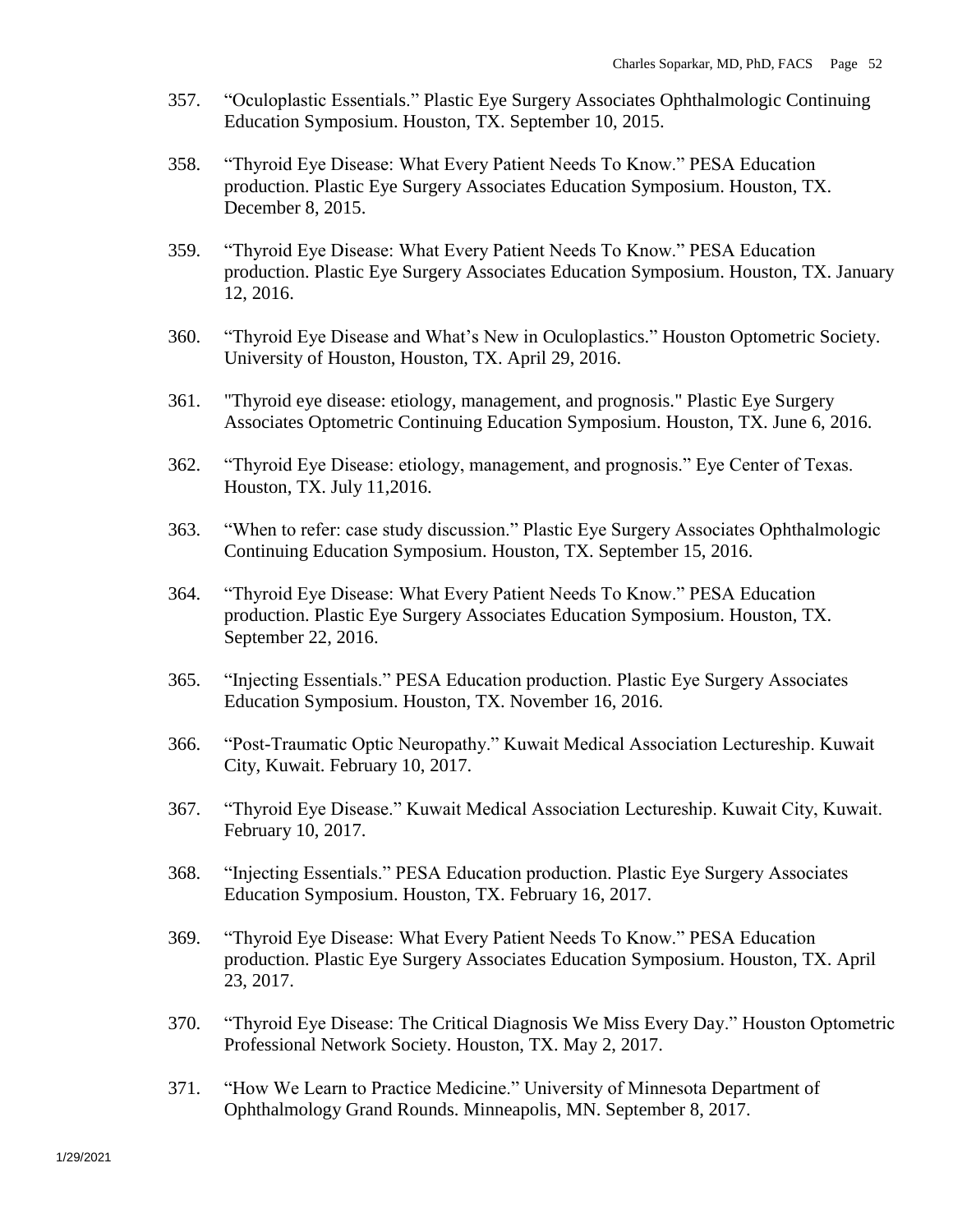- 372. "Post-traumatic Optic Neuropathy." University of Minnesota Department of Ophthalmology Grand Rounds. Minneapolis, MN. September 8, 2017.
- 373. "Evaluating the Face." University of Minnesota Department of Ophthalmology Grand Rounds. Minneapolis, MN. September 8, 2017.
- 374. "Benign Essential Blepharospasm and Dry Eye." BEBRF International Symposium. Minneapolis, MN. September 9, 2017.
- 375. "What's New in Botulinum Toxins." BEBRF International Symposium. Minneapolis, MN. September 9, 2017.
- 376. "Oculoplastic Horrors." Plastic Eye Surgery Associates Ophthalmologic Continuing Education Symposium. Houston, TX. October 24, 2017.
- 377. "Oculoplastic Essentials Part 1." Plastic Eye Surgery Associates Ophthalmologic Continuing Education Symposium. Houston, TX. December 6, 2017.
- 378. "Oculoplastic Essentials Part 2." Plastic Eye Surgery Associates Ophthalmologic Continuing Education Symposium. Houston, TX. December 6, 2017.
- 379. "Occultis Aperta: Hidden in Plain Sight." Professional Eye Care Associates of America and Optometric Professional Network Joint Annual Meeting. Houston, TX. January 27, 2018.
- 380. "Injecting Essentials." PESA Education production. Plastic Eye Surgery Associates Education Symposium. Houston, TX. April 7, 2018.
- 381. "Oculoplastic Essentials." Plastic Eye Surgery Associates Ophthalmologic Continuing Education Symposium. Houston, TX. September 23, 2018.
- 382. "Supraorbital neuralgia and thyroid eye disease." 48<sup>th</sup> Annual American Society of Ophthalmic Plastic Surgeons International Meeting. Chicago, IL. October 25,2018.
- 383. "Thyroid Eye Disease." Plastic Eye Surgery Associates Ophthalmologic Continuing Education Symposium. Houston, TX. October 29, 2018.
- 384. "Dermal fillers and Neurotoxins lecture and practicum." PESA Education production. Plastic Eye Surgery Associates Education Symposium. Houston, TX. November 10, 2018.
- 385. "Occultis Aperta: Hidden in Plain Sight." Part 1. PESA Education production. Plastic Eye Surgery Associates Education Symposium. Houston, TX. December 10, 2018.
- 386. "Occultis Aperta: Hidden in Plain Sight." Part 2. PESA Education production. Plastic Eye Surgery Associates Education Symposium. Houston, TX. December 10, 2018.
- 387. "Three increasingly common causes of vision loss lawyers are happy we miss." PECCA and OPN annual lecture. Houston, TX. January 26, 2019.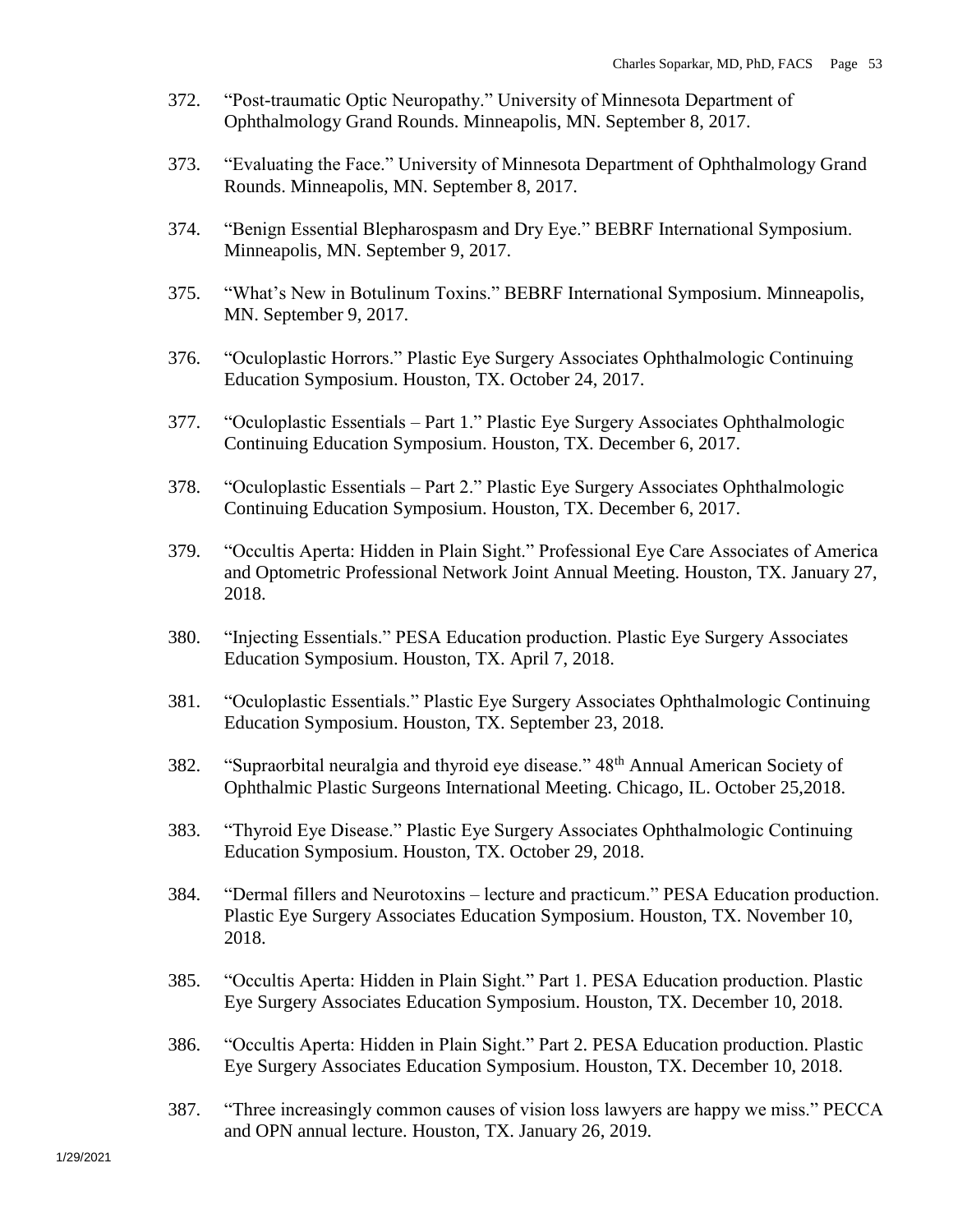- 388. "Oculoplastic dangers hidden in plain sight." Baylor Plastic Surgery Grand Rounds. Houston, TX. August 22, 2019.
- 389. "Oculoplastic Essentials Part 1." Plastic Eye Surgery Associates Ophthalmologic Continuing Education Symposium. Houston, TX. August 22, 2019.
- 390. "Oculoplastic Essentials Part 2." Plastic Eye Surgery Associates Ophthalmologic Continuing Education Symposium. Houston, TX. August 22, 2019.
- 391. "Thyroid Eye Disease" Part 1. Plastic Eye Surgery Associates Ophthalmologic Continuing Education Symposium. Houston, TX. September 24, 2019.
- 392. "Thyroid Eye Disease" Part 2. Plastic Eye Surgery Associates Ophthalmologic Continuing Education Symposium. Houston, TX. September 24, 2019.
- 393. "Oculoplastic Horrors" Part 1. Plastic Eye Surgery Associates Ophthalmologic Continuing Education Symposium. Houston, TX. October 24, 2019.
- 394. "Oculoplastic Horrors" Part 2. Plastic Eye Surgery Associates Ophthalmologic Continuing Education Symposium. Houston, TX. October 24, 2019.
- 395. "Occultis Aperta" Parts 1. Plastic Eye Surgery Associates Ophthalmologic Continuing Education Symposium. Houston, TX. November 21, 2019.
- 396. "Occultis Aperta" Part 2. Plastic Eye Surgery Associates Ophthalmologic Continuing Education Symposium. Houston, TX. November 21, 2019.
- 397. "What you need to know about the botulinum toxins." Houston Area Injectors Network. Houston, TX. February 20, 2019.
- 398. "Abscondita in Manifesto." Plastic Eye Surgery Associates Ophthalmologic Continuing Education Symposium. Houston, TX. August 5, 2020.
- 399. "Occultis Aperta." Plastic Eye Surgery Associates Ophthalmologic Continuing Education Symposium. Houston, TX. August 5, 2020.
- 400. "Thyroid Eye Disease." Plastic Eye Surgery Associates Ophthalmologic Continuing Education Symposium. Houston, TX. September 9, 2020.
- 401. "Taking Control of Your BEB." BEBRF annual 3-hour symposium. Zoom meeting from Houston, TX. September 26, 2020.
- 402. "Oculoplastic Horrors" Part 1. Plastic Eye Surgery Associates Ophthalmologic Continuing Education Symposium. Houston, TX. October 21, 2020.
- 403. "Oculoplastic Horrors" Part 2. Plastic Eye Surgery Associates Ophthalmologic Continuing Education Symposium. Houston, TX. October 21, 2020.